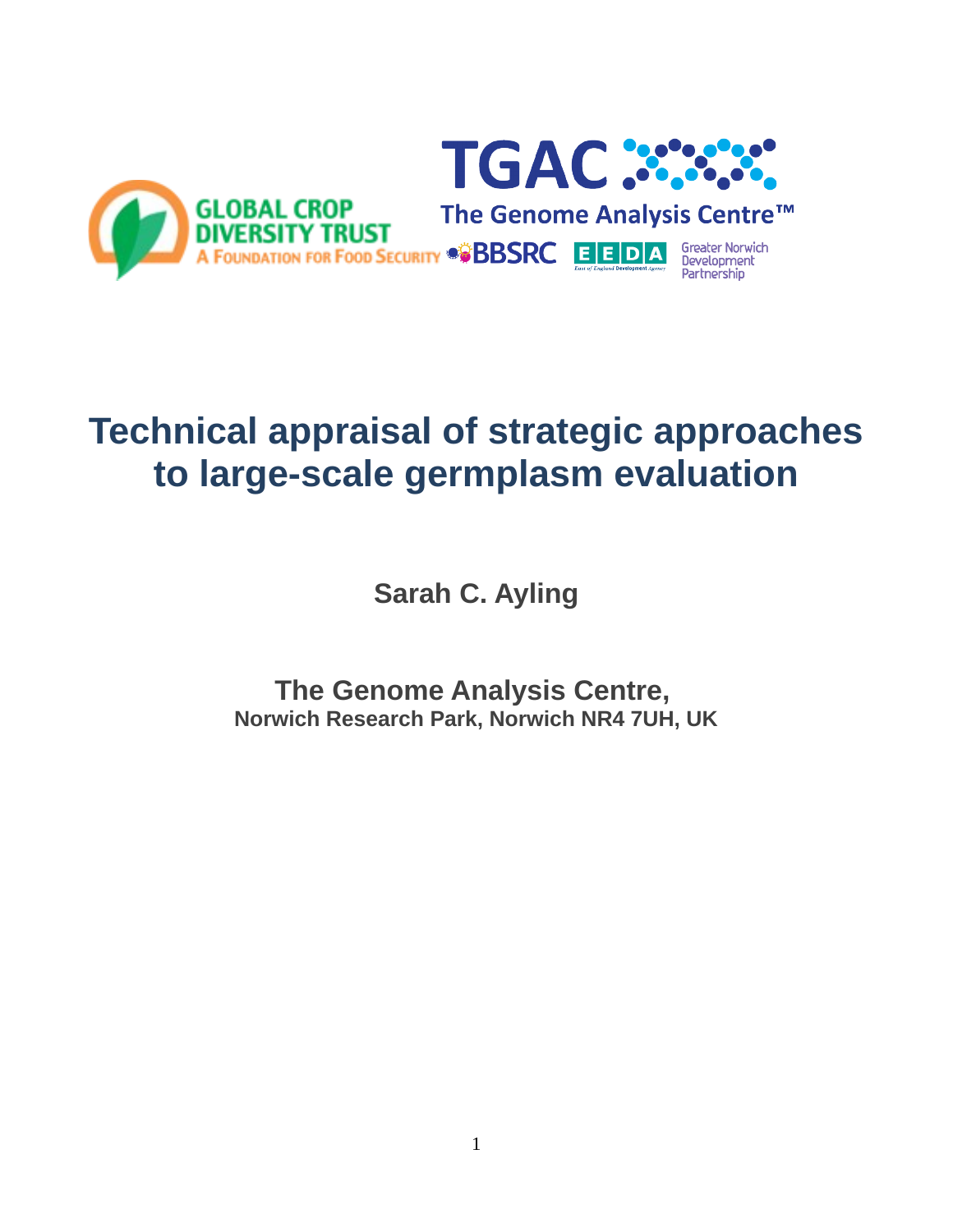### **Executive Summary**

Next generation sequencing (NGS) holds the promise for a more efficient approach to germplasm evaluation whereby a carefully selected subset of accessions can be sequenced and phenotyped in detail; associations discovered between genotypes and phenotypes in this subset could be used to predict the phenotype of other accessions based on sequence data alone. This report provides an overview of current sequencing technologies and strategies, applications of derived sequence data, and recommendations for maximum impact of NGS for genebanks. In addition four CGIAR projects which are already under development are described: IRRI's rice resequencing; CIMMYT's maize and wheat genotyping-by-sequencing; CIAT's cassava RAD-Sequencing; and ICRISAT's plans to resequence reference collections for chickpea and pigeonpea.

The Global Crop Diversity Trust has an interest in diverse crop species, from those with wellestablished genomic resources such as rice and maize, to orphan crops with little available data. The crops also have varying genome sizes, ploidy levels, and mating systems, all of which has an impact on sequencing strategy. One aim of this report is to explore to which degree it would be appropriate to develop a single strategy for the whole range of crop types of interest.

**Uses of genomic data:** The availability of genomic variation data (i.e. large numbers of markers) can enable association studies (**GWAS**), whereby genomic regions are associated with observed phenotypic data for simple traits. Where a reference genome is available these regions can be explored for genes relating to the observed phenotype. Markers within these regions can also be used to perform marker assisted selection within breeding programmes to detect individuals likely to contain the region of interest, reducing the need for slow/costly phenotypic evaluations. These large sets of markers may also be used to predict breeding values of individuals based on their sequence alone (genomic selection, **GS**), although this has not yet been applied to genebank materials to date.

GWAS and GS can be used to make an association between genotypic data and phenotype, however only when alleles have an observable effect on phenotype in the studied materials. Unfavourable genetic backgrounds can mask the effect of alleles on phenotype (epistatic effects), which can prevent the discovery of interesting alleles. Crosses to introduce alleles into more favourable backgrounds may expose novel associations with phenotype, but this approach is not scalable for testing all alleles.

Access to genomic information for genebank accessions can also aid **genebank management practices**. Accessions may be split, merged or archived based on genomic similarity, and potential accessions screened for allelic novelty. Mislabelled or misidentified accessions can also be identified, and accessions can be monitored during regeneration to ensure that the new seed resembles the original accession.

Publicly available **databases** which contain genotypic and phenotypic information will be key for transforming data into valuable knowledge. Phenotyping protocols described using structured vocabularies will facilitate data sharing. Variation data should be queryable from multiple entry points including marker/gene locations, traits of interest and phylogeny/pedigree data.

**Genotyping approach:** Currently, sequencing reduced representation libraries (**RRL**: a restriction digested reproducible fraction of the genome) or the transcriptome (**RNA-Seq**) offer the most costeffective opportunities for large-scale genotyping of collections for species, and do not require reference genomes. Illumina is the most widely used and cost-effective technology (calculated by nucleotides per dollar).

• For RRL, the enzyme choice dictates how many loci are generated, and can be targeted to genic regions by using methylation-sensitive enzymes. Causative variants may not be included in the sequenced regions but linked SNPs can indicate genomic regions of interest and provide useful markers for breeding.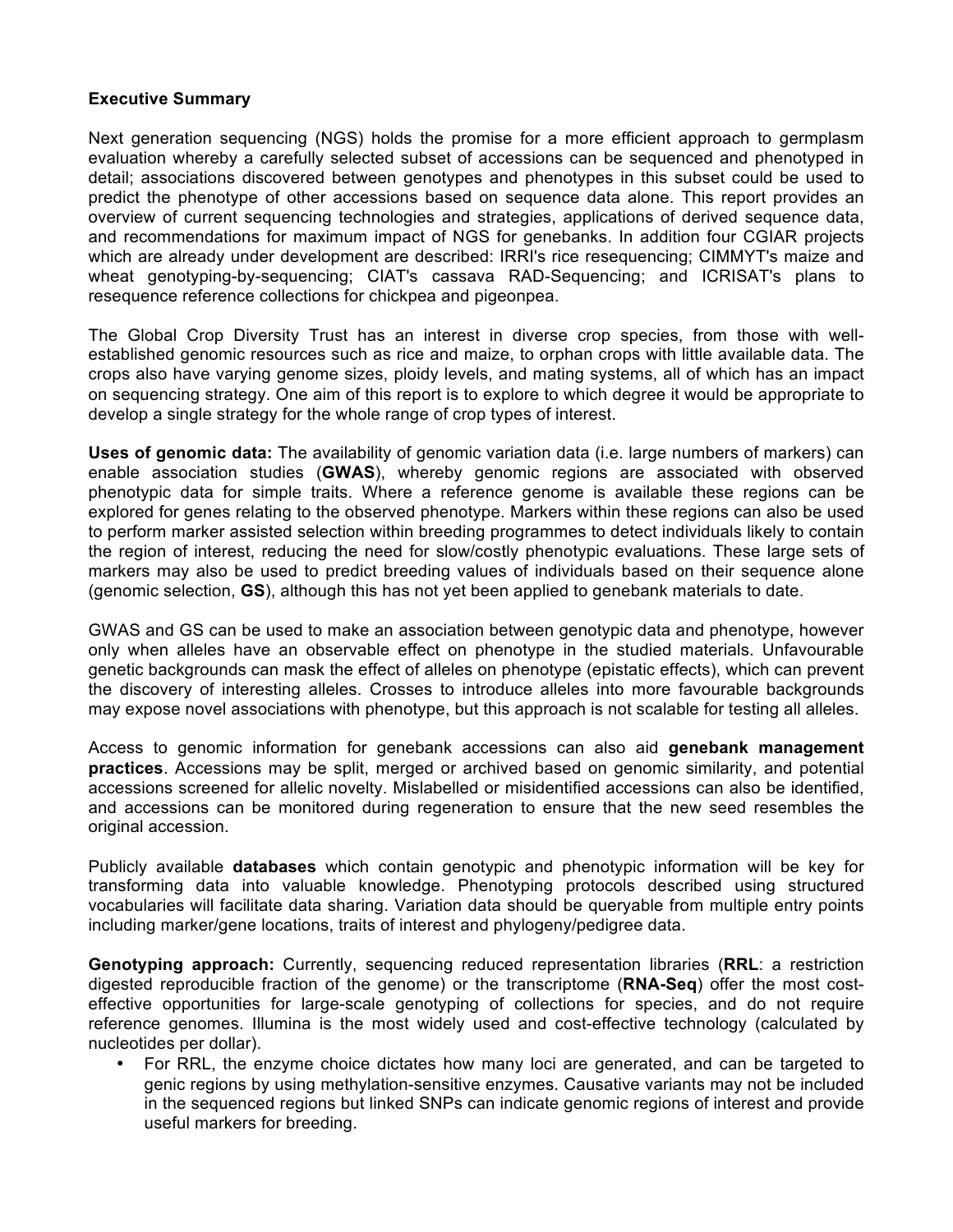• RNA-Seq can identify large numbers of genic markers and should contain coding causative variants. RNA-Seq is less reproducible due to changes in expression levels. Target sequence regions are usually larger than in RRL, making this a costlier approach.

In the absence of reference genomes, markers must be ordered before performing GWAS, this can be done using genetic mapping and/or synteny data from related species. Whole-genome resequencing is still relatively expensive, particularly for large genomes, and assembly/mapping of repeat regions remains challenging. Neither RRL or RNA-Seq data would be re-used if whole-genome resequencing was undertaken in the future, however RNA-Seq data would remain a useful resource for genome annotation.

**Accession heterogeneity:** A number of seeds per accession can be pooled and genotyped to identify within-accession diversity. This information can be used to check for mistakes or genetic drift after seed regeneration.

Genetically identical seed should be used for both genotyping and phenotyping. This may require creation of a novel accession from a single seed which can be discarded once phenotyping is completed. Collections with little to no within-accession variation may be able to reuse existing phenotypic evaluation data.

**Data standards:** Standardised information on genotyping and phenotyping should be recorded and made publicly available. Ontology terms should be used for descriptors, being developed if necessary. A coordinated network of phenotyping sites would be advantageous for establishing data standards.

**Variant calling:** A Galaxy instance (or similar) containing workflows for bioinformatics analyses which can be run remotely by non-experts using a graphical interface could be established. Workflows for sequence alignment and variant calling can be shared between users, a history function can record all analyses run by each user. The instance could run on the cloud or a high-performance compute cluster to be accessed remotely via internet.

**Data access and visualisation:** Data should be made publicly available as soon as possible to promote use. Standard data formats should be adopted. Genome browsers can display variation data in the genomic context, on an annotated reference genome or pseudomolecules based on synteny information. Deploying a lightweight interface with a genome browser, associated variation and phenotypic data and links to accession information and ordering would allow users to mine genebanks for accessions of interest.

The Trust could play a role in supporting a dialogue between the CG centres already involved in largescale genotyping projects, and potentially invite external centres in an advisory capacity, in order to design a single system which could be rapidly deployed to all centres, avoiding duplication of effort and development of incompatible tools. As each centre has a different sequencing approach, preprocessing of the data will vary, but the end result (variant calls) can be stored and displayed in the same way.

**Pilot approach:** CIAT's cassava resequencing project could be adopted as a pilot to study the impact of RRL sequencing on an entire collection. The project would be a collaboration between multi-crop genebanks (CIAT, IITA, EMBRAPA), on a relatively small collection (~6000 accessions) which is clonally propagated (avoiding within-accession heterogeneity). The largest threats to cassava from climate change are predicted to be pests and disease, which are easier to phenotype in wild relatives compared to traits such as yield. The three centres collaborating to choose traits of interest, with coordinating phenotyping activities, could produce high-impact publications to raise awareness within 3 years. Community-specific meetings could also be held to promote the use of the resource.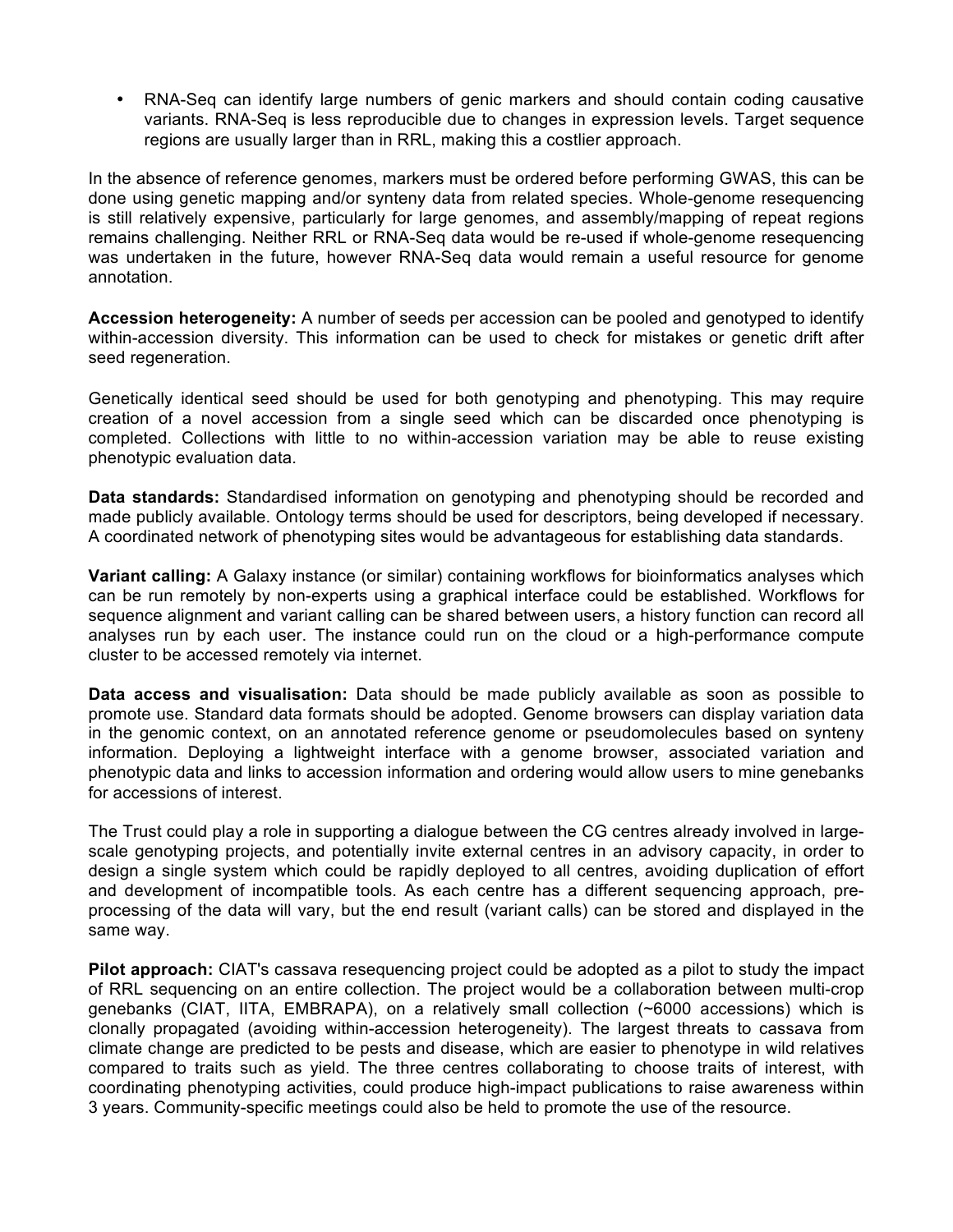**Conclusion:** Sequencing technologies continue to improve, and there is an argument for waiting for longer reads and cheaper sequencing before attempting to sequence genebanks. However, food security is an urgent issue, and a great many marker-phenotype associations have been discovered for human disease using today's technologies. In addition, several CG centres are already embarking on whole-genebank resequencing/genotyping, and without input from the Trust it is likely that this will result in a number of independent resources which will be hard to consolidate in the future. The cassava pilot project will require a small investment, but should be a good model to test the impact of NGS on germplasm use, and identify problems before rolling out tools/protocols across all crops.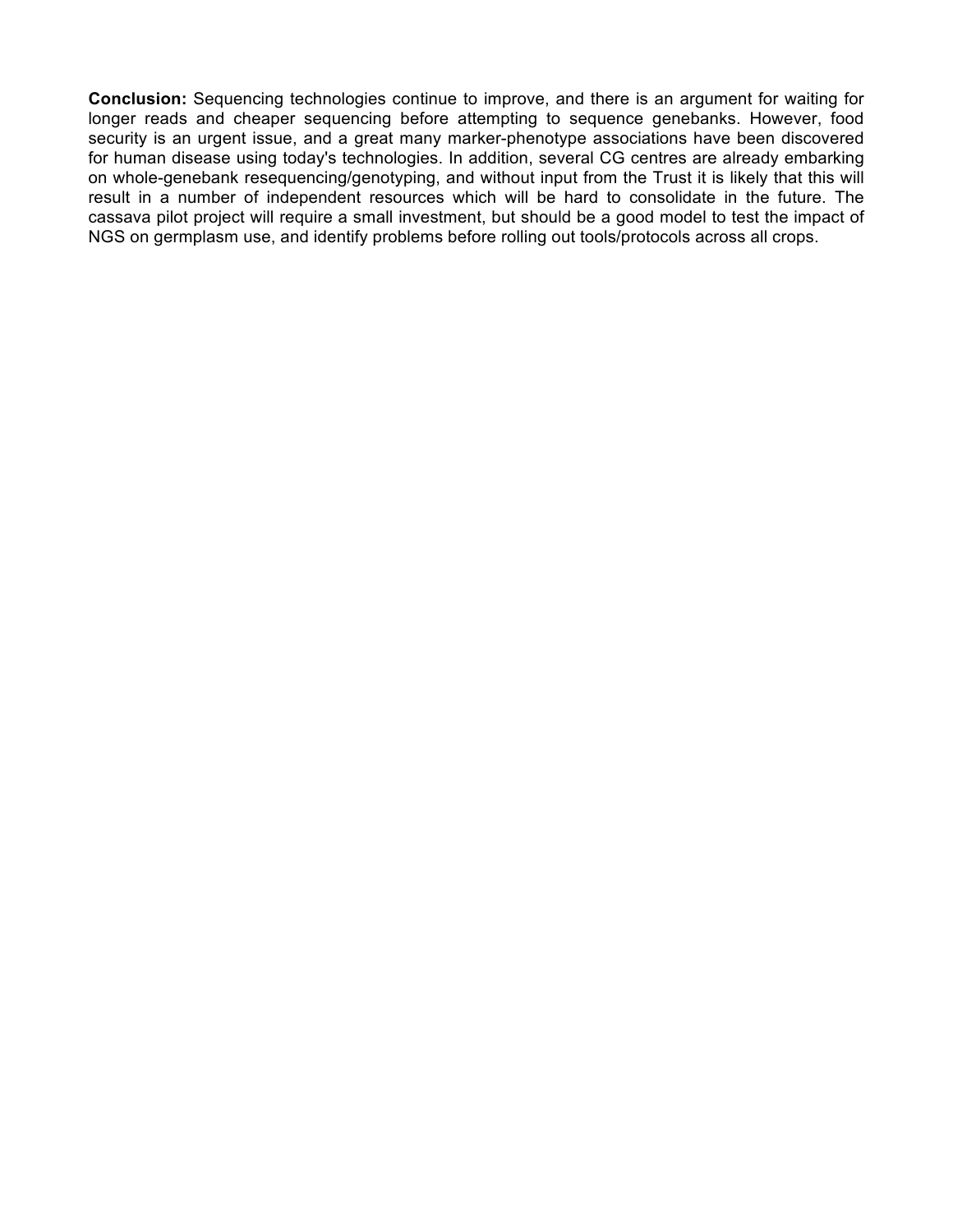# **Contents**

| 1: Introduction………………………………………………………………………………………4 |  |
|---------------------------------------------------|--|
|                                                   |  |
|                                                   |  |
|                                                   |  |
|                                                   |  |
|                                                   |  |
|                                                   |  |
|                                                   |  |
|                                                   |  |
|                                                   |  |
|                                                   |  |
|                                                   |  |
|                                                   |  |
|                                                   |  |
|                                                   |  |
|                                                   |  |
|                                                   |  |
|                                                   |  |
|                                                   |  |
|                                                   |  |
|                                                   |  |
|                                                   |  |
|                                                   |  |
|                                                   |  |
|                                                   |  |
|                                                   |  |
|                                                   |  |
|                                                   |  |
|                                                   |  |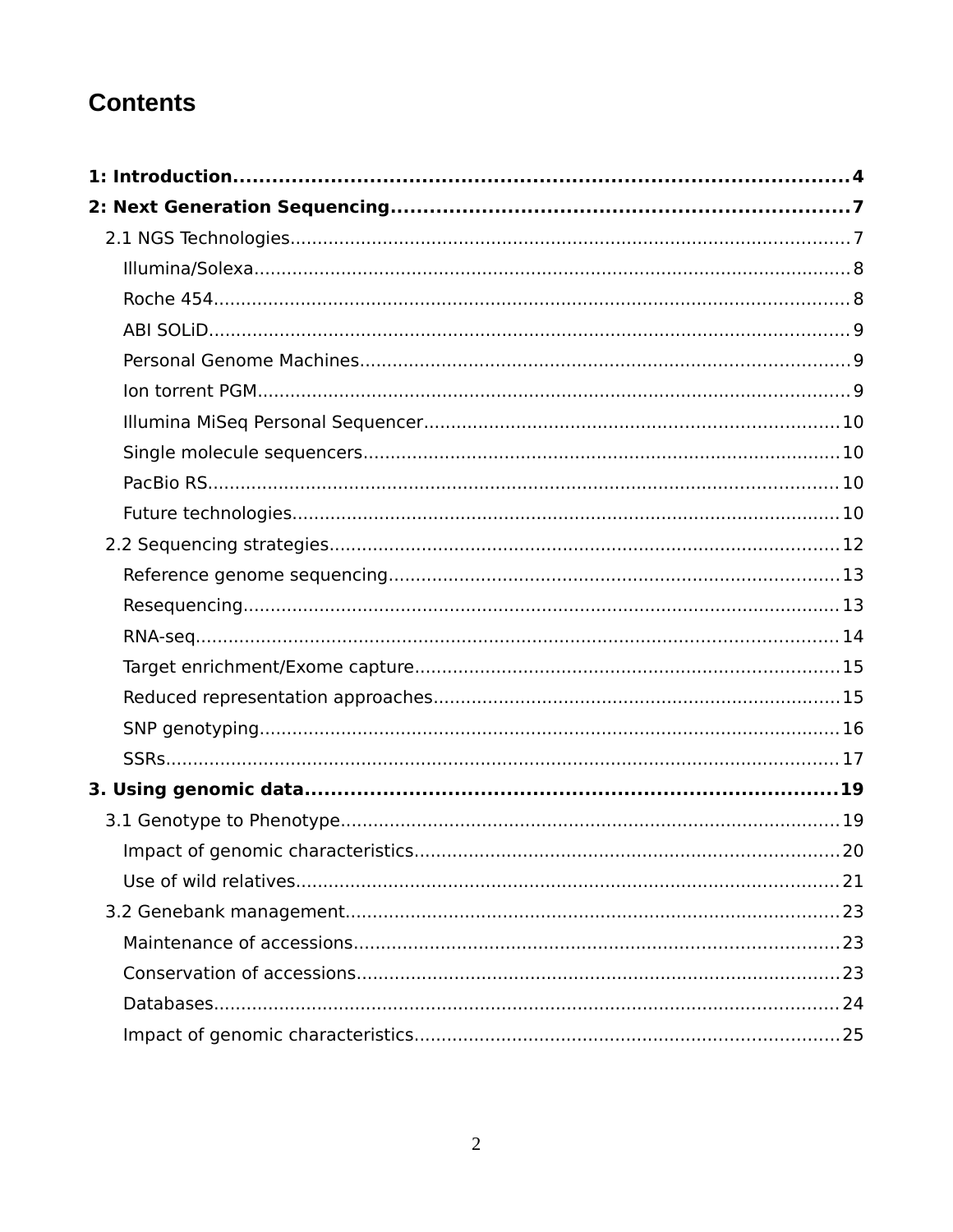| CIMMYT - Diversity survey and association mapping in wheat and maize28      |  |
|-----------------------------------------------------------------------------|--|
|                                                                             |  |
|                                                                             |  |
|                                                                             |  |
| WISP - Enhancing diversity in UK wheat through a public sector pre-breeding |  |
|                                                                             |  |
|                                                                             |  |
|                                                                             |  |
|                                                                             |  |
|                                                                             |  |
|                                                                             |  |
|                                                                             |  |
|                                                                             |  |
|                                                                             |  |
|                                                                             |  |
|                                                                             |  |
|                                                                             |  |
|                                                                             |  |
|                                                                             |  |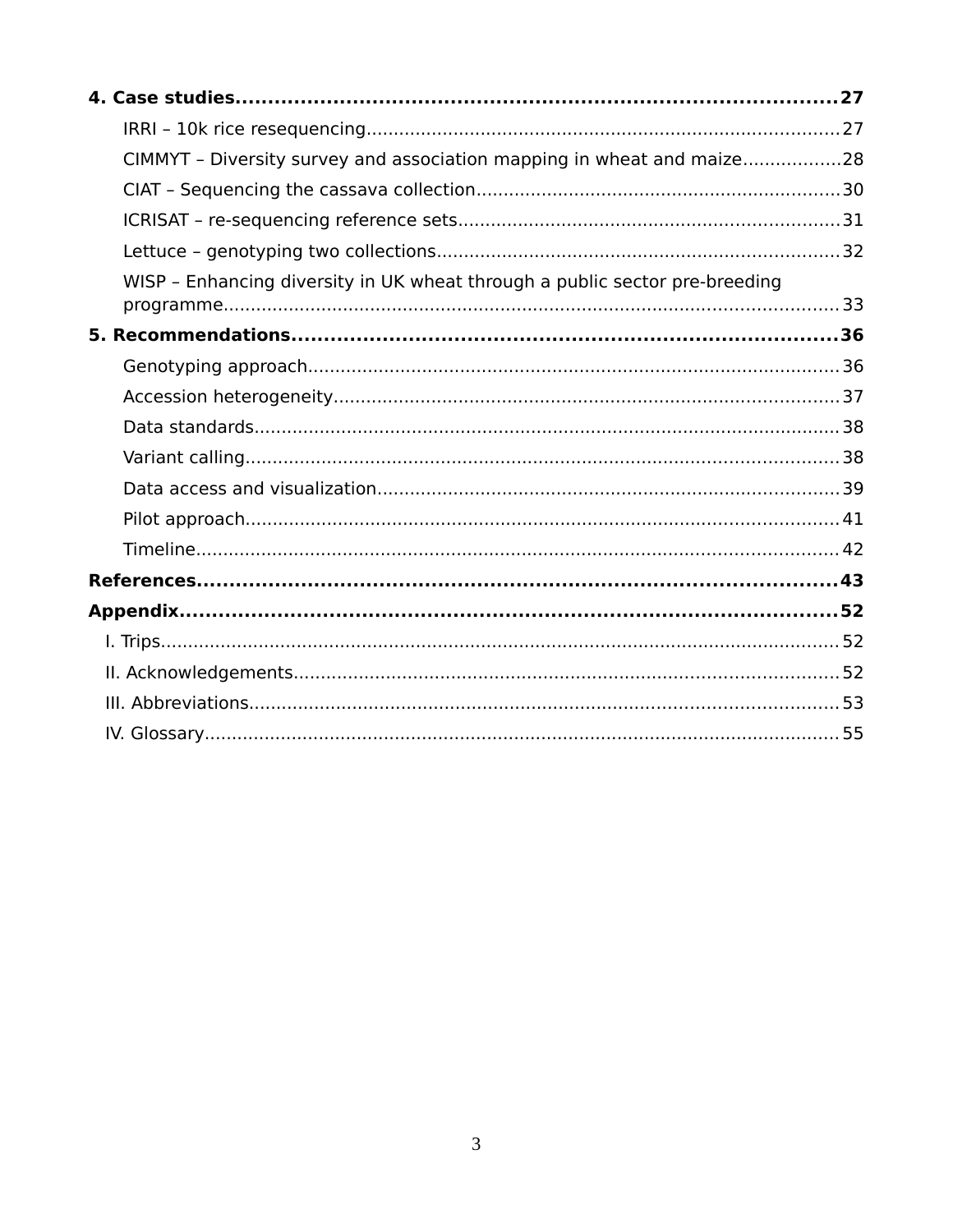# **1: Introduction**

With the world population reaching 7 billion in 2011 (UN, 2012), there is an urgent need to produce more food, with fewer inputs, such as water and fertiliser, under more variable/extreme climatic conditions. Whilst agronomic management practices can have a huge impact on the efficiency of crop production, improvement of genetic material may contribute at least equally (Mayes *et al.*, 2012). The current genetic base of most crops is narrow, as these species have recently (usually within the last 10,000 years) passed through the **domestication bottleneck**, and usually small numbers of individuals have contributed to modern breeding programs. A much broader range of genetic diversity can be found within landraces and crop wild relatives, which could be incorporated into breeding programs to potentially improve traits of interest and reduce susceptibility to both biotic and abiotic stresses.

The world's genebanks contain >7 million accessions of plant germplasm held within >1700 collections worldwide (FAO, 2010). The international genebanks managed by the Consultative Group on International Agricultural Research (CGIAR) contain collections for a number of crop species important for food security (ITPGRFA, 2009). These accessions are made freely available upon request to breeders and researchers throughout the international community.

With changing climatic conditions, there is an urgency to identify breeding material which can contribute traits of interest such as tolerance to cold, drought, heat, salinity, pests and pathogens, quality and yield traits. However often little is known about a genebank accession and the potential beneficial alleles it may contain. The CGIAR is attempting to standardise passport and characterization data for its materials through the GENESYS system (GENESYS, 2011), but the basic information stored per accession is limited.

Within the CGIAR, most genebanks have defined a "core collection", typically designed to be ~10% of the total collection which aims to represent a high proportion (typically 80%) of the diversity of the full collection. Characterization and phenotyping studies are often performed on this representative set, or a subset called a mini-core (typically 20% the size of a core collection). Many papers have been written on how to construct a core collection (e.g. Hodgkin *et al.,* 1995, Grenier *et al.,* 2000, Upadhyaya *et al.,* 2001, Glaszmann *et al.,* 2010). These core collections may be defined based on niche, collection or characterization data (phenotypic or more recently molecular). DNA sequence data is favoured as it describes the inherited genetic material directly, although **epigenetic** modifications (epialleles) have also been shown to be inherited and to have an impact on phenotype but are not detected by conventional sequencing approaches (e.g. Tsaftaris *et al.,* 2005, Manning *et al.,* 2006, Becker *et al.,* 2011, Shivaprasad *et al.,* 2012). However, there are to date relatively few examples of DNA sequence evaluations across an entire collection (van Hintum, 2003, Jing *et al*., 2010, Kwon *et al*., 2012).

Until recently, genome-scale DNA sequencing projects were the privilege of well-funded international consortia, and a eukaryotic genome could cost millions of dollars to produce over a period of many years (The Arabidopsis Genome Initiative, 2000, International Human Genome Sequencing Consortium, 2001). With the advent of Next Generation Sequencing (NGS) technologies, the price of sequencing has dropped dramatically (Figure 1), whilst the speed has increased considerably. It is now possible to generate 30 Gigabases of data (~7x the human genome) in a single lane of the Illumina HiSeq machine, in 11 days, for ~\$2000. However, each NGS technology has its shortcomings, with varying error rates and read lengths, with no single current technology being able to produce a high quality, contiguous genome sequence in isolation.

Next generation sequencing holds the promise for a more efficient, strategic approach to germplasm evaluation whereby a carefully selected subset of accessions can be sequenced and phenotyped in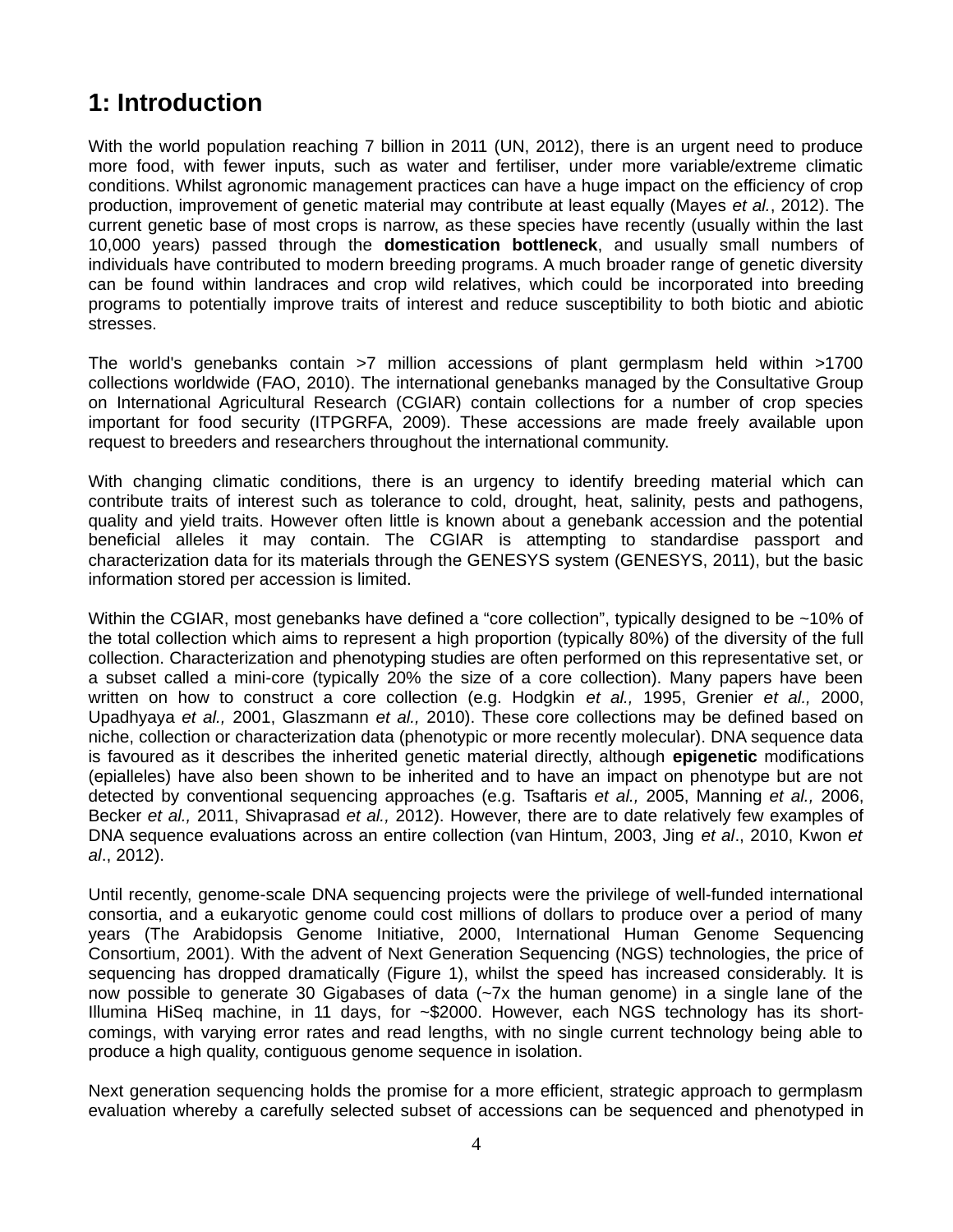detail. Associations discovered between genotypes and phenotypes in this subset could be used to predict the phenotype of other accessions based on sequence data alone. This approach would dramatically reduce the amount of phenotyping required, an expensive process in both time and resources, whilst providing genomic data and predicted phenotypes for all remaining accessions. The additional information generated for all accessions would aid genebank managers when selecting materials of interest to breeders, increasing the use of germplasm collections (Kilian and Graner, 2012, McCouch *et al.,* 2012). This report explores the current feasibility of sequencing entire collections and the sequencing strategies which could be adopted to generate sufficient data.



**Figure 1. The cost per raw megabase of DNA sequence.** Since the introduction of next generation sequencing in 2008, the average cost per megabase (Mb) of DNA produced by the National Health Genome Research Institute has dropped dramatically (NHGRI, 2012). Time is shown on the x-axis, average cost per Mb is shown on the y-axis with a logarithmic scale. Moore's law describes the doubling of compute power due to hardware improvements observed every two years, and is provided for comparison.

Section 2.1 will discuss the different sequencing technologies currently or soon to be available, their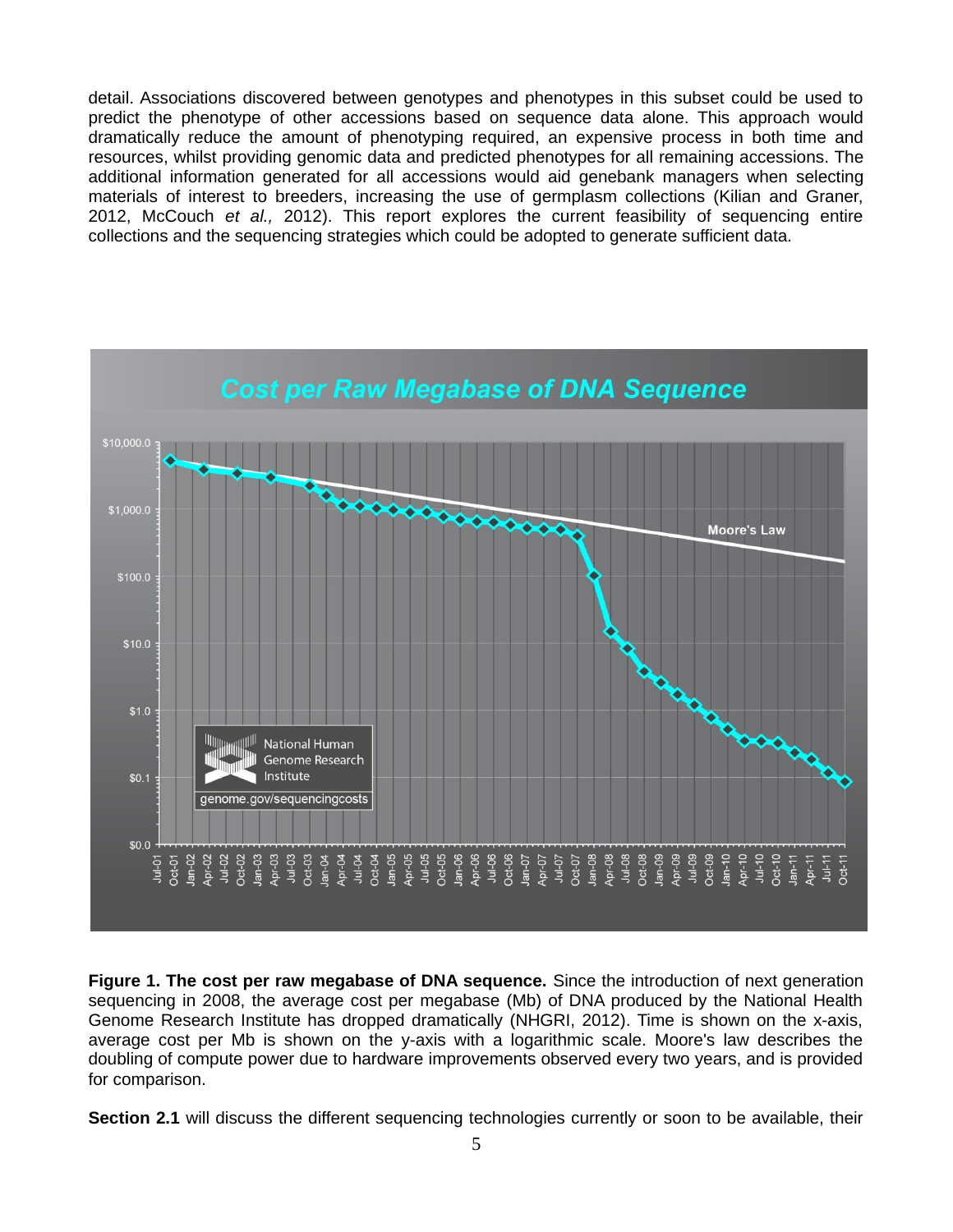relative advantages and disadvantages and associated costs. In order to reduce costs, it is common to sequence a subset rather than the complete genome; the information generated with respect to cost will be discussed in **Section 2.2.**

**Section 3** will outline some details as to what can be achieved with this genetic data, both in terms of crop improvement and the potential benefits to genebank management. **Section 4** will detail some current NGS projects happening within the CGIAR and related projects, and finally **Section 5** will describe some recommendations for the medium term. This report has been generated in light of discussions with a number of key scientists within the field, **Appendix I** lists meetings attended as part of this work and **Appendix II** lists the individuals who have contributed information and ideas.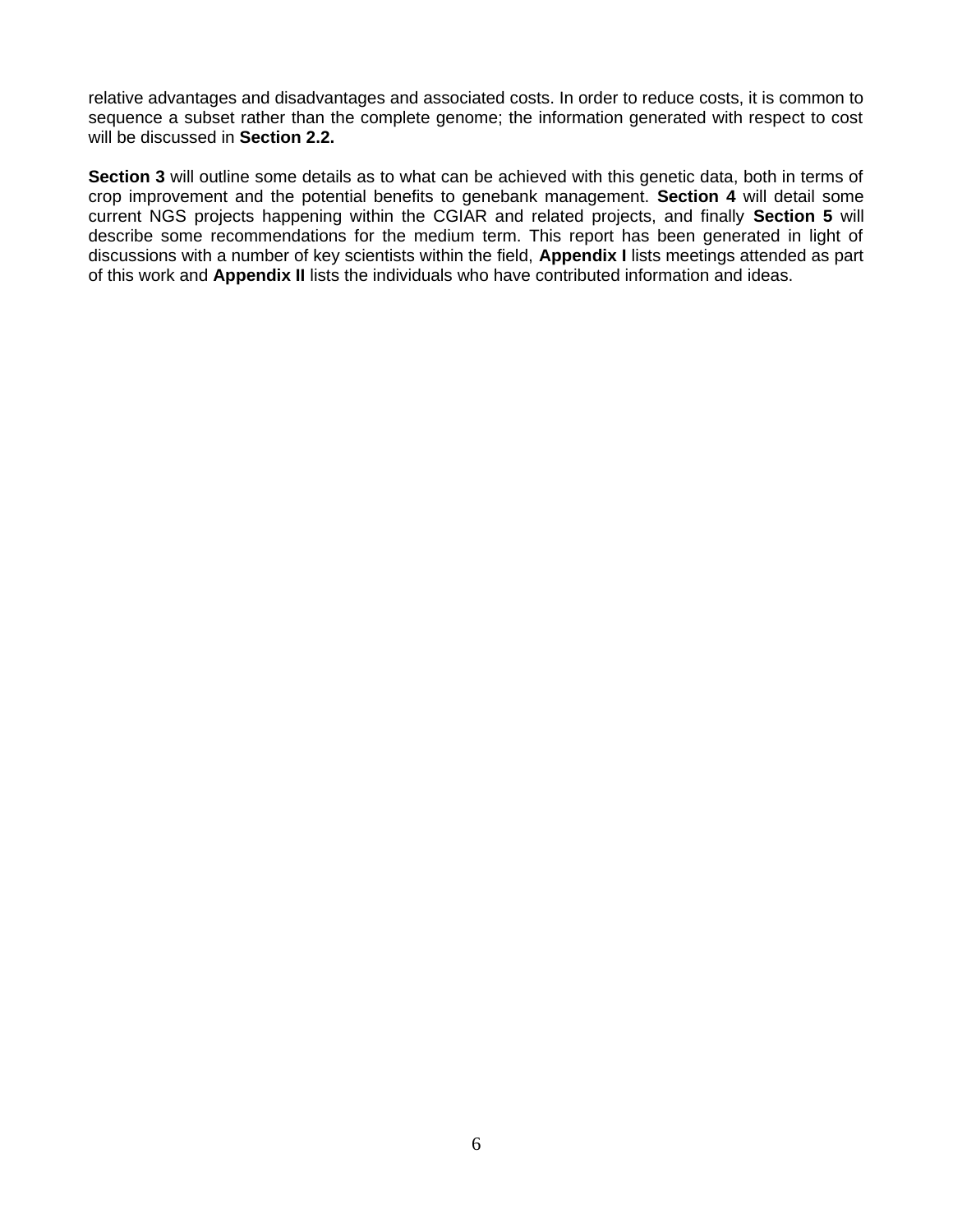# **2: Next Generation Sequencing**

# **2.1 NGS Technologies**

Currently, there is no sequencing technology capable of producing sequence **reads** the length of an entire eukaryotic chromosome. Indeed, the early NGS technologies were characterized by having very short read lengths, initially 35 basepairs (bp) for Solexa/Illumina, which has now increased to 150bp, with Roche 454 increasing from 100 to 450bp. The genome sizes of rice, maize and wheat are 400Mb, 2.5Gb, and 17Gb respectively. These short reads need to be **assembled** into longer **contigs**, representing sections of chromosomes for genomic data or **transcripts** for transcriptomic data, and contigs may then be built up into longer structures again using read-pair information. This assembly process is hampered by regions of the genome which consist of repeated sequences, and reads from such repeat regions are often unable to be assembled, resulting in fragmented assemblies. However, genic regions are usually of most interest to researchers and breeders, and these tend to be simpler for automated assembly algorithms to build. Information from physical mapped BAC libraries or genetic maps can also be used to help order and orient contigs into longer **scaffolds**.

The original human genome sequence was generated using Sanger sequencing, which has a low error rate (<1%) and routinely gives reads of 800bp in length, but is relatively expensive. The depth of sequencing was ~7.5x (International Human Genome Sequencing Consortium 2001), meaning that on average each base of the human genome was sequenced 7.5 times, to allow the identification and correction of sequencing errors and provide overlapping sequence with which to position the reads to generate the assembly. Sequencing depth affects coverage, as the number of reads produced from a template sequence can be approximated by a Poisson distribution (Lander and Waterman, 1988). Increasing sequencing depth will increase the likelihood that all positions of the target genome are covered (i.e. represented in the set of sequencing reads). For a haploid or homozygous genome, a minimum depth of 6x is required to ensure 99.75% of bases are sequenced (Wendl and Wilson, 2008).

With Ilumina, today's most popular short read technology, depths of at least 30x are recommended for *de novo* genome sequencing (Schatz *et al*., 2010), as a high read depth compensates for short read lengths in the assembly process. In addition, Schatz *et al.* recommend a further 10-20x of **long mate pairs**. These are pairs of reads generated from longer DNA fragments, typically in the range of 3- 20kb, and require high molecular weight DNA for **library** construction. The longer fragment sizes result in pairs of reads which can span repeat regions, enabling the organisation of contigs into longer scaffolds.

For resequencing experiments, where a reference genome is already available to **align** the reads to, the sequencing depth can be much shallower, and is determined by the ploidy of the species, heterozygosity of the sample and desired coverage and confidence in any identified polymorphisms. Each polymorphism should be identified by a minimum of two independent reads to reduce the number of false positives caused by sequencing error. Wendl and Wilson (2008) predict that for a heterozygous diploid, a depth of 13.5x is required to detect both alleles at least once for 99.75% of positions. To detect each allele at least twice, a depth of 18x would be required. When highly similar samples are sequenced together, such as offspring from a bi-parental cross, the depth for each individual can be extremely low (e.g. 1x) as missing data may be inferred from siblings or related samples (Huang *et al.,* 2010).

The currently available sequencing technologies differ widely in the lengths and numbers of reads they produce, the error profiles of those reads and the costs of making and sequencing the DNA libraries. The most popular technologies are described below, and these are often used in combination to achieve the best results. The costs provided are based on operating costs at TGAC from March 2012,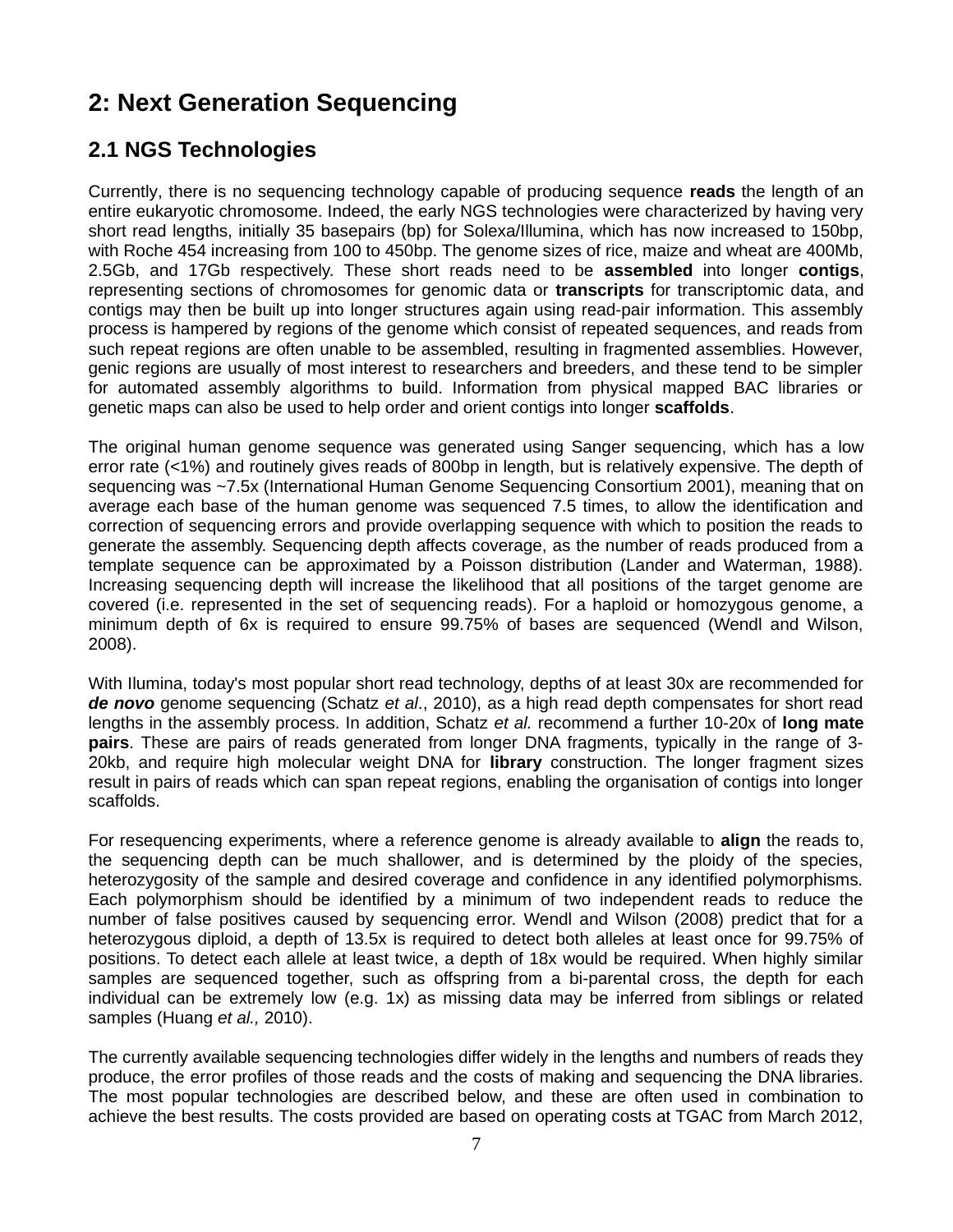unless otherwise specified; however, sequencing costs continue to drop (Figure 1), due to improved chemistries resulting in increased throughput and read lengths, as well as the introduction of novel technologies. As such, the reader should bear in mind that the prices quoted here will be rapidly superseded and figures are only provided for the purpose of comparison.

### **Illumina/Solexa**

Originally developed by Solexa, but later purchased by Illumina, this is the cheapest technology currently available in terms of price per base pair. The Illumina Genome Analyzer IIx and HiSeq2000 are widely used, and can produce 95 and 600 Gb of data per 11-day run respectively. Both **single end** and **paired end** runs can be performed (where one or both ends of the DNA fragments are sequenced) and paired end gives a significant advantage when assembling the reads, as the paired reads should be correctly oriented relative to one another and within a certain distance representing the possible range of fragment sizes determined by the DNA library preparation. The error rate is <1%, and errors are more likely to occur at the 3' end of the reads. Samples are loaded into eight **lanes** within a **flow cell**, and the HiSeq2000 can run two flow cells simultaneously. Samples can have molecular barcodes added, so that samples can be pooled for sequencing, and separated out computationally at a later stage. Illumina provides 24 barcodes, but 384 barcode systems have also been designed (e.g. NuGEN, 2012). The Beijing Genomics Institute (BGI) uses Illumina almost exclusively for its sequencing, with 100 HiSeq2000 machines between the Shenzhen and Hong Kong sites.

*Library preparation costs:*

To produce an Illumina Barcoded DNA library costs ~\$200 (~\$250 for RNA)

*Sequencing costs:*

One lane of 100bp paired-end reads on HiSeq:  $$1900$  for  $~150$  million pairs of reads One lane of 100bp single-end reads on HiSeq: \$1100 for ~150 million reads One lane of 50bp single-end reads on HiSeq:  $$750$  for  $~150$  million reads

### *Bioinformatics:*

**Adapter** trimming, quality filtering and **demultiplexing** of barcodes is performed routinely, with a single lane taking up to 24 hours on an 8 processor machine with 44Gb RAM. Assembly is typically performed using a **de Bruijn graph** approach (Velvet, Zerbino and Birney, 2008; ABySS, Simpson *et al.,* 2009; SOAPdenovo Li *et al.,* 2010) which generates draft assemblies that are fragmented, particularly in repeat regions. For large genomes these programs can be very memory intensive and require access to large memory machines (e.g.>250Gb RAM).

The Amazon EC2 is a popular web-service that provides **cloud** compute facilities where users pay for the capacity which they use. Cloud computing can be an attractive option for researchers who lack access to large compute facilities. EC2 has a number of different instances available (EC2, 2012), however the largest RAM instance is currently limited to 68.4Gb of RAM which may not be sufficient for assembling large genomes.

### **Roche 454**

The 454 sequencing technology generates longer reads than Illumina (350-450bp), with shorter run times (~10 hours), but is more expensive in terms of cost per base produced, with characteristic errors associated with **homopolymer** runs (the length of single nucleotide repeats longer than five or six contiguous bases cannot be predicted with confidence). Non-homopolymer-associated error rates are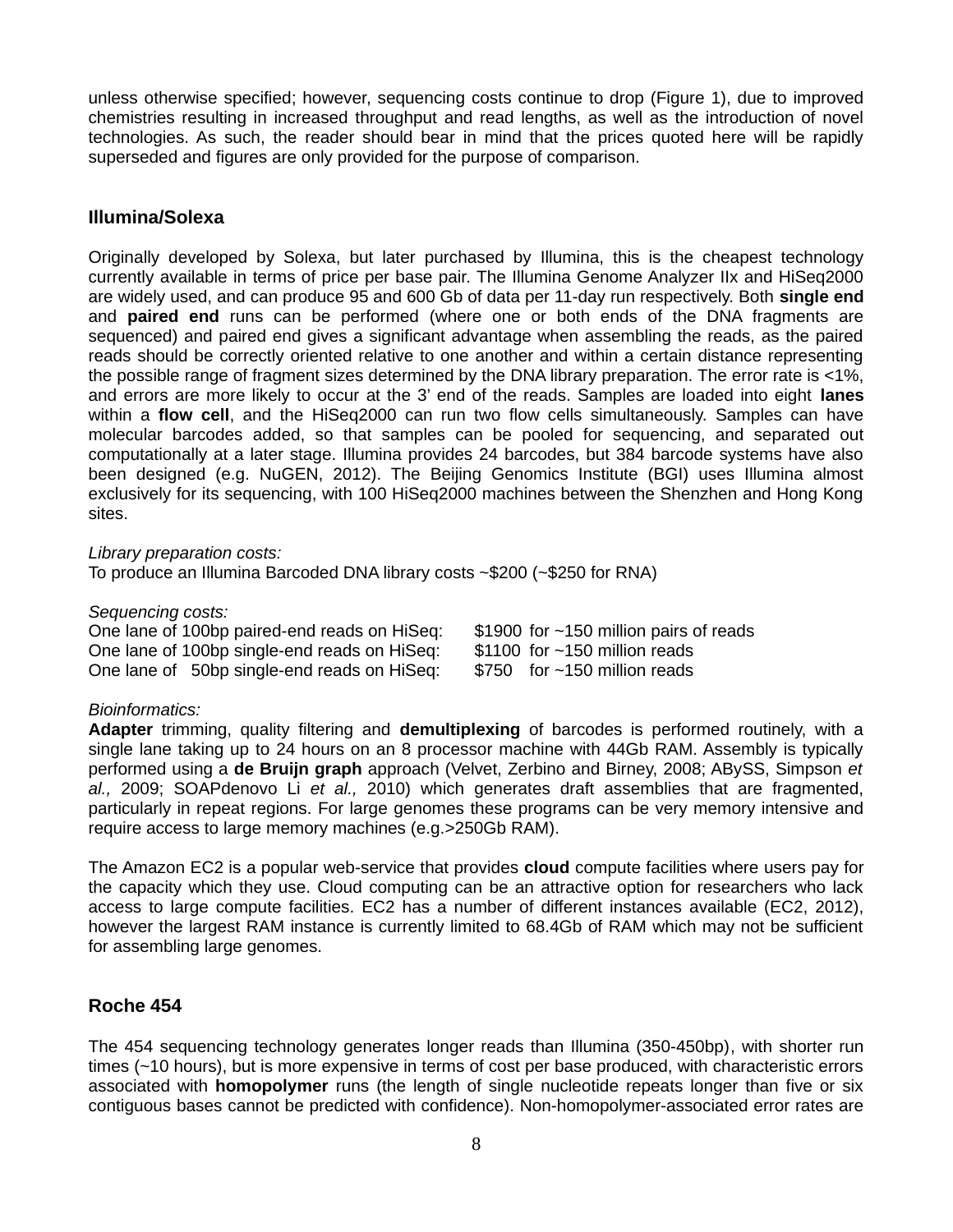low (~1%). Longer reads are advantageous when performing *de nov*o assemblies. One strategy is to use a combination of 454 and Illumina sequence, with longer reads from 454 improving assemblies, and Illumina reads correcting homopolymer errors (e.g. Celera assembler, 2012; MIRA, 2012). Samples are run on a single plate, but the plate can be divided into halves, quarters, eighths or sixteenths, however each division results in a loss of sequence due to plate area covered by the dividers.

*Library preparation costs:* To produce a 454 DNA library costs ~\$350 (~\$500 for mRNA)

*Sequencing costs:*

One plate of 454 Titanium FLX sequencing:\$7600 for up to 1 million reads (Half a plate costs half as much to sequence)

### *Bioinformatics:*

Typically, 454 data does not get pre-processed in the same way as Illumina data, and the output files from the sequencer are used directly. Assembly is typically performed using Newbler (Newbler, 2012) or WGS (Celera assembler, 2012) but 454 reads can be used with de Bruijn graph assemblers also. Due to higher cost and the benefit of increased read length, a lower sequencing depth is typically generated, however assemblies are usually less fragmented than those obtained with Illumina reads alone. As with Illumina data, large genomes will require machines with a large memory capacity (e.g.>250 Gb RAM).

### **ABI SOLiD**

SOLiD sequencing differs from Illumina and 454 data in that sequence is read in '**colour space**' rather than 'base space', where triplets of nucleotides are encoded as colours. This approach enables the detection of sequencing errors, resulting in very low error rates, however few downstream bioinformatics tools can work in colour space and as such SOLiD is less popular than Illumina and 454. Read lengths are currently 75bp.

### **Personal Genome machines**

Ion Torrent and Illumina have recently released small low-throughput bench-top sequencers: the Ion Torrent PGM and MiSeq.

#### **Ion torrent PGM**

The Ion Torrent Personal Genome Machine was released in Dec 2010, and has three different chips available (314, 316 and 318) which can generate 10Mb, 100Mb and 1Gb of data respectively. The instrument run time is short ( $-2$  hours) and read lengths range from 35-400bp. Error rate is  $-1\%$ , and the error profile is similar to 454 with problems accurately determining lengths of homopolymer runs (Glenn, 2011). Costs for Ion Torrent taken from Glenn, 2011:

*Library-preparation costs:* Reagent costs per Ion Torrent '318 chip' run ~\$925 in May 2011

*Sequencing costs:*

One run of Ion Torrent '318 chip' sequencing: ~\$1200 for 4-8 million reads in May 2011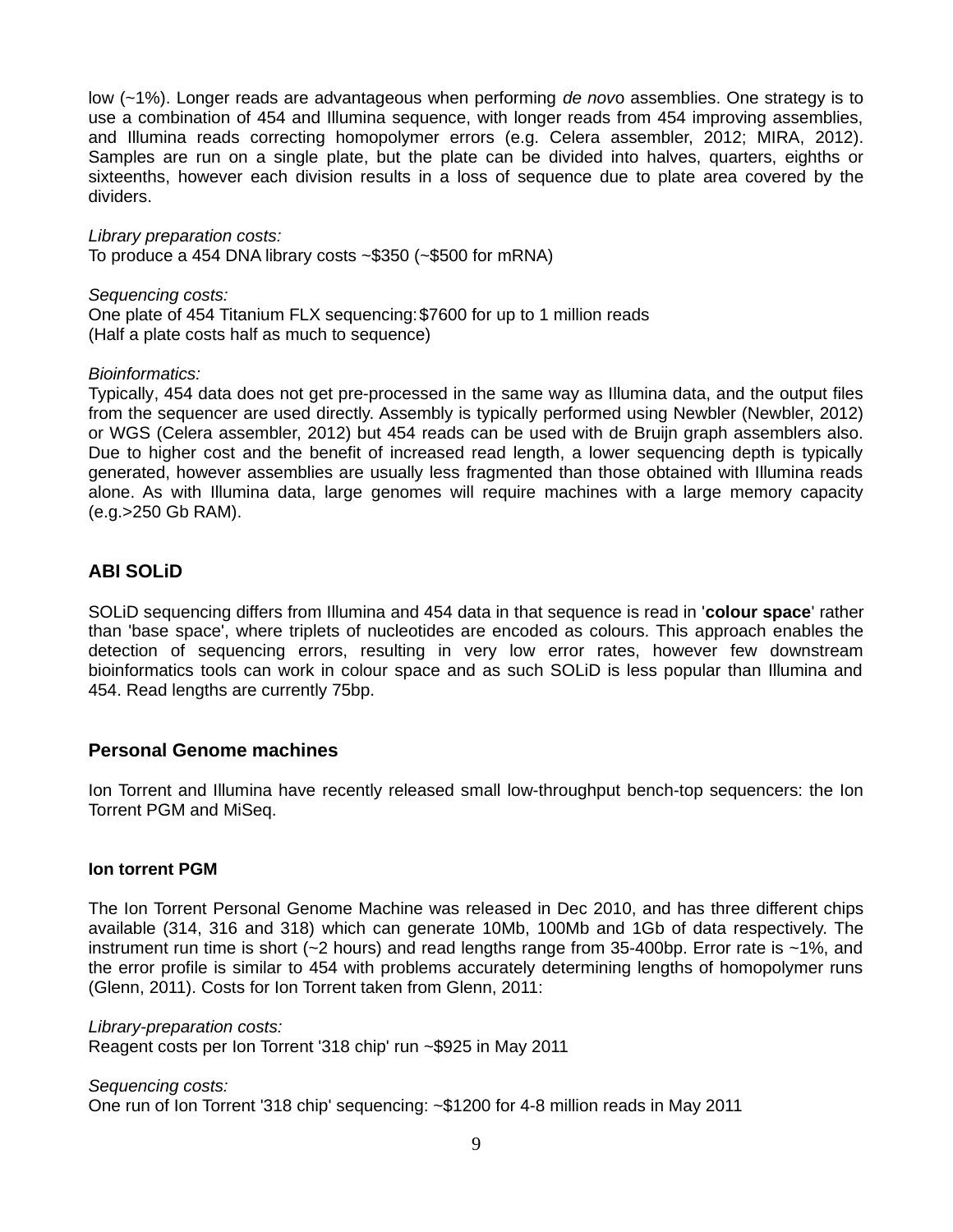#### **Illumina MiSeq Personal Sequencer**

The MiSeq was released in 2011, and can produce 2Gb of data. Unlike the HiSeq2000, the MiSeq has a single lane on a single flow cell. The instrument run-time is 27 hours but has a simpler library preparation step when compared with Ion Torrent. Paired end reads of 150bp or single end reads of 300bp are produced, with an error rate of 0.1%. A 5 hour run is also available producing paired end reads of 25bp or single end reads of 50bp. An upgrade was announced in October 2011 that will give read lengths of 250bp, and 15 million paired end reads per run.

*Library-preparation costs:* To produce an Illumina Barcoded DNA library costs ~\$200 (~\$250 for RNA)

*Sequencing costs:* One run of 300bp MiSeq sequencing: ~\$1350 for 5 million reads One run of 50bp MiSeq sequencing: ~\$900 for 5 million reads

### **Single molecule sequencers**

#### **PacBio RS**

Pacific Bioscience's (PacBio) RS machine is a single molecule sequencer which operates in real time. The machine produces reads averaging more than 3kb in length, with 5% in the 5-10kb range and produces  $\sim$ 40,000 reads per 1.5 hour run. The error rate is high ( $\sim$ 15%) but the majority of these errors (~11%) are random insertions. Initially, strobed reads were available to generate patches of sequences along a single long molecule, which could be used for scaffolding shorter reads together, however this functionality is no longer supported. An approach has been developed (PacBioToCA, 2012) which uses short Illumina reads to 'correct' the PacBio errors and then assemble the now long and accurate reads using the Celera Assembler V7.0 (Celera Assembler, 2012), which can use as input reads up to 32kb in length.

*Library-preparation costs:* Reagent costs per PacBio SMRT cell ~\$350

*Sequencing costs:* One PacBio SMRT cell sequencing: ~\$200 for 40,000 reads

### **Future technologies**

January 2012 saw the announcement of two new sequencing machines from Life Technologies (Ion Torrent Proton II) and Illumina (HiSeq 2500), with both claiming to produce a human genome within a day.

The Ion Torrent Proton II is predicted to be able to sequence a human genome for \$1000 in a day by the end of 2012. No details were given of the depth of coverage for this genome, but estimates suggest 10Gb of data, which would be 3x (SeqAnswers, 2012).

The HiSeq 2500 will have two modes, one to generate 600 million read-pairs per run in 27 hours (40x coverage of the human genome), and the other to generate 3 billion read pairs in 11 days, equivalent to the HiSeq2000 (Illumina, 2012). The machines will be available in the second half of 2012, costs per lane are estimated to be \$1500 (CoreGenomics, 2012).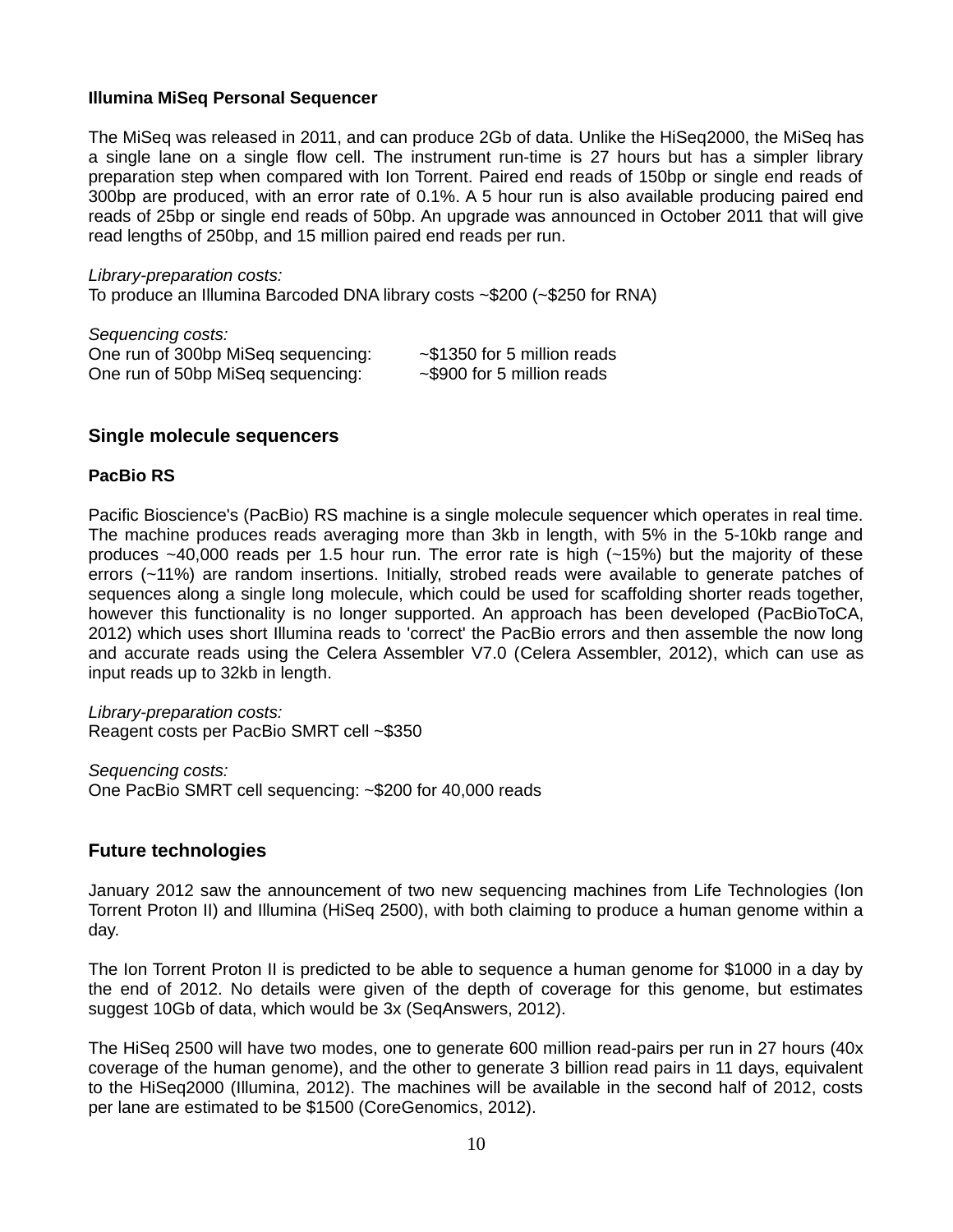In February 2012 at AGBT (Advances in Genome Biology and Technology)**,** Oxford Nanopore announced two new single molecule sequencers, MinIon and GridIon (Omics!, 2012). The MinIon is a disposable USB sequencer and can sequence 512 molecules at once (one molecule per nanopore), producing 120-500 bases per minute for 6 hours (50kb reads have been described so far). The GridIon stacks 2000 nanopores (available in the  $2^{nd}$  half of 2012, and stacks of 8000 will be available by 2013). Each GridIon sequences ~1.4Gb per hour for up to a few days per sample. The error rate is 4%, and errors are typically deletions, which Oxford Nanopore believe can be reduced with software improvements. However, no data has been released yet to determine how accurate these projections are. Sequencing costs are estimated to be comparable with current technologies. With reads of 50kb+, the depth of sequencing required for assembling a genome would drop dramatically.

Sequencing information for the current technologies is summarised in Table 1.

| <b>Sequencing technology</b> | Cost per run<br>(\$) | Gigabases per run | Cost per megabase<br>$($ \$) |
|------------------------------|----------------------|-------------------|------------------------------|
| Illumina HiSeq PE*           | 33600                | 600               | 0.06                         |
| Roche 454                    | 7950                 | 0.4               | 19.88                        |
| Ion Torrent PGM '318' chip** | 2125                 |                   | 2.13                         |
| Illumina MiSeq*              | 1550                 |                   | 0.78                         |
| PacBio RS                    | 550                  | 0.12              | 4.58                         |

**Table 1: Estimated costs and volumes of sequence produced per run**

\* 16 lanes per run

\*\* Information from Glenn, 2011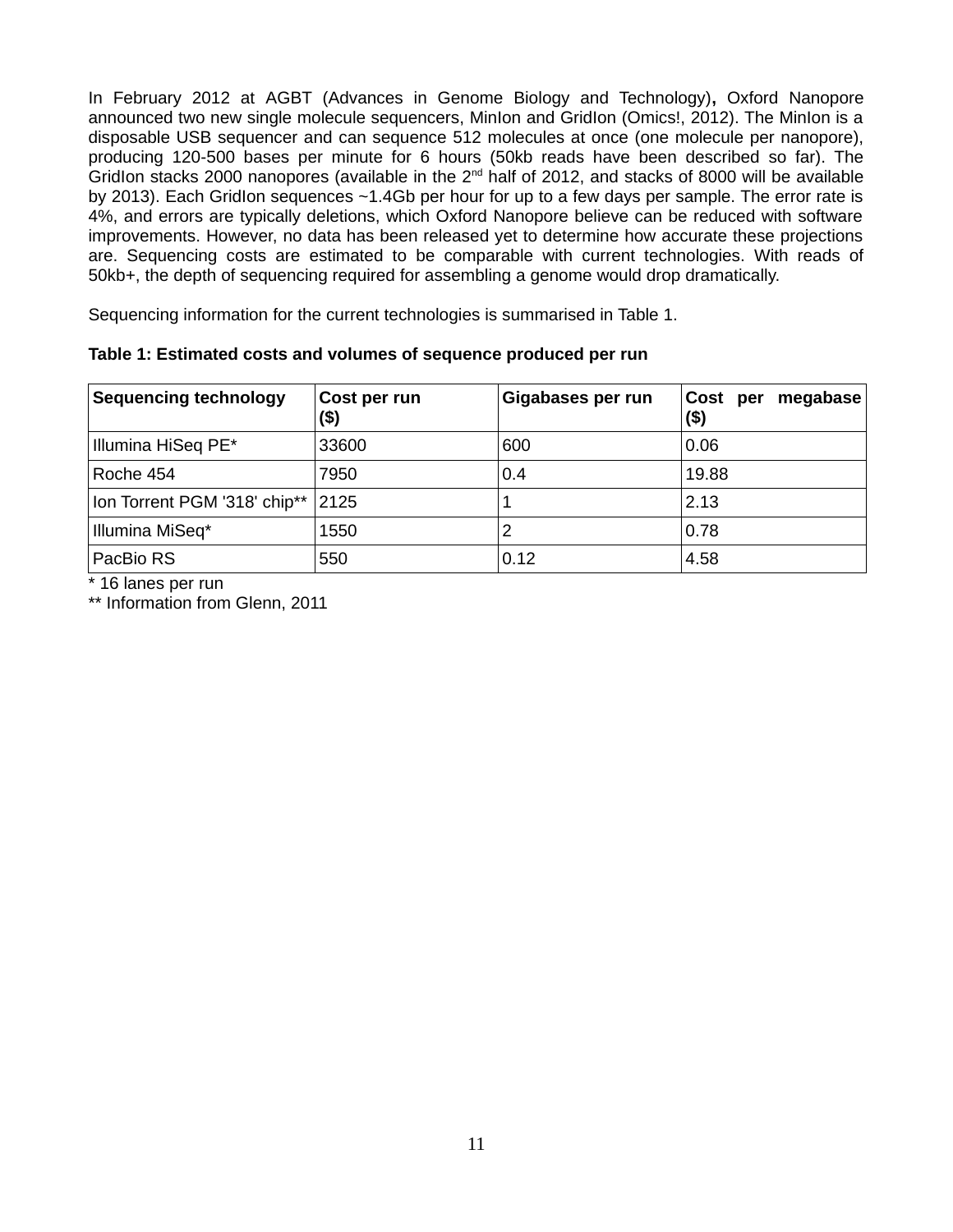# **2.2 Sequencing strategies**

Aside from the sequencing technology employed, the target you choose to sequence has an impact on the cost and volume of data generated. There are a number of ways to use NGS technology to gain genetic information about an organism, often in the absence of a reference genome. These approaches can be complementary, and are outlined below, ranging from full genome sequencing to sequencing a subset of markers, with popular non-NGS technologies included for comparison. A schematic of the different approaches is given in Figure 2.



**Figure 2. Schematic overview of different sequencing targets.** Top from left to right: Exome capture targets exonic regions of genomic DNA using baits designed against known genes; RNA-Seq sequences the RNA from expressed genes. GbS and RADseq sequence the ends of restriction enzyme digested genomic fragments. GbS gives single stacks, whilst RADseq allows assembly of overlapping reads into longer sequences. Bottom from left to right: Reference sequencing uses a high depth of reads across the whole genome for *de novo* assembly. Resequencing uses a known reference and can be performed with much lower read coverage. See text for full details. Single reads are shown instead of paired end reads for simplicity, with the exception of RADseq.

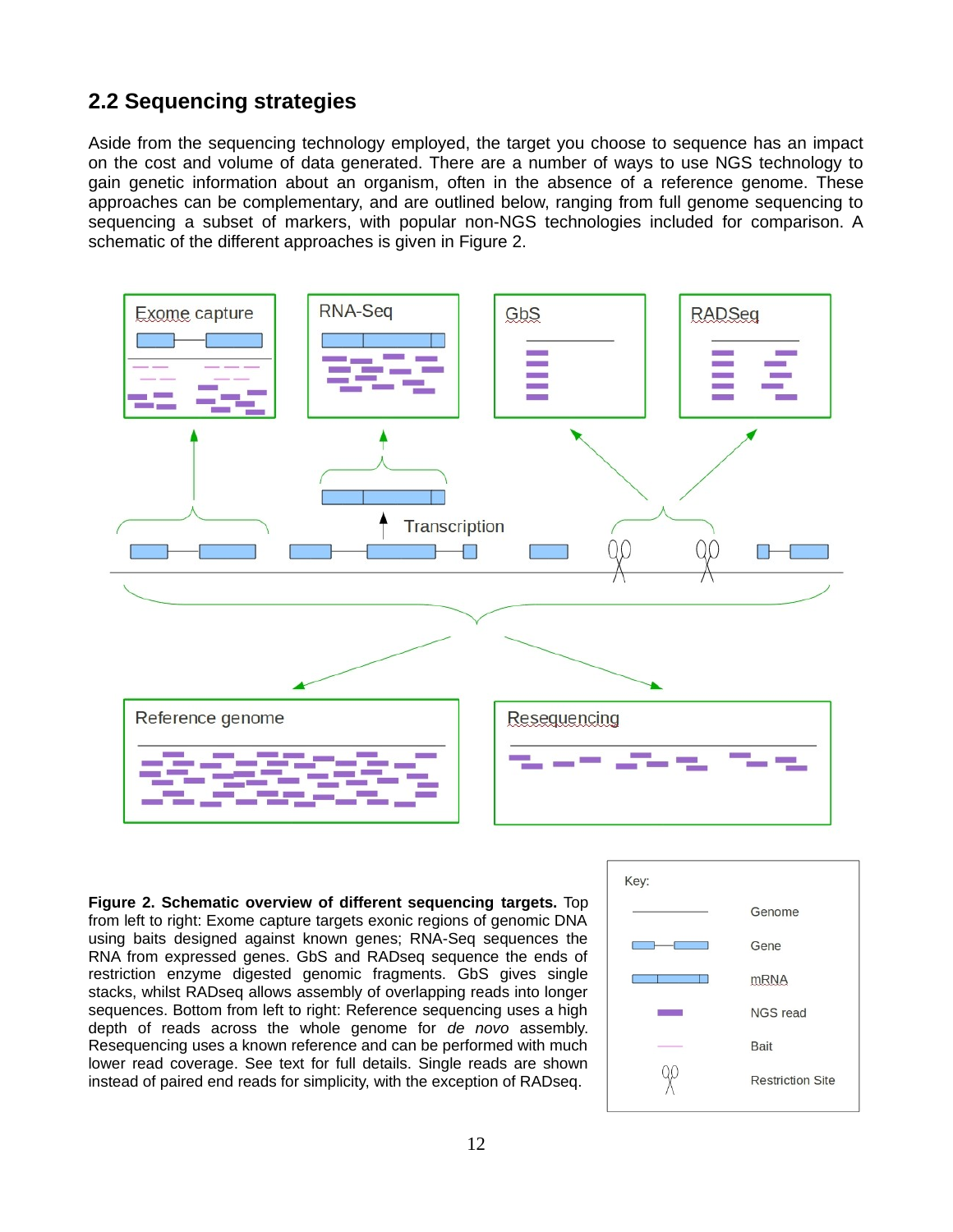### **Reference genome sequencing**

Sequencing the genome of a species for the first time provides the opportunity to explore the full set of genes present within that species, the organisation of the genome, and comparisons of genomic regions shared with closely related species. However, producing a finished reference genome is expensive and time consuming. Repeat regions are difficult to assemble, and as such NGS genomes often remain highly fragmented. Technologies which produce longer reads or long mate pairs show promise to help overcome this issue, but these approaches are not yet used routinely.

To date, the best way to sequence a genome with NGS is to use a combination of technologies and library **insert sizes**. The most commonly used technologies are currently Illumina, 454 and Sanger sequencing, with a **whole genome shotgun** (WGS) approach to sequence random fragments of the genome which are assembled afterwards. For small genomes with low repeat content, this approach can be very successful, however assembling repeat regions is beyond the capabilities of current assembly tools and issues of polyploidy and heterozygosity may confound assemblers even further. For this reason, the International Wheat Genome Sequencing Consortium (IWGSC) took a 'divide and conquer' approach with the hexaploid wheat genome and are sequencing and assembling **flowsorted chromosome arms** individually.

A finished genome sequence will reveal the exact genome for the sequenced individual, however epigenetic changes will not be revealed by standard sequencing approaches and epigenetics accounts for a number of important inherited traits (Tsaftaris *et al.,* 2005, Manning *et al.,* 2006, Shivaprasad *et al.,* 2012). In order to reveal these epigenetic modifications, specialised experiments must be performed (e.g. ChIP-seq, Robertson *et al.,* 2007; bisulphite sequencing, Darst *et al.,* 2010; Hi-C, van Berkum *et al,.* 2010). So whilst the genome sequence provides a lot of information, it does not reveal *all* genomic information which may have an impact on phenotype.

A single lane of Illumina HiSeq2000, producing 150 million 100bp paired-end reads, would give 30x coverage of a 1Gb genome for \$2100 in 11 days.

### **Resequencing**

If a reference genome is available for a species, or varietal group, low-depth resequencing can be performed relatively cheaply to discover **single nucleotide polymorphisms** (SNPs). Typically, 1x coverage of a number of homozygous diploid accessions may be generated (where only ~63% of each genome will be sequenced according to the Lander-Waterman model) and missing data may be imputed from genetically similar accessions (Huang *et al.,* 2010). If the individuals are not highly genetically similar, have undergone rearrangements or the objective is to discover rare variants, a greater sequencing depth is required to ensure that these differences are detected (cf. Section 4: IRRI rice resequencing). Required sequencing depth will be affected by the heterozygosity and ploidy of the samples. If no reference genome is available, it is advisable to generate a reference from a single individual (per varietal group) by sequencing at high depth.

In order to sequence several samples in a single lane, samples can be barcoded and multiplexed for sequencing, however this requires generation of a single library for each sample, which increases the cost per lane.

A single lane of Illumina HiSeq2000, producing 150 million 100bp paired-end reads, would give 1x coverage of 30 individuals with a 1Gb genome for \$7900 (\$1900 sequencing cost + 30x\$200 library preparation), so ~\$270 per sample.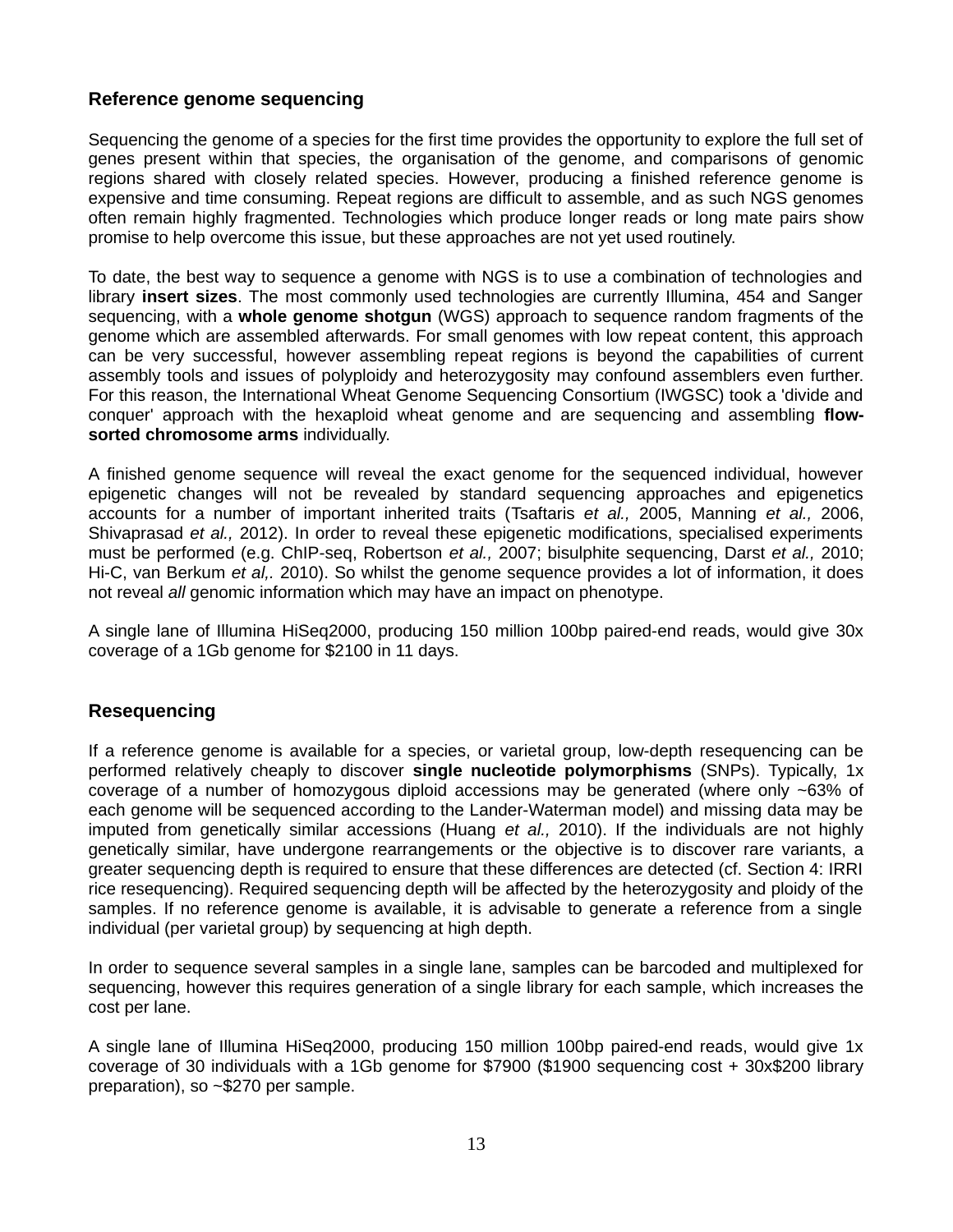### **RNA-seq**

To detect expressed genes and to identify genic markers, total RNA can be extracted and sequenced. This has the advantage that only RNA from transcribed genes is sequenced which represents a fraction of the genomic sequence. Samples can be multiplexed and run in a single lane to reduce sequencing costs. This approach will identify fewer SNPs per Mb of sequence as coding regions are more highly conserved, however these markers are considered to be very valuable as they will be tightly linked to the gene in which they are located. Transcriptome sequencing for SNP discovery has been performed successfully in polyploid species oilseed rape (*Brassica napus)* and wheat (*Triticum aestivum),* generating tens of thousands of SNPs, sufficient for use in genome-wide association studies (GWAS) (I. Bancroft pers. comm.).

It is common to apply different treatments to individuals or to sample tissues from different growth/developmental stages to try to increase the number of genes expressed in order to sequence transcripts from more loci. However, the majority of expressed genes are housekeeping genes, and as such are expressed at all times, albeit at varying levels. For this reason, a tissue such as juvenile leaf will contain mRNA from the majority of expressed genes (I. Bancroft pers. comm.). The cost of experimental treatments and time required for sampling different growth stages should be taken into account when considering this option, as greater sequencing depth of a single tissue may reveal a greater diversity of transcripts.

The main difference when working with RNA instead of DNA is that transcript expression levels are highly variable, and high copy RNA will be sequenced much more frequently. The proportion of rRNA in a sample can be decreased by isolating mRNA using the polyA tail, or by ribo-depletion of rRNA. RNA samples are also less stable than DNA, and must be stored at -80 °C and transported on dry ice, as opposed to DNA which can be stored at -20  $^{\circ}$ C and transported at room temperature. Whilst mRNA normalization techniques can be used to reduce the frequencies of highly-expressed mRNA transcripts (Ekblom *et al.,* 2012), their application can sometimes have a negative impact on sequencing quality (I. Bancroft, pers. comm.). Unnormalized samples also have the advantage that differential expression values can be calculated, allowing the exploration of changes in expression levels between individuals or time points. For expression studies, the depth of sequencing is typically high (e.g. ~18 million reads per sample, Brown *et al.,* 2012) although the ENCODE project recommends 100-200 million reads (ENCODE, 2011). Biological replicates are essential to assign confidence to differential expression values.

A complicating factor when dealing with RNAseq data is **alternative splicing** (AS). AS has been predicted in ~95% of human multi-exon genes (Pan *et al.,* 2008), and 61% of Arabidopsis multi-exon genes (Marquez *et al.,* 2012). Expression of splice variants can confuse standard assemblers, but several pieces of assembly software have been released recently to deal with this problem; some use reference-guided alignments (e.g. Cufflinks, Trapnell *et al,.* 2008) whilst others assemble *de novo* (e.g. Trinity, Grabherr *et al.,* 2011; Trans-ABySS, Robertson *et al.,* 2012; Oases, Schulz *et al.,* 2012). For ease of assembly, 454's longer reads may be advantageous and have been used to exploit the pigeonpea transcriptome to identify Simple Sequence Repeat (SSR) markers (Dutta *et al.,* 2011), however Illumina data is cheaper to produce, and the additional depth of sequencing allows the discovery of a greater number of transcripts, although the assemblies produced are likely to be more fragmented (D. Swarbreck pers. comm.). Use of longer reads from sequencers such as the PacBio RS should improve assembly of AS transcripts even further.

Transcriptome samples can be barcoded and multiplexed for sequencing. For expression studies in a plant using the Illumina HiSeq2000, eight samples could be multiplexed per lane to give 19 million 100bp paired-end reads per sample at a cost of \$490 per sample. The cost of generating RNA samples will vary depending on the species and experimental conditions and mRNA enrichment techniques used.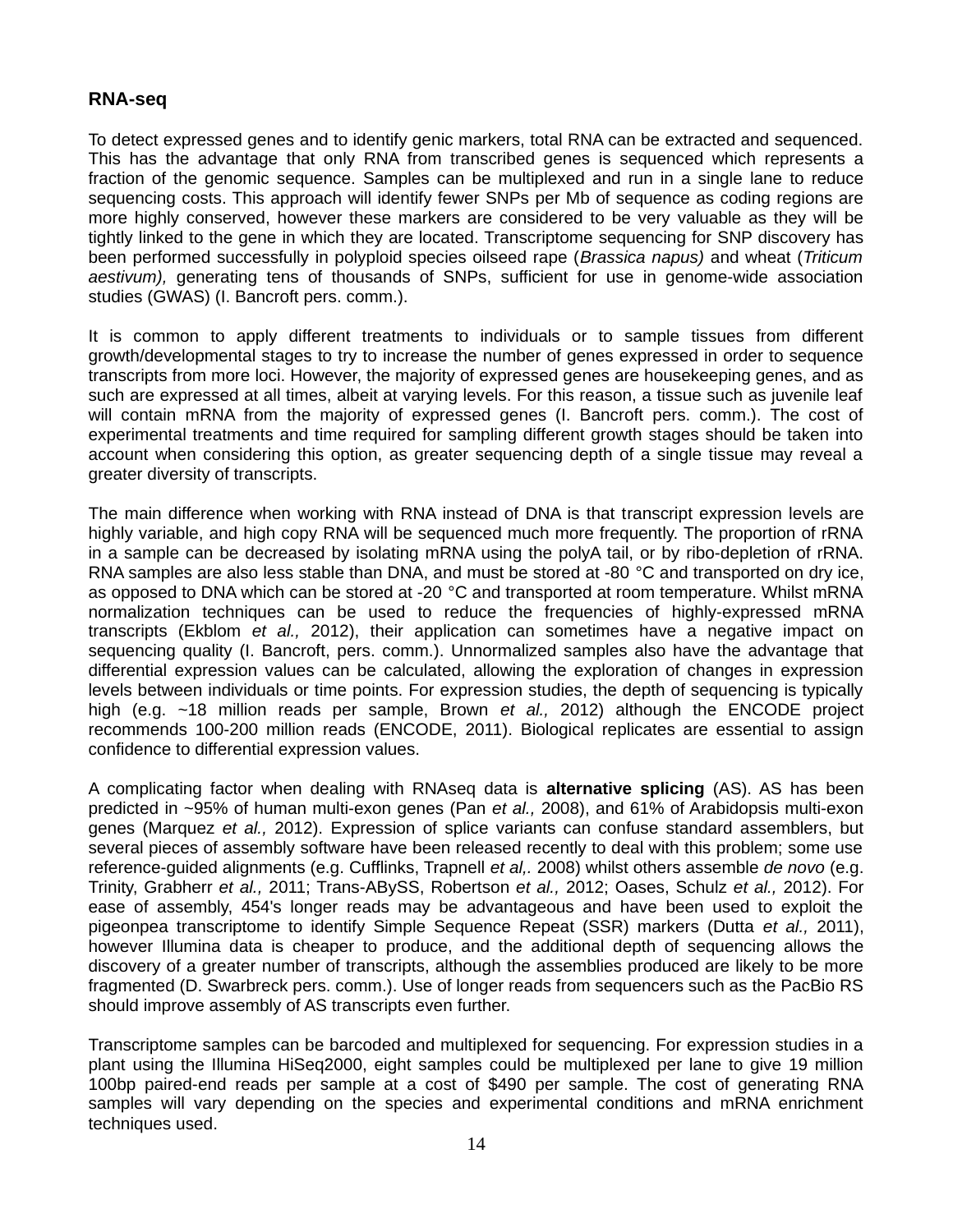### **Target enrichment/Exome capture**

Target enrichment is a process by which **baits** are designed to pull out sequence fragments of interest, which can then be sequenced. For well annotated genomes, it is possible to design baits which are tiled across the exons of transcripts, known as exome capture. These baits are used in pulldown assays to capture genomic DNA fragments of typically 200-600 base pairs. The ends of these fragments are then sequenced and aligned to a reference to allow discovery of variants in the context of genes. Several companies offer ready-made human exome sequencing platforms (e.g. Agilent, Illumina and Nimblegen) which were compared by Clark *et al.,* (2011). Per reaction, human-exome prices ranged from \$400-\$1000.

For species without a well annotated reference genome, cDNA evidence can be used when designing the baits, but without knowledge of the exon/intron structure baits are likely to fail where they span exon junctions; overlapping baits can address this problem. The resulting sequence reads can be aligned against the initial cDNA set, however reads which were generated from intronic sequence will not align, and as such coverage surrounding the exon junctions is likely to drop. Assembling the captured sequences can provide partial intronic sequences, allowing the generation of a new reference (composed of exons and flanking intronic sequence). Reads can then be remapped to the new reference to enable alignment beyond the exon junctions (R. Enriquez Gasca pers. comm.).

Exome capture is used with genomic DNA, and as such does not require varying experimental conditions. However, the bait design requires prior knowledge of transcript structures and will enrich for known targets. For species with fully-annotated exomes, baits can potentially be designed against all exonic regions, however when using exome capture on individuals that are genetically divergent from the individual for which the capture was designed, novel exons will not be enriched. Species with little genomic information will be reliant on available EST or cDNA data, which will most likely bias the capture towards a subset of possible genes. Combining exome capture with a lower-throughput sequencer such as MiSeq could be a cost-effective way to perform allele mining on highly-multiplexed samples for a select number of loci.

### **Reduced representation approaches**

Several approaches have been developed to sequence fragments of the genome produced by enzyme digestion. The choice of enzyme in combination with the genome itself will dictate how many fragments are generated by the digestion, but unlike approaches utilising random **shearing**, the results will be reproducible. In addition, methylation sensitive enzymes may be employed which will cut in unmethylated regions typically associated with genes, to give an enrichment of genic fragments. A size selection step and/or PCR stage may be performed, generating fragments several hundred basepairs in length which are then sequenced (Davey *et al.,* 2011*)*. As the genome is digested prior to sequencing, reads from different fragments will not overlap and therefore cannot be used to produce a genome assembly. These approaches are most commonly used for SNP detection/discovery.

There are two main protocols in use for producing reduced representation libraries: RADseq (Davey and Blaxter, 2010) and Genotyping by Sequencing (GbS) (Elshire *et al.,* 2011, Poland *et al.,* 2012). Both approaches require digestion of genomic DNA followed by a PCR step and sequencing of the resulting fragments. In GbS, the fragments are sequenced at a single end, and can then be aligned to the reference genome and analysed using TASSEL (Bradbury *et al.*, 2007). For RADseq, fragments of size 300-700bp are selected, then sheared such that for a given digested fragment after sequencing, all sheared fragments produce one read at the same position, in a stack, but the other read varies in position. These variable-position reads can be assembled using an assembly algorithm such as Velvet (Zerbino *et al.,* 2008) or ABySS (Simpson *et al.,* 2009), to generate longer fragments of ~500bp.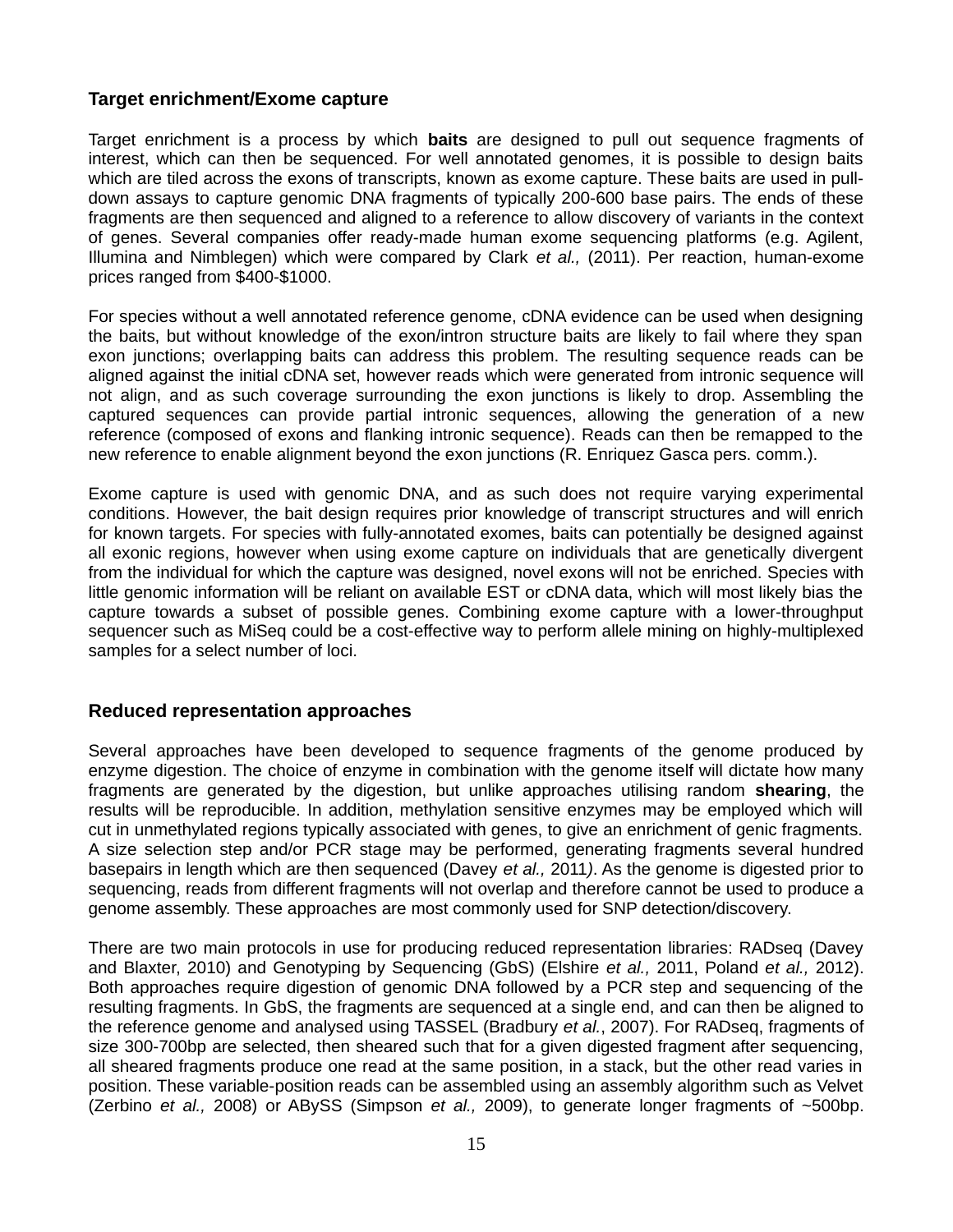Software to analyse RADseq data has been developed (Stacks, Catchen *et al.,* 2011; RADtools, Baxter *et al.,* 2011). Both GbS and RADseq can be performed when no reference sequence is available, however the assembled-end of the RADseq approach provides a larger region to design probes against for genotyping systems such as Illumina's GoldenGate (GoldenGate, 2012) and KBioscience's KASPar (KASP, 2012), which require 50bp either side of a SNP. A third method, DArTSeq, is available from DArT PL (A. Kilian, pers. comm.) which has adapted the DArT approach to use NGS sequencing in place of microarrays to detect presence/absence variations and SNPs (Sansaloni *et al*., 2011).

As a relatively small amount of the genome is sequenced with these approaches, samples are always barcoded and multiplexed. Multiplexing 384 GbS samples on a single HiSeq2000 lane costs \$9 per sample (Bucklerlab, 2012), and would generate ~500,000 reads per sample. An enzyme which cuts frequently will result in low coverage of the sequenced tags, and large amounts of missing data per sample. For instance, using ApeKI in maize results in 40% of the 680,000 SNPs identified with GbS being observed per sample. However, as a large proportion of the maize genome is not shared between accessions (~23%) this is equivalent to ~52% of the observable SNPs being sequenced per accession for a 384-plex run (E. Buckler pers. comm.). For closely related samples, imputation can be employed to reduce missing data, however for highly diverse samples this approach may not be suitable as missing data will be replaced by alleles from the nearest neighbours (Huang *et al.*, 2010). In these cases rare alleles can be missed, unless they are present in a similar accession. If rare alleles are of interest, an enzyme which cuts less frequently may be employed to increase the number of reads per site. Alternatively, multiplexing can be reduced or additional lanes run to increase coverage, although this will also increase cost per sample. Using PstI, a less frequent cutter, only 60,000 SNPs are obtained for maize, with 10x coverage from a single 384-plex lane. The coverage per SNP is high, but too few markers are generated. Using ApeKI, 2-4 million reads are required to approach full coverage of the observable 680,000 SNPs, so for landraces the 384-plex set is typically run on four lanes (E. Buckler pers. comm.).

RADseq library preparation costs range from \$6 to \$13 per sample based on 384 to 20 multiplexed samples. Sequencing costs are \$1900 per lane, giving a total cost of \$11 per 384-plexed or \$108 per 20-plexed sample.

### **SNP genotyping**

For some species which have many known Single Nucleotide Polymorphisms (SNPs), high density oligonucleotide arrays, or chips, have been developed for high throughput **genotyping** (e.g. RiceSNPs, 2012; MaizeSNP50, 2010). Other popular SNP genotyping assays include Kbioscience's KASPar (KASP, 2012) and Illumina's GoldenGate assay (GoldenGate, 2012). SNP genotyping has the advantage that the same set of SNPs is interrogated over all samples and the results generated by the various platforms are relatively easy to interpret with little further bioinformatics analysis required. However, the initial investment to generate the set of SNPs is large if SNP resources are not yet available for a given species, and may necessitate the sequencing of a number of diverse lines in order to identify SNPs (e.g. Ammiraju *et al.,* 2006, McNally *et al.,* 2009). In addition, if the accessions used to construct the SNP set do not represent the diversity of the entire species, the results may give a skewed impression of the total diversity when applied to other samples. A further limitation is that SNP assays will only reveal those variants included in the design, and as such novel variants will remain undetected by these approaches.

The cost of designing 200 SNP assays with KASPar technology for use on the Fluidigm genotyping platform is \$134 per SNP for 2,500 samples, giving a cost of \$11 per sample for 200 SNPs (KASP, 2012)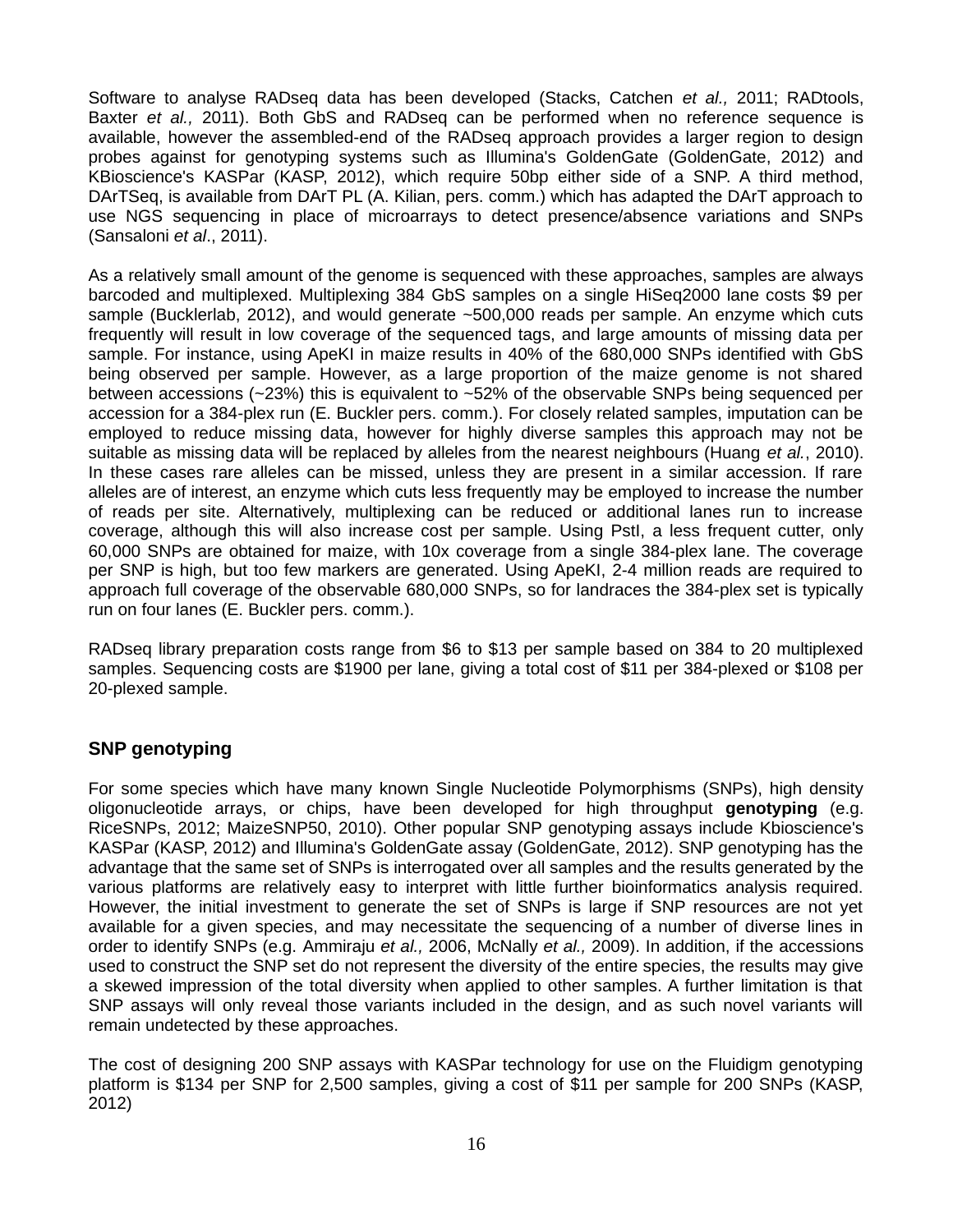The cost of designing the oligonucleotide set (Oligo Pool All, OPA) for the BeadXpress is currently \$27,000 to genotype 1500 individuals for 384 SNPs, a cost of \$18 per sample.

A rice 1M SNP chip is currently being developed by Affymetrix in collaboration with Susan McCouch at Cornell. The price to genotype 1 million SNPs for a single sample is expected to be ~\$450 (M. Lorieux pers. comm.)

### **SSRs**

SNPs are the most abundant genomic markers, with more than 60 million simple genetic polymorphisms detected between human genomes to date and 5.4 million identified for rice (dbSNP, 2012). SNPs can be readily used for genotyping via sequencing or SNP assays as outlined above. However, the amount of information per SNP marker is low (i.e. there is a maximum of four possible bases for a given SNP, and most reported SNPs are biallelic) when compared with SSR (Simple Sequence Repeat) markers where the number of repeats often vary by tens of copies (e.g. Singh *et al.,* 2010). SSR analysis will be confounded by pooling of individuals heterozygous for a given locus, as such the analysis must be performed on individual seeds in cases where an accession may contain diversity (P. Isaac pers. comm.).

The automated detection of SSRs can be performed with capillary sequencers, and usually twenty to thirty loci are sufficient to characterise the diversity within a set of germplasm. Genic SSRs may be favoured over inter-genic SSRs (Dutta *et al.*, *2011),* although these are often less variable than intergenic SSRs. Also the number of genes containing SSRs will be far fewer than those containing SNP markers, as such SNP markers have a greater application for breeding and use in fine mapping. For species without available SSR markers, transcriptome sequencing of a small number of individuals may be an attractive approach to identify candidate genic SSRs.

To genotype SSRs is cheap in terms of reagents, but can be labour intensive. SSR markers can be multiplexed to target ten loci at once for ~\$1 per sample (excluding labour costs). Initial investment to identify SSR loci, and map them to ensure an even distribution is an additional cost.

### **Summary**

Availability of a reference genome sequence can enable study of the basic biology for the species but alone does not aid breeding programs. The availability of genetic information from a number of individuals is essential to bring the impact of genomics to breeders. With several hundred markers and a mapping population, a genetic map can be developed. The availability of genetic markers linked to known phenotypes can enable marker assisted breeding. With the addition of a reference genome, markers can be anchored in the genomic context, providing opportunities to perform fine mapping and identify candidate genes underlying the phenotypic differences.

When considering which sequencing approach to use to obtain information for large numbers of individuals, there are several factors to consider. The size of the target genome will have an impact on cost, and ploidy may affect the strategy you need to use (for example, sequencing wheat chromosome arms individually), the relatedness of the individuals may affect sequencing depth required and the availability of existing resources such as SNP chips may also influence the choice. However, one should always keep in mind the purpose of the data when deciding how to generate it.

For a diversity study of an entire germplasm collection, a set of SSR markers may be sufficient.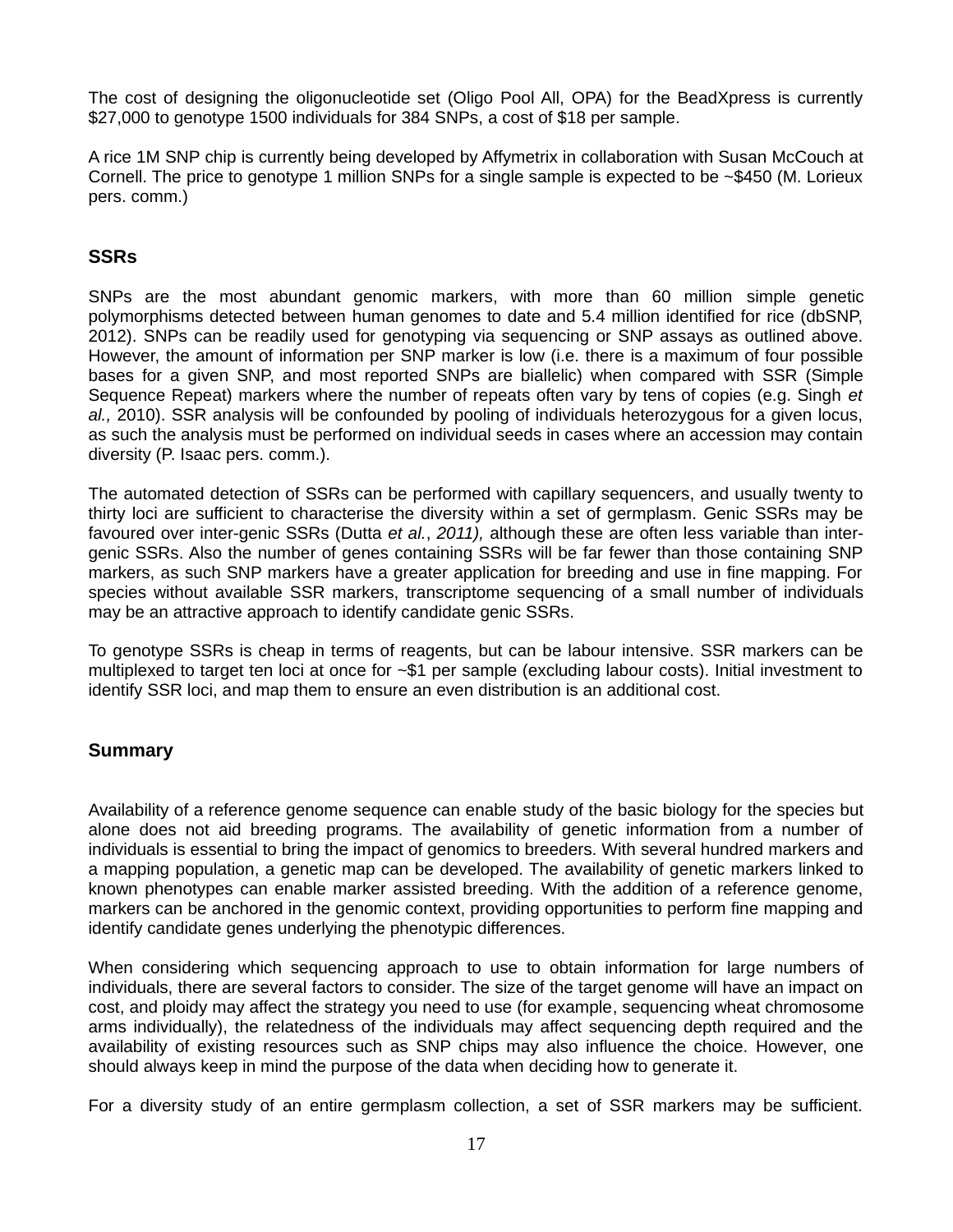However, to identify markers for association studies or marker assisted breeding, a greater depth of markers will be required which can readily be discovered by reduced representation approaches such as GbS or RADseq. These will identify SNP markers throughout the genome, but only a small percentage of the genome is targeted. RNAseq provides a method to sequence expressed transcripts which can provide sets of genic SNPs. Exome capture and SNP chips can genotype large sets of markers, but will be limited to variants within 'known' regions. Resequencing will provide markers spread evenly throughout the genome, but accessions may need to be sequenced to some depth if rare variants are of interest, as you might expect when exploring wild germplasm and landraces for diverse traits. The ideal case would be to perform full genome sequencing on all accessions, to identify all variants and rearrangements between individuals, however this is still expensive and the analysis is non-trivial. In addition, standard sequencing will not identify epigenetic variations which may be important for certain traits.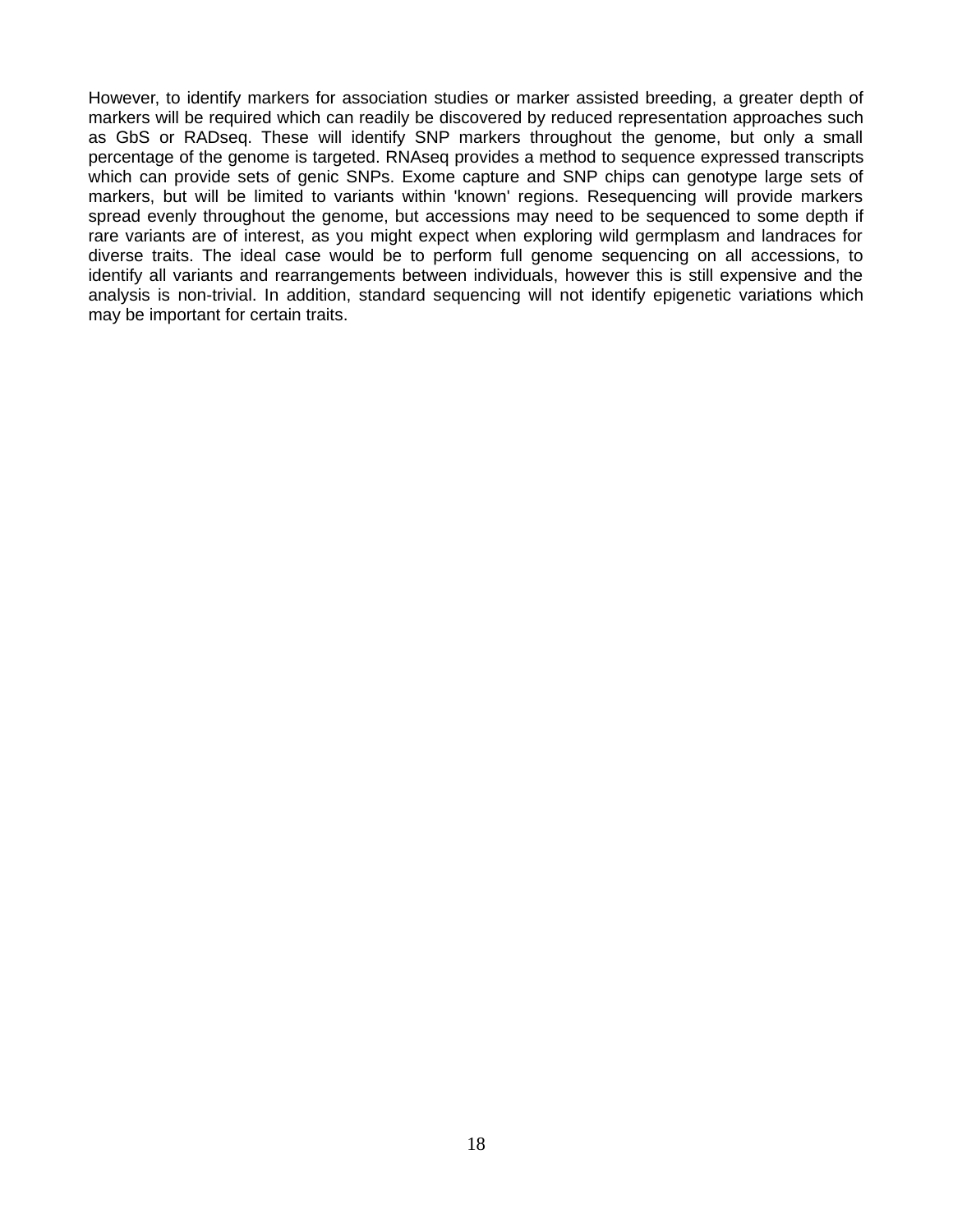# **3: Using genomic data**

Genotypic data generated from NGS technologies can be combined with phenotype data to predict loci associated with phenotypic traits, or generate estimates of **breeding values**, via genome-wide association studies (GWAS) and genomic selection (GS) respectively. Section 3.1 briefly describes the application of GWAS and GS to genebank materials, and describes some of the issues surrounding phenotyping of wild relatives. Section 3.2 explores how genomic data can impact genebank management strategies.

# **3.1 Genotype to Phenotype**

The routine detection of large numbers of variants which can be used as molecular markers has provided new tools to breeders for the characterization of genetic content of individuals and the tracking of regions passed on from parents to offspring. Where markers have been associated with a phenotype of interest, marker assisted selection (MAS) can be employed to identify individuals likely to exhibit that phenotype. Many quantitative trait loci (QTLs) have been discovered for a range of traits, and some have been successfully introgressed into breeding lines using marker assisted breeding (e.g. Neeraja *et al.,* 2007, Suh *et al.,* 2011).

Genome wide association studies (GWAS) use large numbers of markers in hundreds of individuals from a population to detect loci statistically associated with the phenotype of interest (Klein *et al.,* 2005). The structure of the population can confound the analysis, so precautions must be taken to account for this (Price *et al.,* 2010). The rate at which **linkage disequilibrium** (LD) decays in the population will affect the granularity of the loci identified, with slow LD decay giving larger regions containing more candidate genes and as such, the analysis requires fewer markers than in species which exhibit a high rate of LD decay. A GWAS performed in 373 indica rice landraces returned 80 association signals for 14 agronomic traits (Huang *et al.,* 2010).

GWAS is widely used to detect individual variants which have a large (main) effect on phenotype, however epistatic (interaction) effects can also have a significant impact. These effects are more difficult to detect, requiring larger sample sizes and increased computational resources to test possible combinations of variants without loss of statistical power (Cantor *et al.,* 2010). In order to reduce the number of tests performed, SNPs associated with main effects are often prioritized to be tested for epistatic effects, however SNPs with epistatic effects do not always exhibit significant main effects (Hu *et al.,* 2011). Cantor *et al.* (2010) recommended performing simple score tests to identify variant combinations with significant effects, and then performing more sophisticated and computationally intensive tests on those candidates to estimate the effect size.

For more complex traits controlled by large numbers of loci, for example yield or human height, many QTLs of small effect have been proposed. In the case of human height, a highly heritable trait, >50 known QTLs can account for only 5% of the heritability (Hill, 2010). For traits such as these, genomic selection (GS) may be a preferable approach as it uses all available markers to predict the breeding value of individuals. A number of statistical approaches have been proposed with different statistics suitable for different populations (Heffner *et al.,* 2009). To date GS, has only been carried out within a breeding program, so the applicability of the statistical approaches to more distantly related individuals, as would be the case with landraces and crop wild relatives in a genebank collection, remains to be seen (Meuwissen, 2009). Recently, an exploration of the prediction accuracy of 390 SNP markers for five traits of interest in 358 cassava hybrids, cultivars and landraces was conducted by de Oliveira *et al.*, (2012). They found that the prediction accuracy increased if a subset of informative SNPs identified by GWAS was used as input for GS rather than all SNPs. For these traits,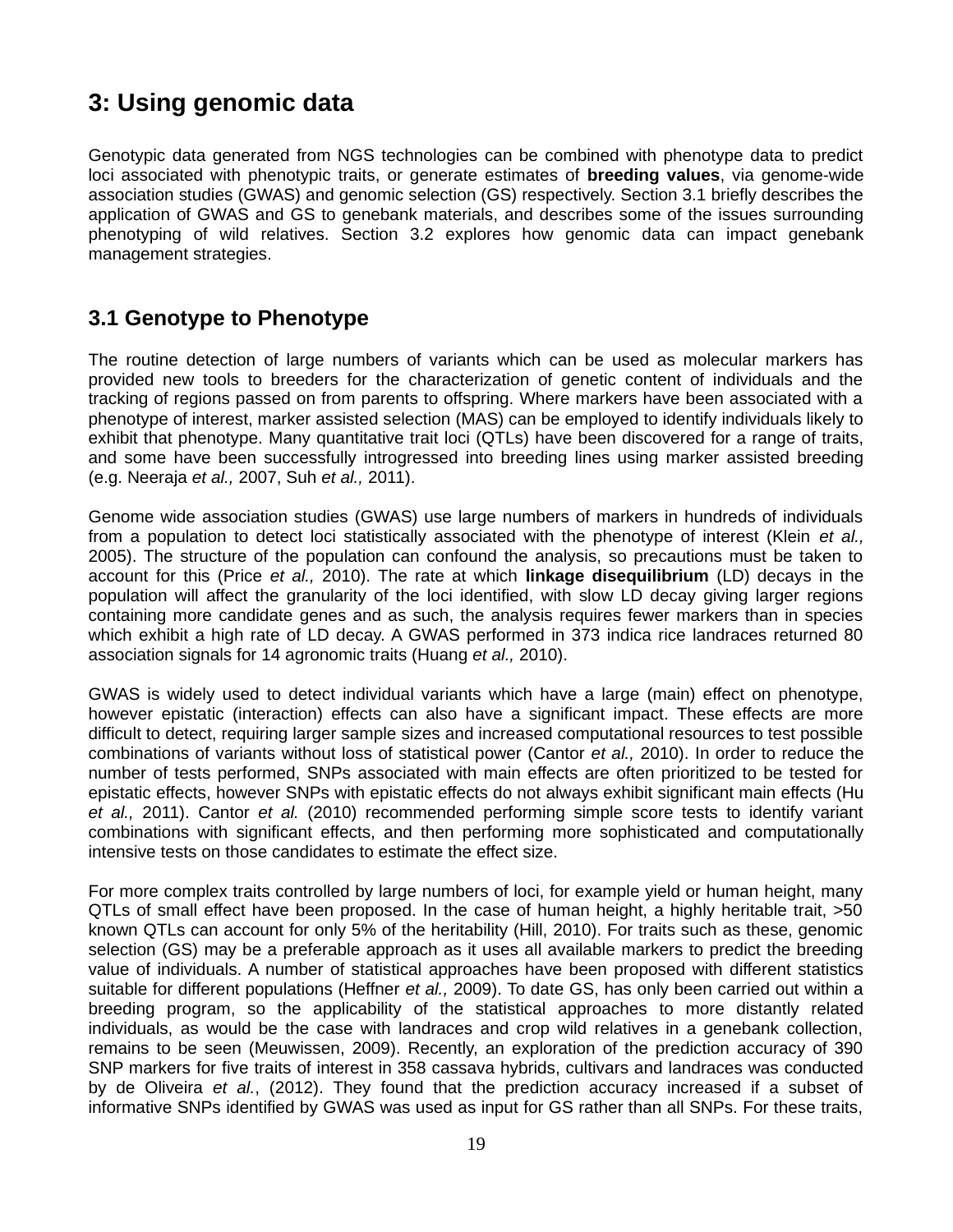phenotype still gave more accurate predictions than GS, however the reduction in number of improvement cycles when GS was used was predicted to outperform phenotype-based methods per unit time.

A three year joint CIRAD-CIAT project has recently started to explore the accuracy of genomic estimated breeding values (GEBV) for a rice breeding population based on two training populations: one population used in the development of the breeding population; and one which is a diversity panel of 200 tropical japonica lines unrelated to the breeding population. The training populations will be genotyped with high density SNP genotyping assays and phenotyped in multiple locations for yield components and grain quality under favourable upland conditions and yield and canopy temperature under drought conditions. The study will explore the impact on GEBV predictions of relatedness between the training and breeding populations, through comparison with the true breeding values of individuals for the traits under consideration (Grenier *et al.,* 2012).

Both GWAS and GS involve the statistical association of genotypic and phenotypic data within a training population. This information is then applied to a wider set of individuals, based on genotypic information alone. For GWAS, this means predicting loci associated with a particular phenotype, which allows the screening of other individuals at these loci to predict their phenotype for the trait of interest. For GS, an estimated breeding value is assigned to individuals taking into account all marker information. GS has been adopted by the dairy cattle breeding industry to predict breeding values of bulls with accuracies equivalent to traditional progeny testing for some traits (Hayes *et al.,* 2009). Avoiding progeny testing in cattle could double the rate of genetic gain by enabling breeding of bulls at the age of two years instead of five.

### **Impact of genomic characteristics**

The genomic characteristics of a species can have a large impact upon which sequencing strategy should be adopted; genome size, ploidy, heterozygosity levels and **linkage disequilibrium** (LD) all have an impact on the number of markers required. In addition the study type plays a role, with diversity and phylogeny studies typically requiring far fewer markers than GWAS or GS.

When performing diversity or phylogeny studies, typically tens of multi-allelic markers such as SSRs are sufficient to give an overview of the composition of the population and genetic diversity between individuals. Alternately hundreds of biallelic SNP markers may be employed. In the case where so few markers are being used, provided these are spread out within the genome, differences in genome size and LD will have little effect, as the distances between markers will always be large. Ploidy however can have an impact, where polyploids may have different variants in each genome. This can cause problems for SSR genotyping, where each genome may contribute different numbers of repeats for orthologous loci. Marker probes may be designed to target a single genome or all genomes within a polyploid, however in the latter case variations in the flanking regions can cause variable detection efficiencies in each genome. Heterozygosity poses similar challenges, where heterozygous loci have a similar impact to polyploidy. For this reason probes are typically designed where the bases flanking a marker site are highly conserved. The mating system affects the level of heterozygosity observed, and for outcrossers more sites may need to be genotyped as the level of inter-accession diversity can be low when compared to intra-accession diversity.

For analyses such as GWAS and GS, usually upwards of tens of thousands of SNP markers are used, and samples are genotyped either by SNP chips or sequencing (reduced representation or resequencing). LD has a large effect on the number of markers required, where species with low LD requiring many more markers as the linkage blocks are smaller. The number of markers required has an impact on sequencing depth when using reduced representation libraries, in order to increase marker number, a more frequently cutting enzyme is selected; this in turn will increase the number of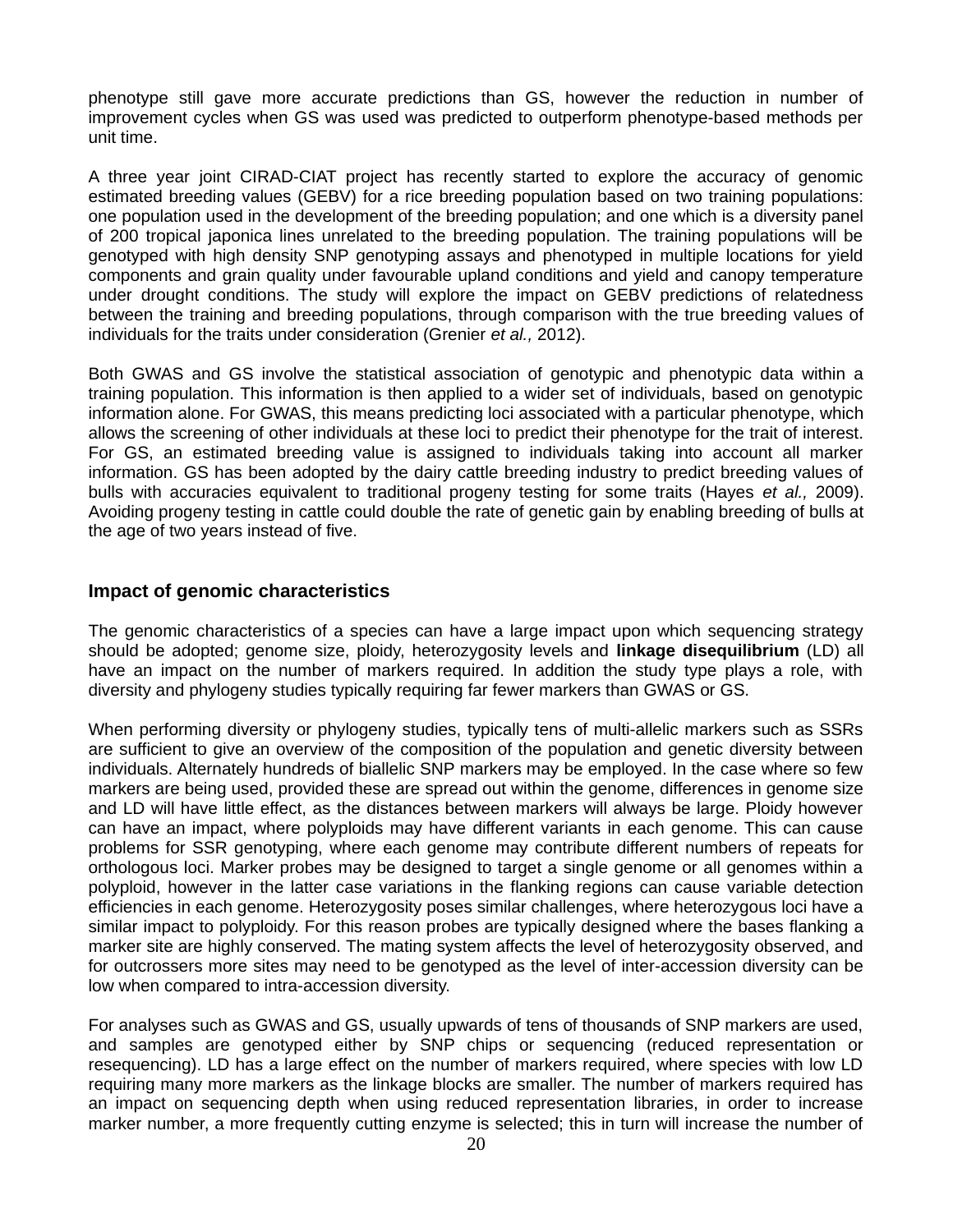fragments being sequenced, and additional lanes or reduced multiplexing may be required to maintain the desired coverage. Similarly, larger genome sizes will require additional sequencing depth to maintain coverage for both resequencing and also reduced representations (as more restriction sites are likely to be identified in larger genomes). Polyploidy and heterozygosity also require increased sequence depth to detect multiple homoeologues/alleles. As before, outcrossers may need additional markers as the level of inter-accession diversity can be low when compared to intra-accession diversity, and they may exhibit more heterozygous loci.

#### **Use of wild relatives**

Accurate phenotyping is important for both GWAS and GS, and generating high quality phenotypic data is often a limiting factor for these approaches. Accurately determining phenotypes for wild relatives is particularly challenging as wild plants may not be adapted to grow in available testing environments due to differences in day length, temperature or susceptibility to pests. In addition, the phenotype may not reflect alleles which are masked by epistatic effects from other loci. This is particularly evident in yield-related traits which are usually impossible to measure in wild relatives that have never undergone selection for agricultural yield.

One approach to identify wild relatives with resistance to a particular stress is to select accessions collected from environments characterised by that stress. This often provides individuals which exhibit tolerance/resistance to that stress as selection pressure will have removed those individuals unfit for survival under those conditions. However, individuals harbouring favourable alleles may also be found in environments where that stress does not occur, and these individuals would be missed by such an approach. Restricting the search to areas outside of the centre of origin often implies searching within materials which have passed through a genetic bottleneck when the new population was established, reducing the available diversity.

Crossing wild germplasm to an elite line (top-cross) provides one way to enable the evaluation of wild alleles in a more favourable genetic background. When choosing the elite parent it is best to choose an accession which is widely adapted to allow evaluation of phenotypes in multiple location trials (S. Beebe pers. comm.). Using multiple elite accessions will allow the exploration of wild alleles in different backgrounds, providing an indication of the stability of the effect. This approach can overcome some of the challenges of phenotyping wild accessions,but the success rate of making wide-crosses varies depending on the species and most phenotyping operations cannot manage more than a few hundred individuals at a time. With such a small sample of all possible combinations of wild and elite loci, it is inevitable that only a subset of possible phenotypes can be evaluated per cross. Combined with the large number of accessions available within genebanks for many species, even the large-scale application of this approach is unlikely to lead to the identification of all favourable alleles.

The 1001 Genomes Project aims to sequence 1001 wild Arabidopsis accessions using next generation sequencing by the end of 2012 (1001genomes, 2012). Several publications have been published to date, and there are already 471 released genomes available. A major finding of this project has been the variation present in wild accessions. Large numbers of SNPs have been detected, in almost all functional genes, with one third being disrupted by deletions or premature stop codons, however the majority of these are thought to be compensated for by the presence of an alternate gene model (Gan *et al.,* 2011). When comparing the wild sequences to the Arabidopsis reference genome (col-0; TAIR, 2012), large numbers of insertions and deletions have also been discovered. A similar phenomenon is observed in maize, where 50-77% of the maize genome is shared between any two varieties (50% is estimated from BAC-by-BAC sequencing, 77% is estimated from GbS which is biased to the less presence/absence variable portion of the genome, BucklerLab, 2012). The presence of novel regions may be associated with novel phenotypes. To observe this level of variability points towards the need for full genome resequencing to truly gain a clear picture of the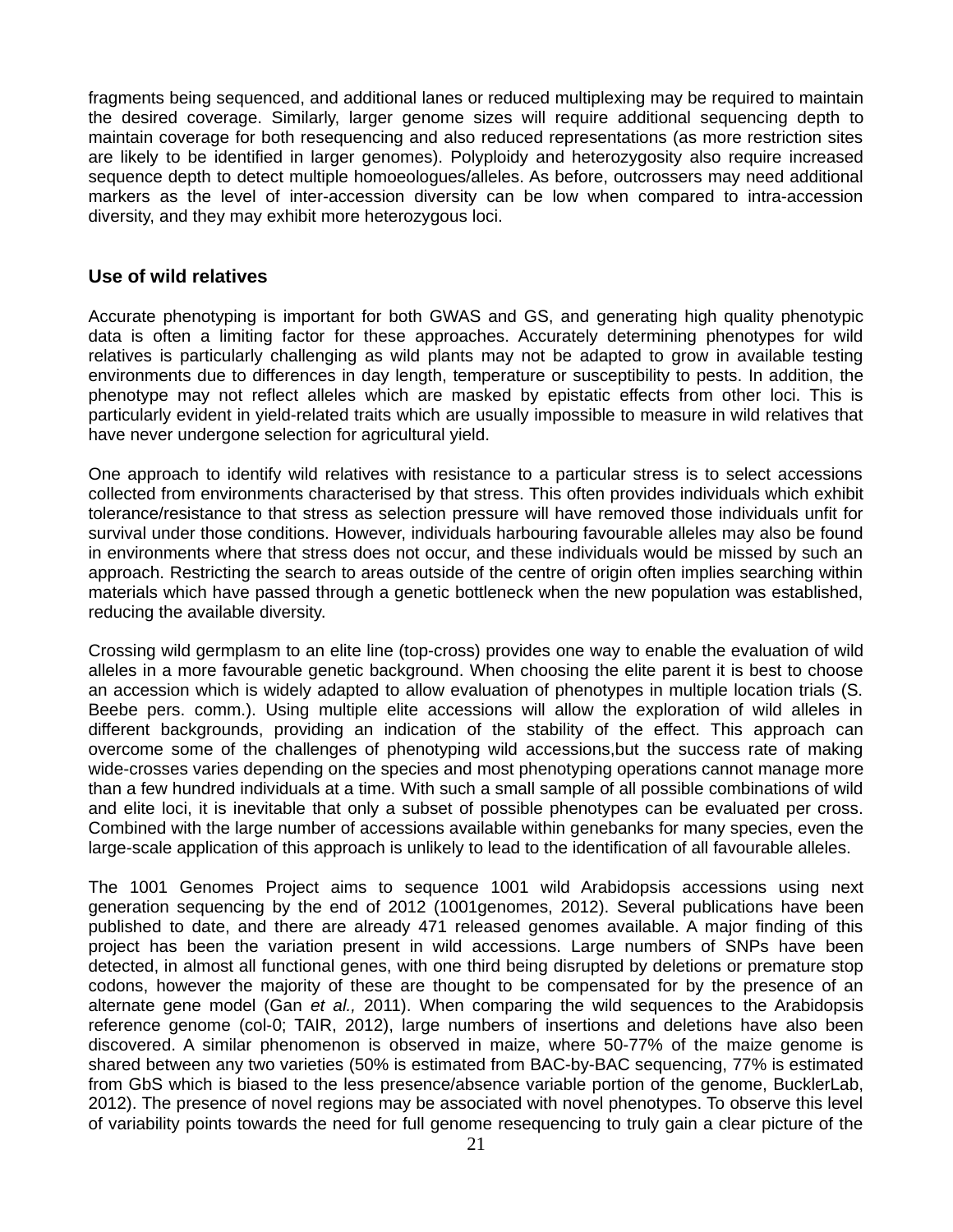complexity within each species.

Whilst the process of domestication results in a genetic bottleneck, there may still be variability in domesticated species which has not yet been fully exploited by breeders. The Illinois maize selection for kernel oil content experiment provides one such example, and has been ongoing since 1896. High and low-content lines have been selected for, and the high-content lines have steadily increased in oilcontent for more than 100 generations (Hill, 2010) with no signs of slowing. The increase was shown to be mainly due to variation in the founder lines, but subsequent mutations may also have contributed (Hill, 2010). If the maize results can be replicated in other species (Hill cites cattle and chicken as similar examples), breeding strategy and selection pressure on existing breeders materials alone may achieve some of the necessary increases in yield.

The breeding company Ceres (Ceres, 2012) uses genetic transformation to increase yield in crop plants. Starting with Arabidopsis genes, they over-express single copy genes and screen plants for large (>20%) changes in phenotype which have no detrimental effects and are inherited in a Mendelian fashion. A number of such genes which have a large impact on Arabidopsis phenotype have been successfully transferred to rice. Traits of interest include biomass, plant architecture, tolerance to biotic and abiotic stresses, and nitrogen use efficiency, illustrating that changing the expression of single genes may generate large changes in important phenotypes (Flavell, 2010). Therefore, altering expression levels of single genes may also achieve large yield increases using only the alleles found within existing breeders' materials.

### **Summary**

High density genotype information can be combined with phenotypic data to create predictions of alleles associated with traits via GWAS or estimated breeding values via GS. The efficacy of GS when trained on diverse materials unrelated to the testing material is unknown, but the CIRAD-CIAT study described above should provide some interesting insights. GWAS works well on unrelated individuals to identify loci associated with phenotypic traits, making it suitable for use with germplasm collections. GWAS works best for simple traits, associated with few loci, and these make good targets for breeders to introgress, typically reducing the amount of non-elite genome being introduced into elite backgrounds.

An essential part of both GWAS and GS is having reliable phenotypic data for the training materials. Phenotyping wild accessions can be difficult, and some domesticated traits such as yield are not measurable in wild species. Top-crosses can introduce some alleles into elite backgrounds, where they may display a measureable phenotype. Alleles which are masked by epistatic interactions will not produce discernable phenotypic differences, and therefore cannot be detected by GS or GWAS. Both the Illinois maize experiment and the over-expression of genes at Ceres illustrate the progress that may be achieved using alleles already found within breeding materials. However, for characteristics which cannot be found within domesticates, crop wild relatives represent a valuable potential source of useful alleles.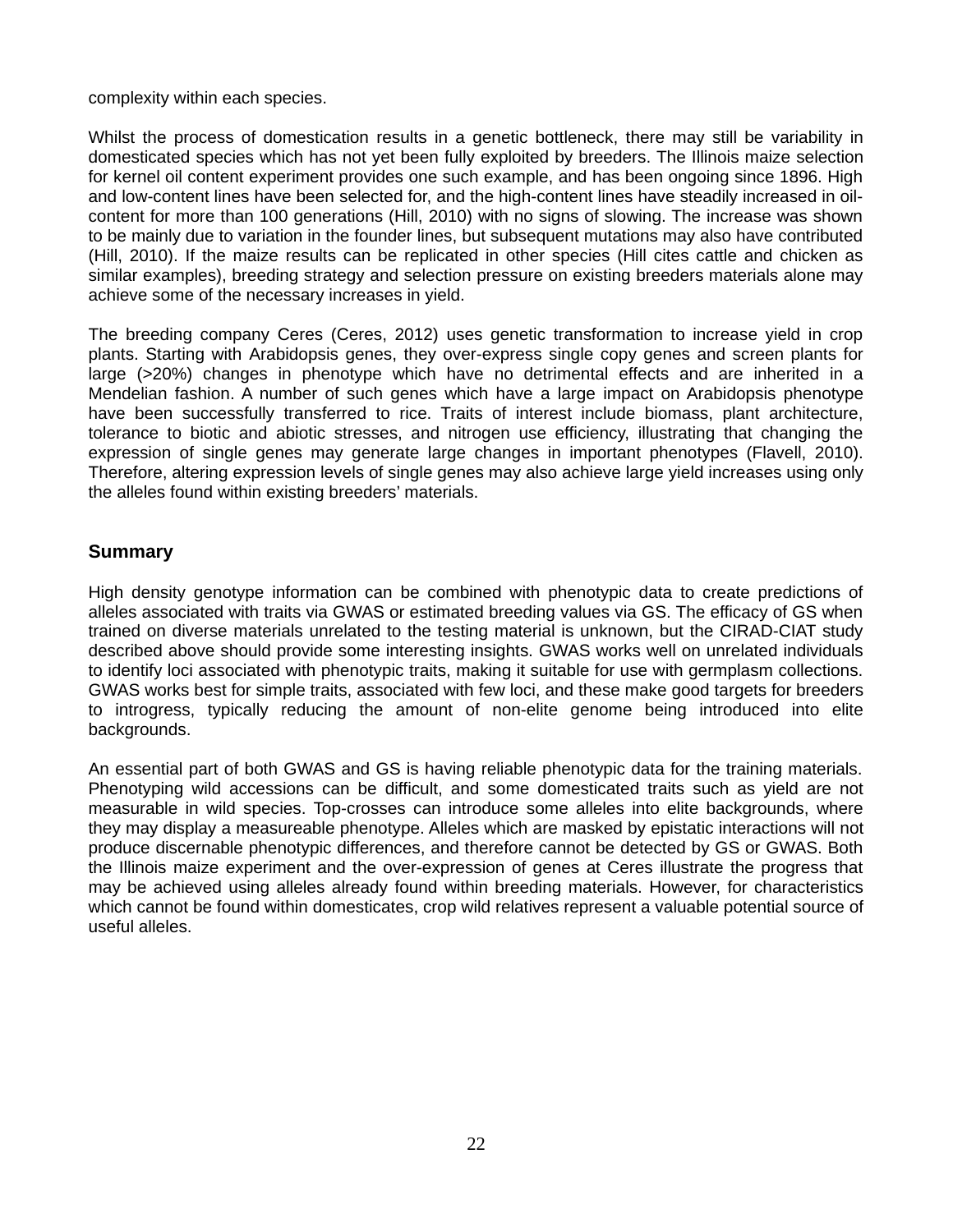# **3.2 Genebank management**

Having genomic information available would not only impact how accessions are used, but also how germplasm banks operate, influencing which accessions are maintained (and how) in order to ensure cost-effective safeguarding of the diversity of alleles stored within the collection.

### **Maintenance of accessions**

In order to maintain viable seed within genebanks, germination testing is routinely performed, and stocks are regenerated when germination levels drop below a certain threshold (75% germination for seeds in Kew's Millennium Seed Bank, Kew 2012) or when seed stocks become low as a result of supplying demand to the user community. For species distributed *in vitro* such as cassava, new plantlets must be generated regularly (every 6-18 months for cassava) to maintain a collection of viable plants for distribution (IITA, 2012). Different species remain viable for different lengths of time; some such as common bean (*Phaseolus vulgaris*) can be viable for 30 years without undergoing regeneration (D. Debouck pers. comm.).

When regenerating collections, one consideration is the size of the population required to accurately represent the diversity of alleles within the original accession. For accessions with very low genetic diversity, a few seeds may suffice to capture all of the variation within the accession, however for more diverse accessions larger numbers are required. If too few plants are selected from a diverse accession, this will result in genetic drift and the resulting seeds will no longer give an accurate picture of the original genetic diversity which was collected. Mating systems will also have an impact on regeneration sizes with more individuals required when regenerating outcrossers to avoid inbreeding depression. Genotypic information on intra-accession variation can help genebank managers to efficiently regenerate seed, without loss of genetic diversity.

In addition, whilst regenerating seed novel alleles may be introduced into an existing accession. Modern genebanks will have safeguards to reduce the likelihood of these errors, using electronic barcoding systems at each step of the process, having controlled plots to prevent introgression from nearby accessions (a problem for outcrossers) and phenotypic checks to discard seed which does not resemble the accession. Having genotype information would provide a more reliable system to verify that the seed produced at the end of the process is representative of the accession from which it purportedly came. For each period of regeneration, if the genotypes of the original accessions are known, a small set of distinguishing markers (fingerprints) can be chosen to ensure in a cost-effective manner that there is no mix-up of seed, or introgression of alleles.

### **Conservation of accessions**

Of the 7 million accessions held in *ex situ* genebanks worldwide, ~2 million are thought to be distinct, with the rest being duplicates (FAO, 2010). Some duplication is intentional, as parts of collections are mirrored at multiple genebanks as a physical backup; in case of disaster at one site, these can be quickly recovered. However, other accessions may be duplicated, where accessions have the same, or highly similar, genotypes but are unintentionally maintained separately. For many species, particularly those which are expensive to maintain or regenerate, genebanks will usually have attempted to reduce the presence of duplicates based on passport data, agronomic information, and marker information where available.

The availability of genotype information will allow the identification of duplicates with much higher confidence, although epigenetic variations would not be sampled. In addition to identifying duplicate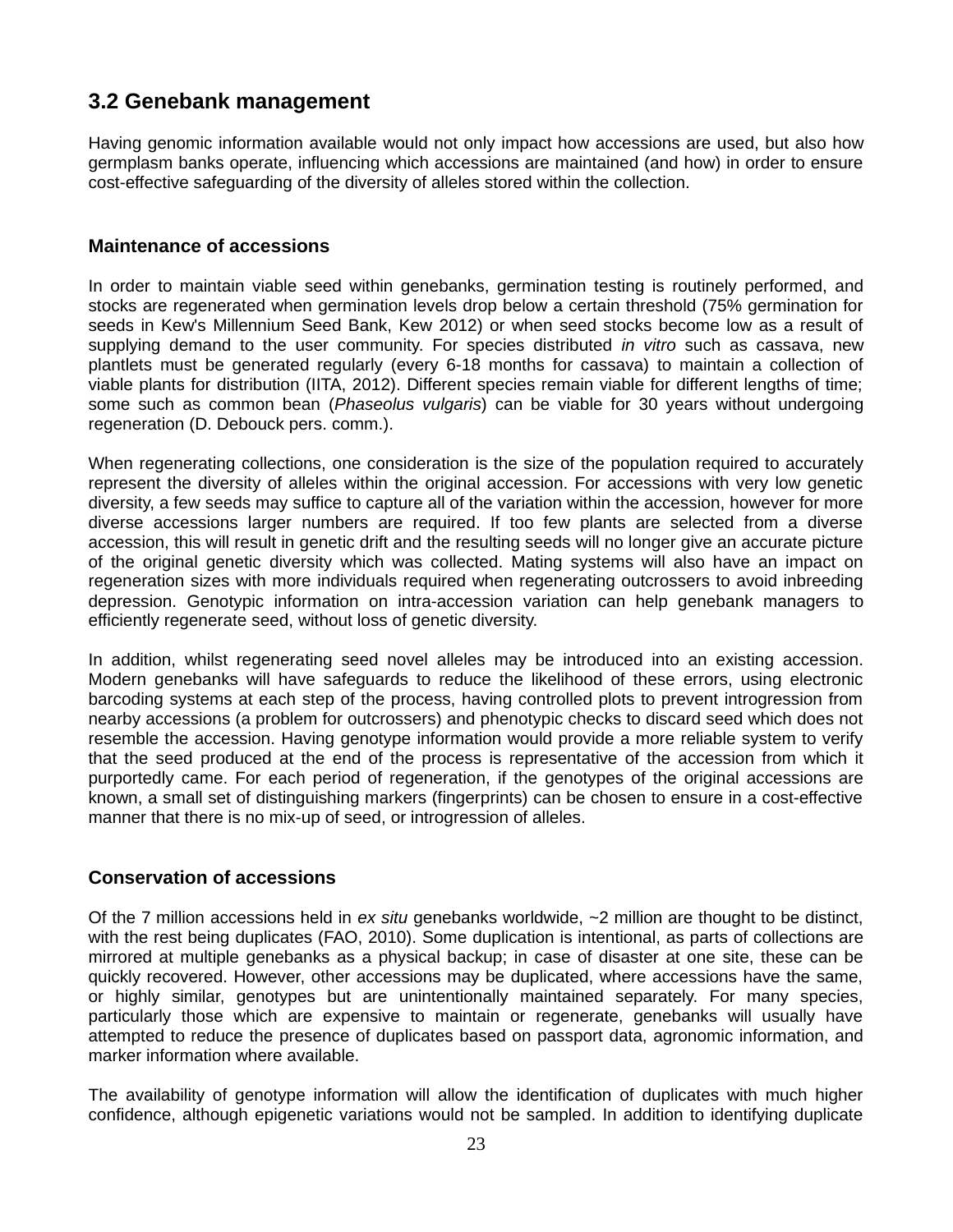accessions, genotypic information may also indicate where mixed accessions should be split and maintained separately in future. For accessions with high intra-accession diversity, classifying two samples as duplicates or mixed is not clear-cut. It has been proposed (McCouch *et al.,* 2012) that for these accessions a threshold of acceptable intra-accession, as opposed to inter-accession, diversity must be defined, but this will vary depending on species, and type of variety (i.e. traditional, elite or hybrid).

Once accessions have been classified as duplicates, a decision can be taken as to how to handle the duplication. McCouch *et al.* propose two approaches, the first being to combine duplicate accessions, providing this does not raise the intra-accession variability beyond the acceptable level. The second is to "archive" one of the accessions, removing it from active management. Maintaining an archived accession is much more economical than maintaining an active accession, but prevents the loss of alleles (although the accession will not remain viable in the archive indefinitely). If the archived accession has full genotypic data recorded which suggest some interesting properties at a future date, then the accession can be restored to active management.

In addition to streamlining existing collections, genotypic information can help genebank managers to assess which newly acquired samples will add diversity to their collections and should therefore be included as additional accessions. Furthermore, mislabelled or misidentified accessions can be detected by performing phylogenetic analyses and identifying anomalies (van Hintum, 2003).

For sequencing of accessions, it is preferable to use a single plant as the source of DNA (Tung *et al.,* 2010); homozygous plants also require a lower sequencing depth. A single seed may be chosen from an accession and purified by single seed descent (SSD) prior to sequencing. The advantage of this approach is that there is a supply of seed with known genotype which can be phenotyped to allow the more accurate association of genotypes with phenotypes. However, if this purified seed is to be maintained by the genebank, this could result in a doubling of the genebank size (assuming one seed taken from each accession). This is the strategy so far adopted by IRRI's rice resequencing project, USDA's lettuce project and JIC's pea genotyping program (Mike Ambrose pers. comm.). In order to prevent the maintenance of all of the purified seeds as new accessions, McCouch *et al.* propose to maintain accessions only if the material will be used for phenotyping as part of genotype-phenotype association studies. Purified seed which is sequenced without planned evaluations may be discarded, and only the information retained.

### **Databases**

For genotypic data to have an impact on germplasm use, the storage and presentation of the information is critical, both for internal use by curators and external use for members of the research and breeding communities. Not all genebanks have online catalogues, and those that do currently display limited information. Passport data are often shown, along with perhaps some basic characterization data (GENESYS, 2011; Cassava Registry, 2012), but much of the data on evaluations which have been performed remains locked away in private institutional databases, or lab books. While evaluation information is potentially very valuable, it has often been collected over many years, by different individuals, who have recorded differing amounts of meta-data, such as information on how the trial was planned, the protocols used for measuring the traits of interest and relevant environmental information. Automated phenotyping approaches including image-based analyses are currently being developed which reduce opportunities for human error and subjectivity when recording results. Whilst ontologies for molecular biology have been in use for many years (e.g. The Gene Ontology Consortium, 2000), the Plant Ontology is comparatively new (Avraham *et al.,* 2008), the Crop Ontology has recently been published (Shrestha *et* al., 2012) and the Trait Ontology (TO, 2012) is currently under development. As such, awareness within the breeding community may be limited (Crop Ontologies for Agronomic Traits, 2011). Increased use of ontological terms coupled with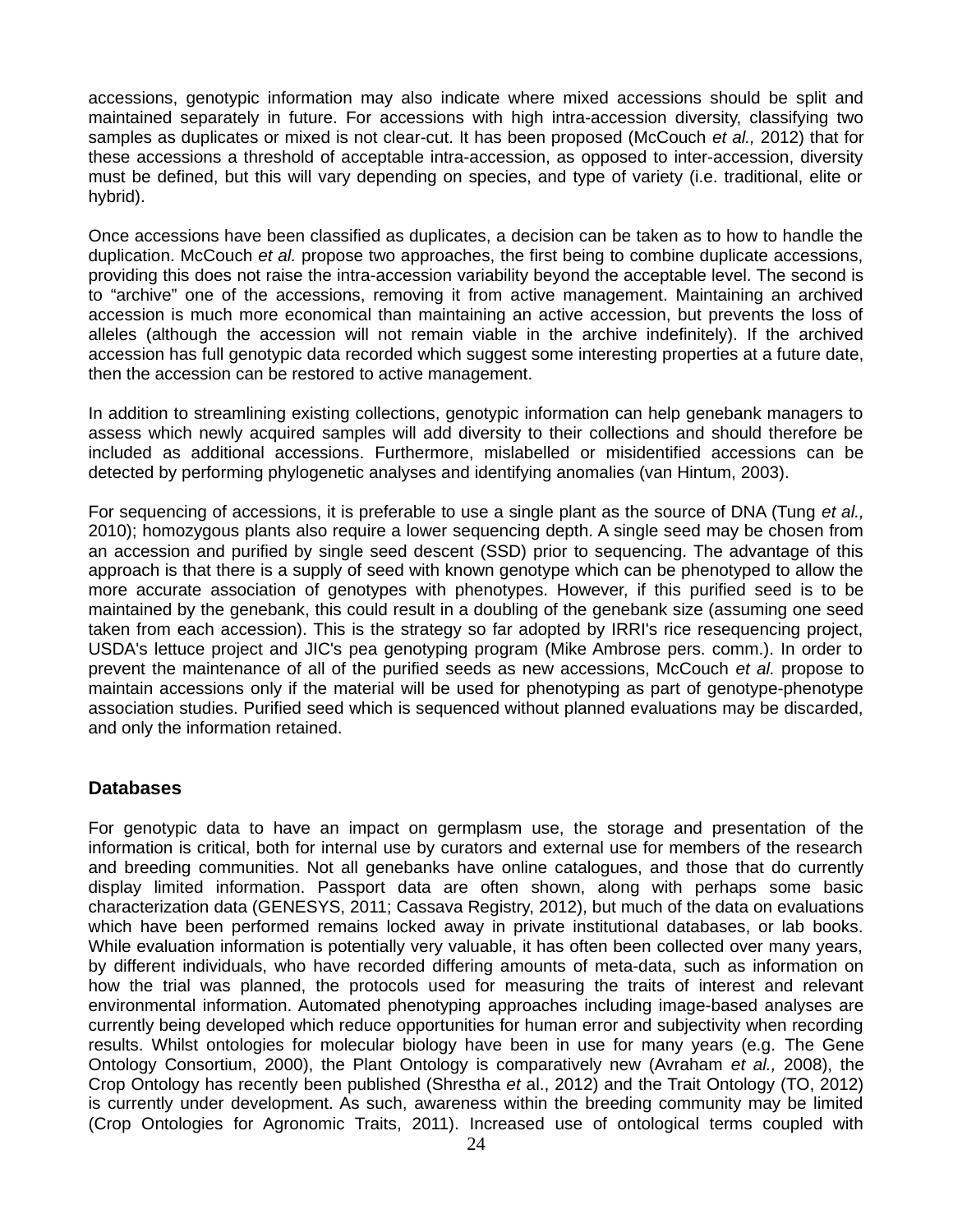publication of, and compliance with, standardised phenotyping protocols will increase the utility of evaluation data and facilitate data sharing among institutes.

Existing genebank databases have mainly been developed for an individual genebank, with a couple of exceptions (GENESYS, 2011; GRIN-Global, 2012), and once the genebank's users are familiar with a particular system, there may be some reluctance to change and adopt an international standard. Currently there are no genebanks which display comprehensive genotypic data, and few, if any, currently have the resources to maintain, analyse and display genotypic data in an informative way.

There are two main groups of users who will be interested in accessing genotypic data within genebanks: molecular biologists and breeders, and each will have different objectives and strategies for using the information available.

Most molecular biologists will be familiar with sequence and variation data, and visualisation tools such as genome browsers (Ensembl, Flicek *et al.,* 2012; UCSC, Kent *et al.,* 2002; Gbrowse, Stein *et al.,* 2002). These users may want to download SNPs for use in other software for performing phylogenetic analyses or GWAS for instance, or they may have a locus of interest and want to explore variation within a certain region or gene, known as allele mining (Kilian and Graner, 2012). The visualisation of genomic variation within large numbers of accessions is a pressing issue for bioinformaticians, and the human 1000 genomes (1000 genomes, 2012) and Arabidopsis 1001 genomes (1001 genomes, 2012) projects are currently leading development in this area, however scalable visualisations of non-SNP variations (e.g. insertions/deletions, rearrangements and copy number variations) are still needed.

Developing access for breeders requires a different approach as their interests will be based on phenotypic traits, associated markers and pedigree/phylogeny information. Phylogeny can indicate ease of crossing for inter-specific or wide crosses. Associated markers can be employed in MAS. Genotypic data can provide information on phylogeny, however without phenotypic data there will be few known markers and few accessions associated with traits, limiting the data's usefulness to breeders. Some breeder-oriented tools to access genotypic and phenotypic data have been developed for barley (THT, 2012) and more recently cassava (Cassavabase, 2012). The Generation Challenge Programme's (GCP) Integrated Breeding Platform (IBP, 2012) provides information, tools and services for integrated plant breeding. Many areas of the site and tools are still under development, however it is possible to access crop-specific ontologies, and sets of 1000-2000 KASPar markers developed for ten important crop species.

### **Impact of genomic characteristics**

The genomic characteristics of a species can also have a large impact upon genebank management strategies. When assessing intra-accession diversity, SSRs can be used, however non-identical seeds should not be pooled, and polyploids may cause problems. GbS may be a more effective strategy, as it can be easily automated and allows the multiplexing of many samples (currently up to 384) which can come from one or more accessions. Where individuals within an accession are homozygous diploids, multiple individuals may be pooled with a single barcode to assess the diversity, although the identity of which seeds exhibit which alleles would be lost. Sequencing depth should also be increased to ensure all alleles at each locus are detected. Species with low LD may benefit from larger numbers of markers to allow a more thorough assessment. Outcrossers are expected to exhibit higher intraaccession than inter-accession diversity, so more markers may be required to explore intra-accession diversity than for selfers.

Once intra-accession diversity has been assessed, this information can be used to identify sets of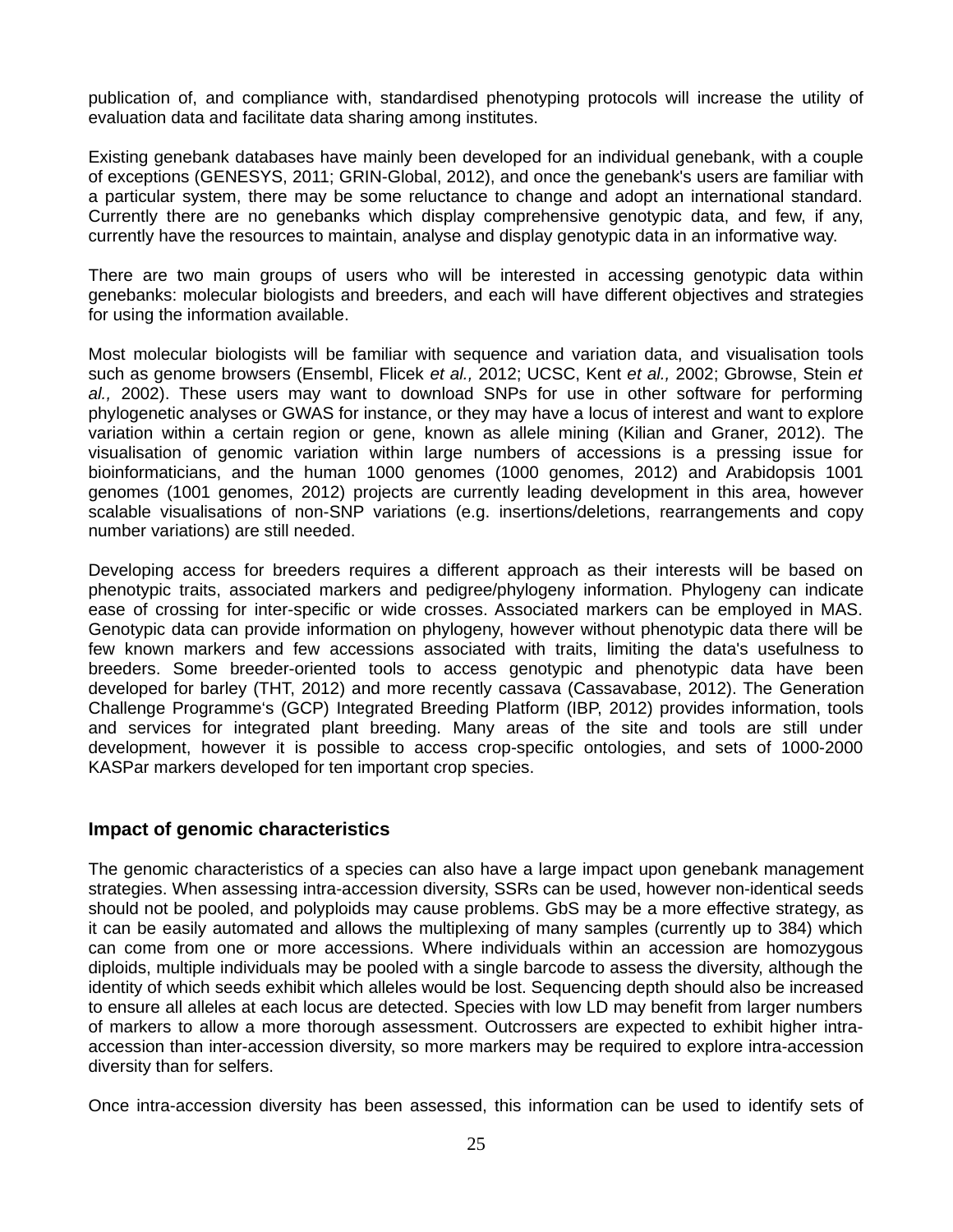SNP combinations which may separate one accession from another. These SNPs can then be used to check for problems with cross-pollination during regeneration and mix-ups. Again, species exhibiting lower LD may need more markers than those with high LD. For accessions with high intra-accession diversity, seed should also be checked post-regeneration to ensure that the original alleles are still present. The number of markers required will depend on the level of diversity within each accession.

### **Summary**

NGS data has the potential to aid genebank management, through monitoring of intra-accession variability throughout the regeneration process, and helping inform decisions on the splitting and merging of accessions. The requirement for genetically identical plants for use in genotyping and phenotyping activities potentially puts an added strain on genebanks, through generation of novel accessions via SSD. However, only maintaining those accessions which will be phenotyped for such analyses reduces the number of additional accessions being stored.

User access to the data is a critical factor for its impact, and the requirements of different users must be taken into consideration during database and interface design processes. Adoption of international standards and ontologies, especially for phenotyping, will facilitate sharing of data, increasing the value of individual datasets beyond the life of each experiment. Guidelines emerging from the transPLANT project on infrastructure for plant genomics projects may aid this process (transPLANT, 2012).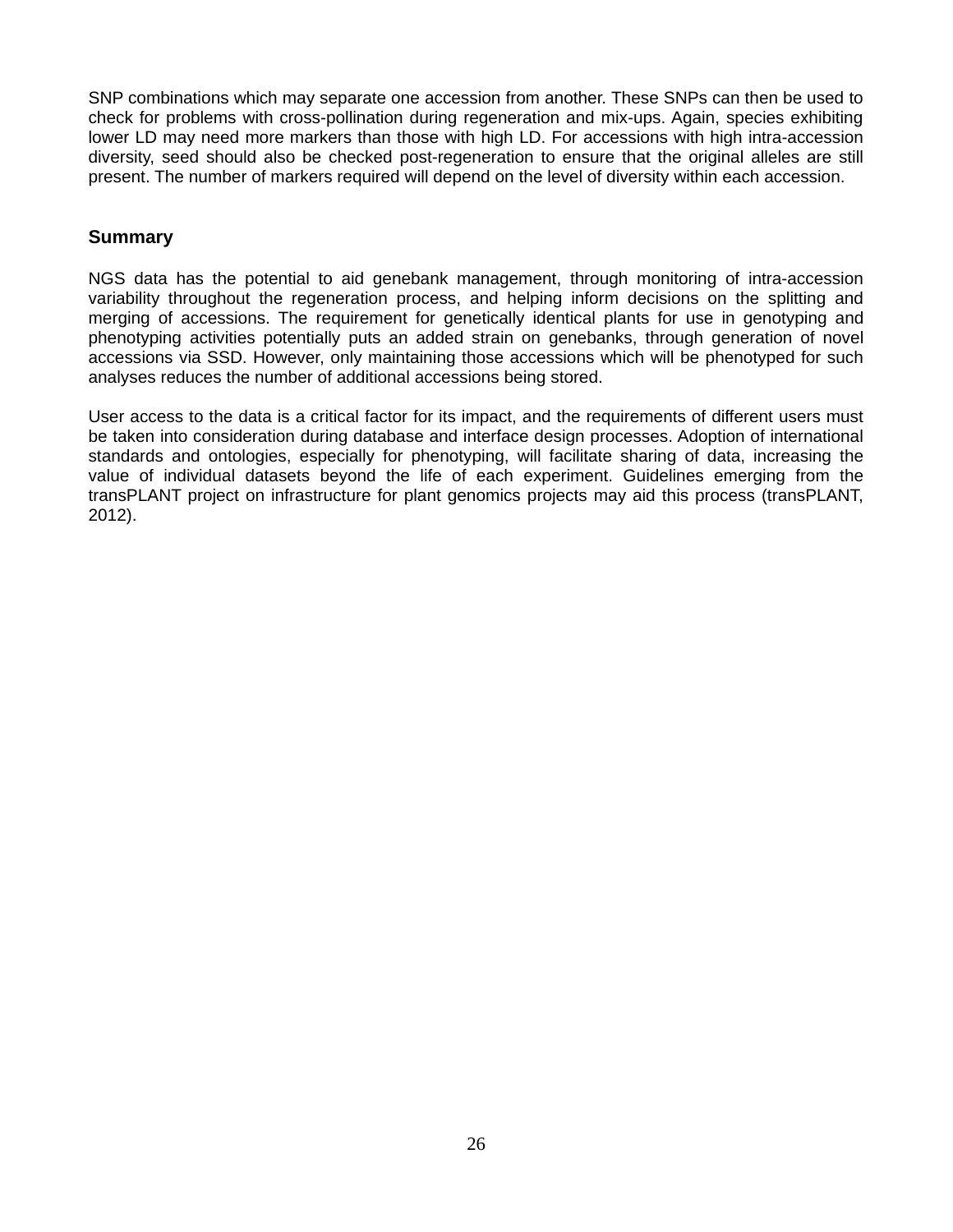# **4: Case studies**

The following section details six projects employing large scale genotyping for genebank collections. Three projects are currently underway within the CGIAR: IRRI's 10,000k rice resequencing; CIMMYT's Seeds of Discovery project; and CIAT's genotyping of cassava collections from CIAT, IITA and EMBRAPA. ICRISAT and GCP's proposal to resequence reference sets is also outlined. In addition, two large-scale genotyping projects are described which have been completed in different lettuce collections. Finally, the WISP wheat pre-breeding project is described, which is making use of landraces, synthetics and wild relatives of wheat from collections for pre-breeding purposes, in the absence of NGS information.

## **IRRI – 10k rice resequencing**

November 2011 saw the announcement of a collaboration between IRRI, BGI-Shenzhen (formerly at the Beijing Genomics Institute) and CAAS (Chinese Academy of Agricultural Science) to sequence the first 3,000 of 10,000 rice accessions selected from IRRI's genebank of 119,000 accessions (BGI, 2011a). The 10,000 have been selected to cover the diversity of the rice genebank collection, and contain accessions from the five varietal groups of cultivated rice: indica; temperate japonica; tropical japonica; aromatics; and aus, plus accessions of wild *Oryza rufipogon* and *Oryza nivara.* The cultivated accessions are comprised of both landraces and improved materials from breeding programs. While work on the first phase is well underway, work on the second phase will depend on securing funding for 2<sup>nd</sup> or 3<sup>rd</sup> generation sequencing.

The 10,000 accessions have been purified by single seed descent (SSD) and are stored in the IRRI genebank as separate accessions, increasing the size of the genebank collection by 10%. Sequencing of the 3,000 accessions was completed at BGI in January 2012. Full genome resequencing was performed to a depth of ~7x. Resequencing was selected in order to enable the identification of rare alleles that may be of interest. Alternative strategies such as the rice 1M SNP chip from Cornell would not be able to identify novel alleles, and genotyping by sequencing (GbS) may miss low frequency alleles, especially when there is a high proportion of missing data. In parallel to this resequencing effort, 2,000 lines are being genotyped with the 1M SNP chip, and these data will be used in conjunction with phenotyping information to identify SNPs associated with traits of interest via GWAS. There will be a subset of 200 lines both resequenced and genotyped with the 1M SNP chip.

Detailed phenotyping of the 2,000 1M SNP chip genotyped lines will be performed with a focus on abiotic stress tolerance (i.e. drought, extreme temperatures, submergence and salinity), resistance to pests and diseases, yield and grain quality. This phenotypic data will be used to predict genephenotype relationships, through collaboration with researchers from Cornell University. The aim being that these predictions can be extrapolated to those accessions with genotype data but no phenotypic information, helping to guide genebank curators and breeders in the selection of suitable materials for inclusion into breeding programs.

In addition, a further 50 lines will be sequenced to a greater depth (~30x) using Illumina paired-end sequencing with a variety of library-insert sizes (170, 500, and 800 bp) plus a 5kb mate pair library. Lines will be selected from each varietal group (except temperate japonica) in order to generate representative reference genomes for each group. Initially "pan-genomes" to represent the entire genome space of all individuals per varietal group will be constructed from these sequences. These sequences will be assembled *de novo* by BGI using SOAPdenovo (Li *et al.,* 2010) and IRRI will explore use of reference-guided assemblies using the temperate japonica Nipponbare reference (MSU, 2012). These pan-genomes will then be improved by the incorporation of regions assembled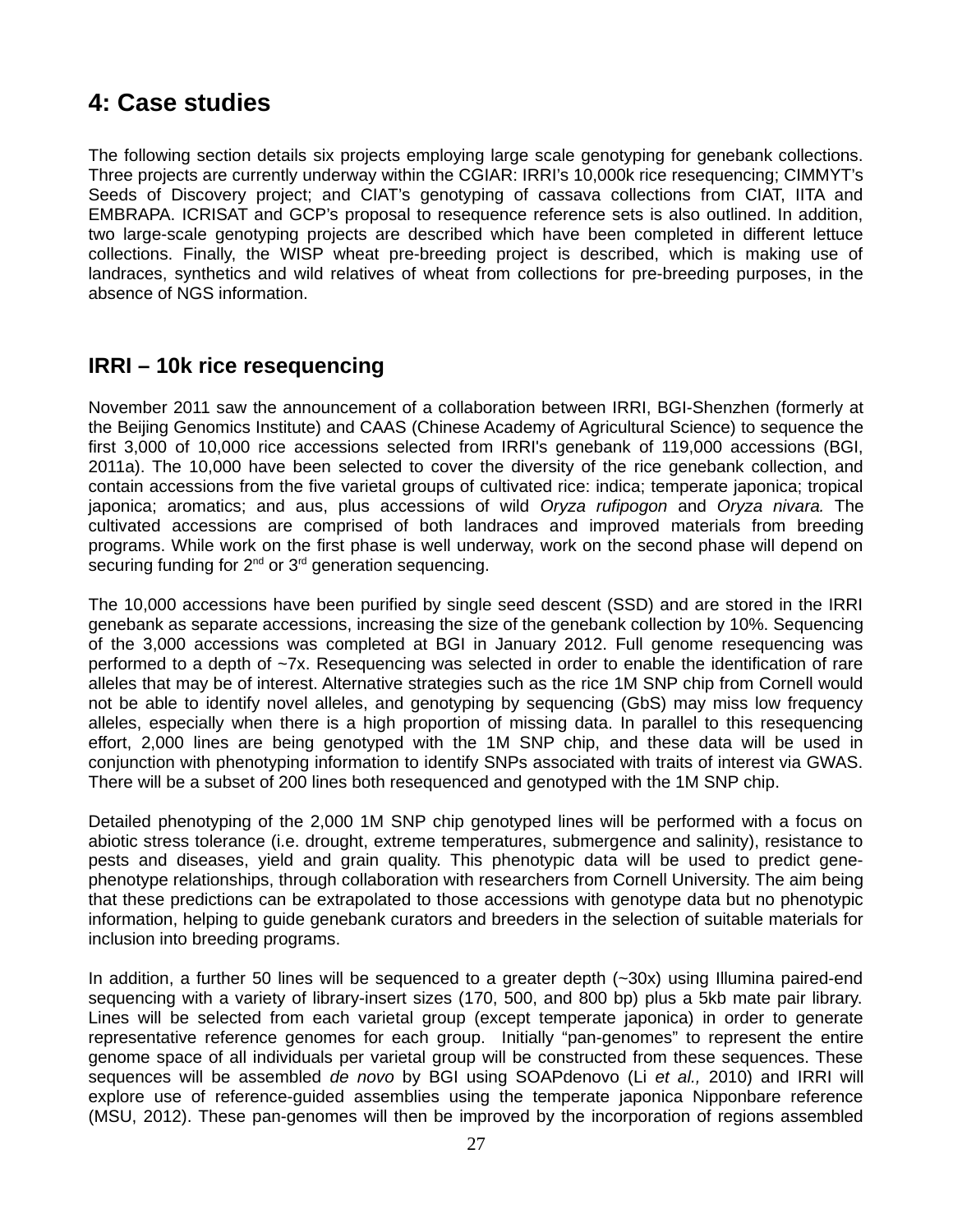from the lower-coverage 3,000 genomes.

The sequence reads from the 3,000 genomes will be aligned to the appropriate pan-genome, to identify variations (SNPs, small indels, copy number variations). As the pan-genomes are improved by the addition of novel regions from the 3,000 genomes, SNP coordinates relative to the reference will need to be adjusted; this will require the development of a novel dynamic coordinate system and data storage approach. Where missing data remains, it may be imputed to improve statistical power (Huang *et al.,* 2010). Haplotypes will be identified and accessions will be explored for novel alleles at known loci of interest. Accessions displaying novel alleles will be selected for phenotyping.

The data produced by this project will all be made publicly available through a portal developed by IRRI and hosted in the cloud. Raw reads will be deposited in EMBL's sequence read archive (ENA 2012), and the remaining data (assembled genomes, variants, and phenotypes) will be available for download from a cloud instance. In addition, there will be an annotation effort to generate predicted gene models on the pan-genomes involving the National Institute of Agrobiological Sciences, Japan (NIAS). These annotations can then be transferred to the lower-coverage accessions, allowing prediction of variant effects (VEP, 2012).

The annotated genomes will be displayed in a genome browser (e.g. Gbrowse, Stein *et al.,* 2002; UCSC, Kent *et al.,* 2002), along with tools to visualise genotypes (e.g. Flapjack, Milne *et al.,* 2010). Pre-computed GWAS analyses will be available, along with tools to allow users to perform GWAS analyses on their own phenotypic data (e.g. TASSEL, Bradbury *et al.,* 2007). Breeder friendly interfaces will be developed, taking advantage of progress made in these areas by USDA's Coordinated Agricultural Projects (e.g. Sol Genomics, 2012; THT, 2012).

Beyond the 10,000: The project proposes to sequence the entire germplasm collection, and as more data becomes available it may be possible to more accurately determine the minimum sequencing depth required. In general, the purified accessions used for the sequencing will only be maintained for phenotyping purposes. If a sequence from a new accession displays a novel allele it may be phenotyped, if not then the purified seed will be discarded and the purification and genotyping repeated if and when phenotyping will be performed, as this process is less costly than creating and maintaining a new accession. In the majority of cases, these accessions will only be sequenced and the phenotype will be predicted from the models derived from the initial 10,000.

## **CIMMYT – Diversity survey and association mapping in wheat and maize**

CIMMYT's Seeds of Discovery (SeeD) project was launched at the end of 2010 with the aim of exploring the genetic diversity within international triticeae and maize collections, including CIMMYT's genebank comprising 125,000 wheat and 27,000 maize accessions (CIMMYT, 2012), maize genebanks at Mexican partner organizations such as INIFAP, and ICARDA's collection of wheat progenitors. SeeD is one of the four components of the Mexican-government funded MasAgro initiative, which aims to promote innovation across the value chain, starting at genetic resources and ending in extension work focusing on the promotion of conservation agriculture. It brings together national research partners in Mexico and international collaborators such as the James Hutton Institute (JHI), Cornell University and Diversity Arrays Technology Pty Ltd (DArT PL) as an industrial partner to establish a genetic-analysis service in Mexico to cover the project's genotyping needs and service Mexico's agricultural R&D community.

Due to differences in the nature of the wheat and maize genomes, and differences in the amount of currently available genomic information for these crops, distinct approaches are being undertaken for the two crops.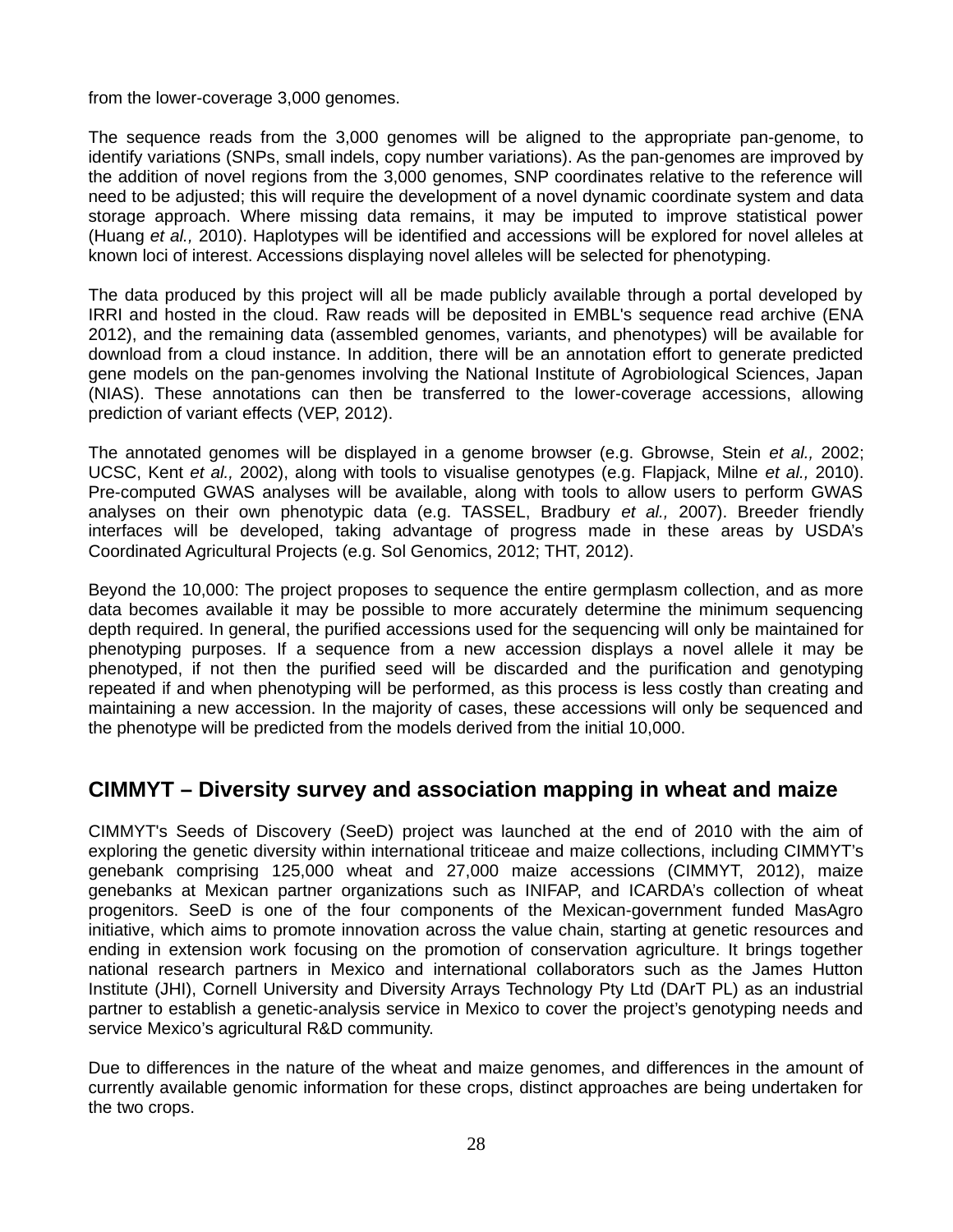### **Wheat**

At 17Gb, with A, B and D genomes and high numbers of repeated retroelements, hexaploid wheat is a complicated genome to sequence and assemble. The International Wheat Genome Sequencing Consortium (IWGSC) has adopted a 'divide and conquer' approach, sequencing and assembling flowsorted chromosome arms individually, to avoid misassemblies due to **homoeologous** regions. With current sequencing technologies, it is not yet possible to sequence and assemble complete hexaploid wheat genomes.

As full genome sequencing is not suitable, CIMMYT plans to perform genotyping-by-sequencing (GbS, Elshire *et al.,* 2011) on CIMMYT's entire wheat collection to sample the diversity. GbS is a mechanism to sequence a reproducible fraction the genome (genome representation) through the use of restriction enzyme digestion, adapter ligation and PCR amplification of small restriction enzyme digested fragments (See Section 2.2: Reduced representation approaches). The combination of enzymes used for the digestion determines how many fragments are generated. For plants with low linkage disequilibrium (LD), like maize (Heffner *et al.,* 2009), a large number of fragments are required to allow association analyses (>0.5 million loci). For wheat the LD is higher, and as such associations can be determined from lower marker densities (i.e. fewer sequenced fragments, 40k-100k). This is fortuitous, as more sequencing capacity can thus be allocated towards increasing sequencing depth, resulting in datasets with less missing data and enabling the scoring of presence/absence variation or DArT markers and the classification of heterozygotes.

CIMMYT and DArT PL have selected PstI as their restriction enzyme for the wheat project to provide backward compatibility to the widely used DArT marker platform for wheat (genetically mapped DArT markers continue to be scored by sequencing through the GbS platform). PstI is methylation sensitive, providing enrichment of genic regions in plants. This is critical for wheat as non-genic regions are composed of repeated retroelements, which would make the identification of homologous SNPs in these regions impossible. DArT PL has been successfully using PstI to generate fragments for use in microarrays in a large number of species (50-60 DArT PL website). The SeeD project is using the same approach, however instead of hybridising the resulting fragments to an array, they are using NGS to detect markers in a high throughput manner (DArTseq). Use of GbS has an advantage over SNP chips or exome capture systems as no prior knowledge is required, making GbS a less biased approach, which is important when exploring unknown genetic diversity.

As more wheat samples are being analyzed by GbS, a 'consensus genome representation' comprising all GbS loci is being assembled and regularly updated. This consensus representation is stored in a database to be used as a reference against which new samples are being analyzed. Due to the hexaploid nature of the wheat genome it is necessary to differentiate between inter-homoeologue polymorphisms (IHPs) and true single nucleotide polymorphisms (SNPs), which is achieved by genotyping biparental populations, both from CIMMYT and other DArT customers, and identifying true SNPs which segregate in a Mendelian fashion. Loci containing true SNPs are continuously being discovered by this process and annotated in the database, so that more SNPs are being reported over time for new samples or samples for which the sequencing data are re-analyzed. Availability of a reference genome sequence for the A, B and D genomes will reduce the need for genetic mapping to determine whether polymorphisms are SNPs or IHPs; however if accessions are highly divergent from the reference this approach may still be required. This approach is, of course, also applicable to other polyploid crops.

In addition, subsets of varying size (200 – 20,000) of CIMMYT's wheat genebank are being evaluated in field trials for key agricultural traits prioritized by breeders (heat and drought tolerance, phosphorous-use efficiency, spot blotch, tan spot and blast resistance, and several quality traits), to generate datasets that will be subjected to association-mapping analyses.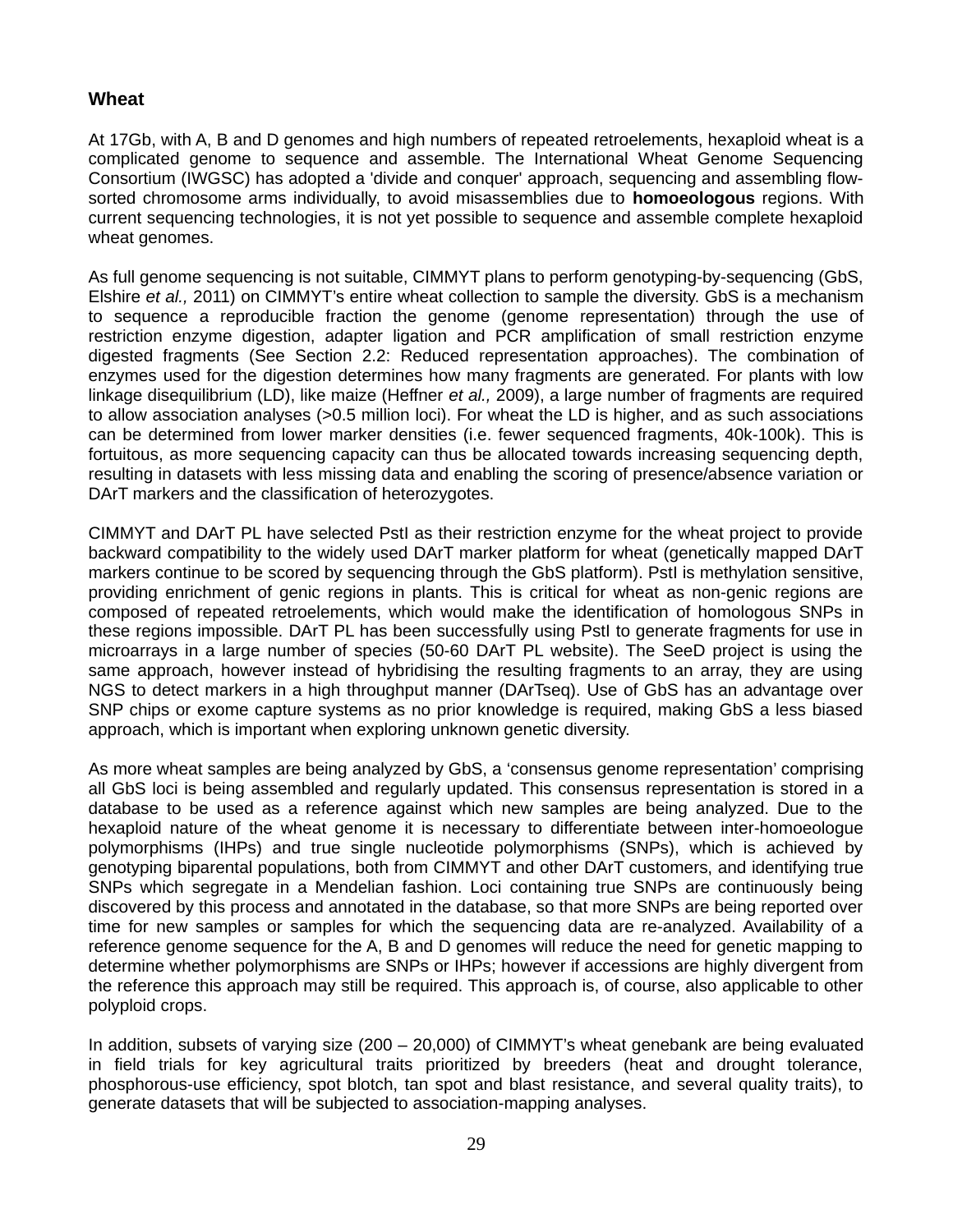### **Maize**

Within the 27,000 maize accessions in the CIMMYT genetic resources unit, 25,500 accessions can be regarded as populations due to within-accession variation. It has been speculated that in some cases intra-accession variation may be higher than inter-accession variation. To explore within accession variation, 48 individuals from each accession will be selected, and DNA will be extracted from a leaf disc for each. This DNA will be pooled, and GbS performed using a restriction-enzyme combination that produces fewer amplifiable fragments than ApekI to achieve a higher sequencing depth to estimate allele frequencies per accession. Regions of low diversity will be explored as these may represent loci which are under selection.

A second analysis involves the selection of an individual seed from each of 5,000 accessions (landraces) from CIMMYT's breeders' core collection for maize. These individuals have been crossed with one of a set of six testers, stratified according to growth regions (two tropical, two subtropical and two highland). Some landraces of intermediate adaptation were crossed to two testers from two adaptation zones. The F1 progeny will be phenotyped in field trials taking place at a number of sites within Mexico. The 5,000 landrace parents and the testers will be genotyped at ultra-high density to perform genome-wide association studies (GWAS) to identify favorable haplotypes. In addition, the genome profiles will be used to identify individuals with high estimated genomic breeding values (GEBVs) by using the phenotyping data to train a genomic-selection (GS) model.

### **Computing infrastructure**

The James Hutton Institute (JHI) is developing a non-relational database for ultra-high density GbS profiles, a data warehouse to store processed data and metadata for publication via a web portal, and summarization, visualization and query tools for the web portal. DarT PL have already built a dataaccess (middleware) layer and backend databases that hold phenotyping data, genotyping data with up to 100,000 SNP loci per sample, and environmental data. These JHI and DArT components will be integrated into an IT platform for storage, management and dissemination of genotyping, phenotyping and environmental data generated from the SeeD project. A pilot version of the web portal for the project will be available early in 2013.

## **CIAT – Sequencing the cassava collection**

In December 2011, CIAT and BGI announced a collaborative agreement towards sequencing 5,000 cassava accessions (BGI, 2011b). These accessions will include *Manihot esculenta* landraces, improved varieties, and wild relatives from the CIAT, EMBRAPA and IITA germplasm banks.

CIAT's Genetic Resources Program currently has 6,592 cassava accessions maintained *in vitro*. The collection is comprised of 5,709 clones of *M. esculenta*, 5,301 of which are landraces (GRU, 2012). In addition, there are 883 genotypes from 33 of the 98 wild *Manihot* species. IITA and EMBRAPA have additional holdings of cassava germplasm, making approximately 9,000 accessions in these three genebanks combined. The objective is to obtain sequence for 5,000 accessions, which will represent the entire collection due to redundancy present between these genebanks (Joe Tohme pers.comm.). This will generate comparable data from the three main cassava germplasm banks worldwide.

Initially the 5,000 accessions will be sequenced using RADseq, to provide sequence tags from enzyme-digested genomic DNA. Currently a pilot project is underway with 100 accessions. The data will be made available through a custom database which will be developed by CIAT's bioinformatics group.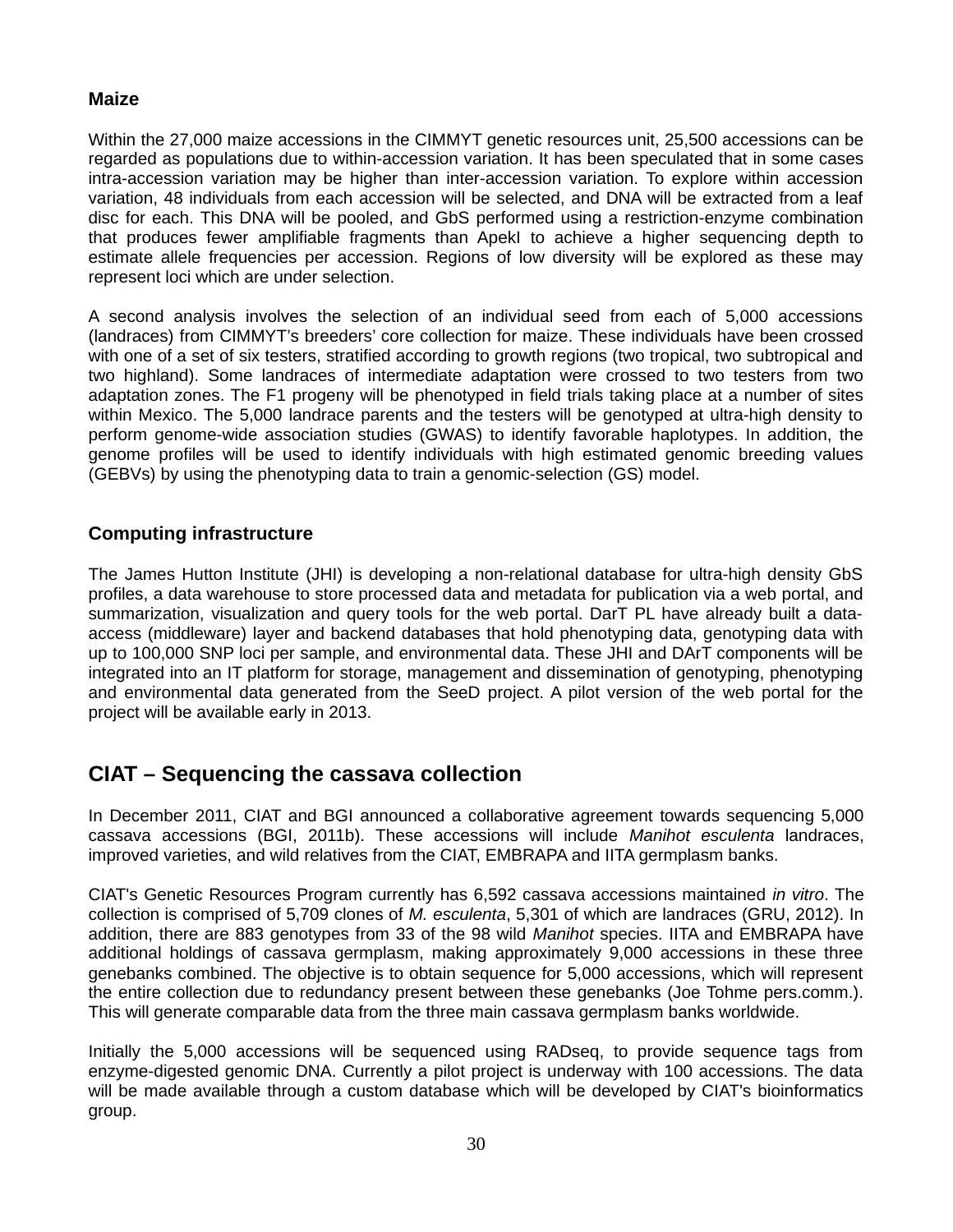Once the 5,000 have been genotyped, a number of accessions will be selected for full-genome resequencing; the draft cassava genome having been completed in November 2009 by JGI and Roche 454 (Phytozome, 2012). These accessions will be selected to address a number of outstanding research questions in four areas:

- 1) Insights into domestication where the genus and domesticated species originated, exploring phylogeography of the *Manihot* genus, and relationships between the wild and domesticated species.
- 2) Genetic diversity across regions and adaptation zones exploring founder effects in Africa and Asia, and detecting variation related to eco-geographic adaptation and biotic stress resistance.
- 3) Trait-based analysis looking for variations associated with yield components, morphological traits, resistance/susceptibility to pests and diseases, and root quality traits.
- 4) New breeding strategies e.g. identification of heterotic groups and gene pyramiding strategies

Selecting lines to be sequenced based on biological questions of importance to the community aims to ensure that the data generated will be of immediate use for cassava research and breeding programs.

### **ICRISAT – re-sequencing reference sets**

The concept of a core collection, to represent the diversity present within the sampled germplasm of a species based on morphological, phenotypic and geographic data is well established and has been described above. The GCP coordinated the genotyping of 32,000 accessions from the global composite/core collections of 21 species with 14-50 SSR markers in order to develop reference sets (Glaszmann *et al.*, 2010, Varshney *et al.*, 2010). These reference sets are designed to capture ~80% of the molecular diversity in a reduced set of lines. These materials have been made into purified genetic stocks (from one individual per accession), and have been stored as new accessions within the corresponding genebank (R. Varshney pers. comm.). Some phenotyping has also been performed on these reference sets (Glaszmann *et al.,* 2010).

With the reduction in sequencing costs and publication of relevant reference sequences, ICRISAT together with GCP is planning to re-sequence accessions from the reference sets of chickpea and pigeonpea. The strategy proposed is to re-sequence 300 accessions from each species to a depth of 5x with Illumina sequencing supplied by either BGI or Macrogen. These reads will be aligned to the reference to identify variants. The variation data will be combined with existing phenotypic data to perform Genome-wide association studies (GWAS). In addition, elite lines from breeders in developing countries will be genotyped using RAD-seq.

In addition to chickpea and pigeonpea, GCP is hoping to perform the same analysis for the cassava, common bean, cowpea and sorghum reference sets in collaboration with the corresponding CG centres.

Once the variants have been identified, these will be placed into a database with a genome browser interface, and links to the phenotypic data. The data format has not yet been decided, however ICRISAT plans to coordinate with ongoing projects and adopt standard data formats. The database will be accessible either via the GCP's Integrated Breeding Platform (IBP), or through ICRISAT's webpage.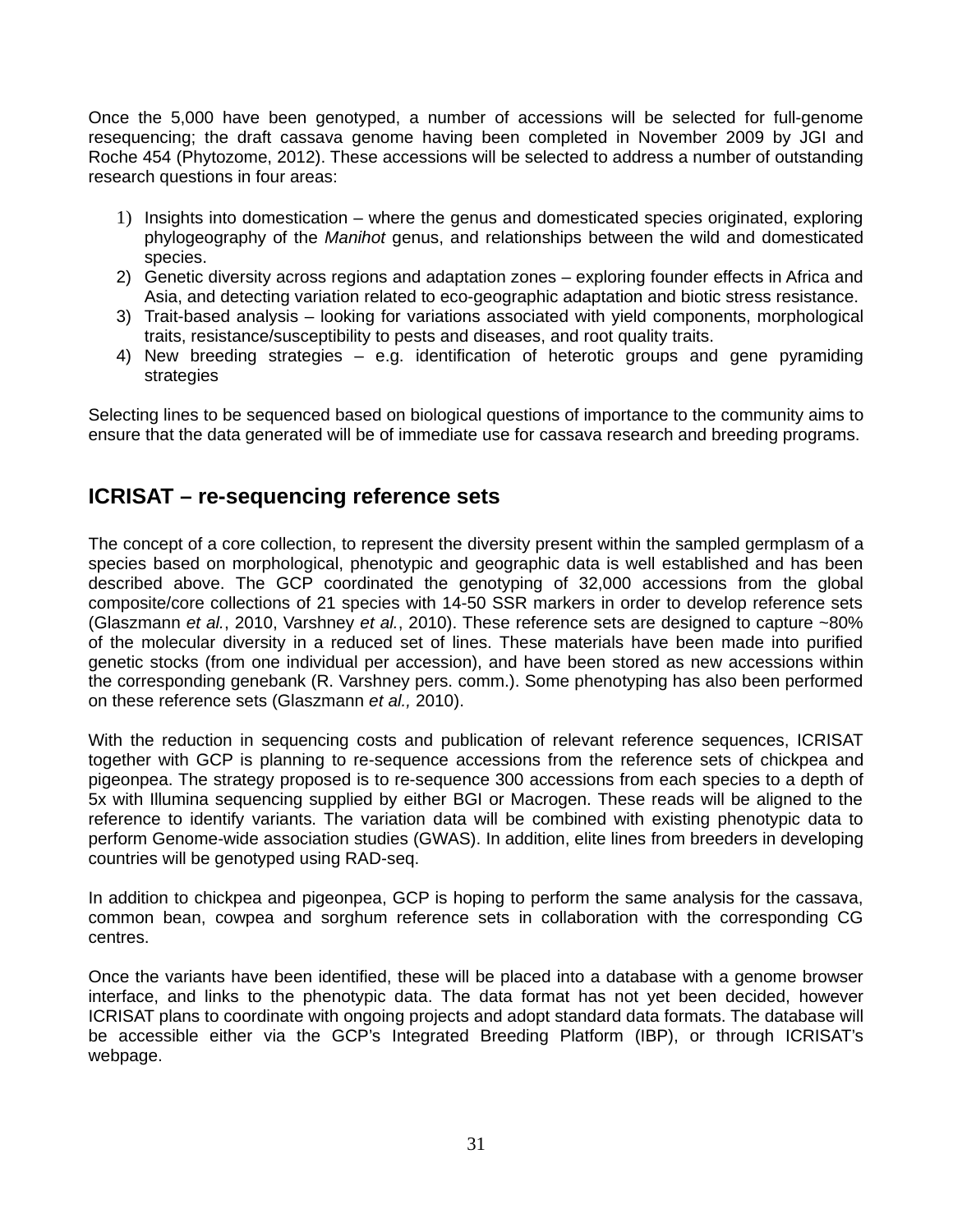# **Lettuce – genotyping two collections**

Between 1997 and 2000, the Centre for Genetic Resources, Netherlands, characterised their entire lettuce collection using a mixture of AFLPs and microsatellites (van Hintum, 2003). The collection consisted of 2,323 accessions, 64% *Lactuca sativa*, and the remainder from 18 wild species and 4 species from related genera. Between two and thirty plants were sampled from each accession.

From the AFLP data, differences could be seen among individuals from the same accession. In addition, 20% of accessions could not be uniquely identified. While some of these accessions may be true duplicates, it is likely that the AFLP methodology was insufficient to differentiate between closely related accessions. However, the data were sufficient to allow the exploration of structure within the wild species, and the identification of some errors in passport information. In addition, these data allowed the identification of diverse material based on the AFLP fingerprints.

In 2012, the entire USDA-ARS National Plant Germplasm System lettuce collection was genotyped using a custom oligonucleotide set (OPA) of 384 SNPs with the Illumina GoldenGate assay on the BeadXpress platform. The 384 SNPs were a subset of the SNPs identified from 80,000 EST sequences from a variety of genotypes by the Compositae Genome Project (CGP, 2012). The SNPs were chosen such that they displayed a high level of polymorphism against a diversity panel of 36 cultivars, and that were widely spaced within the nine genetic linkage groups (Kwon *et al*. 2012). The USDA-ARS lettuce collection consists of 2,078 accessions, 72% *Lactuca sativa*, with the remainder from 28 other species.

Initially a pilot study was performed using 380 lettuce accessions (cultivars and landraces) from the five common horticultural types (Kwon *et al*., 2012). The authors found a high level of heterogeneity within accessions in spite of lettuce being predominantly self-pollinated. The presence of mixed homozygote genotypes could be due to accessions being collected as mixed genotypes or accidental mixing of seed during the regeneration process. Heterozygote genotypes however may have come from cross-pollination in the field (wind or insect) or be residual in accessions derived from bi- or multiparental crosses. The authors found that the OPA used for genotyping gave highly reproducible results and that this OPA is suitable for rapid assessment of genetic diversity and population structure within the lettuce collection.

The pilot was followed by the genotyping of the complete collection. Several plants were grown per accession and grouped by phenotype. Within each accession, one plant from each phenotypic group was chosen for genotyping. The data is currently being analysed (J. Hu pers. comm.). Selfed seeds from a subset of plants with homozygous genotypes will be harvested and seed increased as a "pureline" collection for storage, distribution, multi-location phenotyping and GWAS (Hu, 2012). This will ensure maintenance of maximal diversity within the collection and allow phenotyping and genotyping to be performed on identical materials for increased accuracy in association studies.

The original lettuce collection accessions will also be maintained to allow the maintenance of diversity "as is", and large numbers of plants will be used in each regeneration cycle to minimise the risk of alleles being lost due to genetic drift or selection during the regeneration process. Whilst researchers are likely to be interested in pure-line accessions, breeders are less concerned with purity provided that the accession contains the alleles related to the trait of interest (Hu, 2012).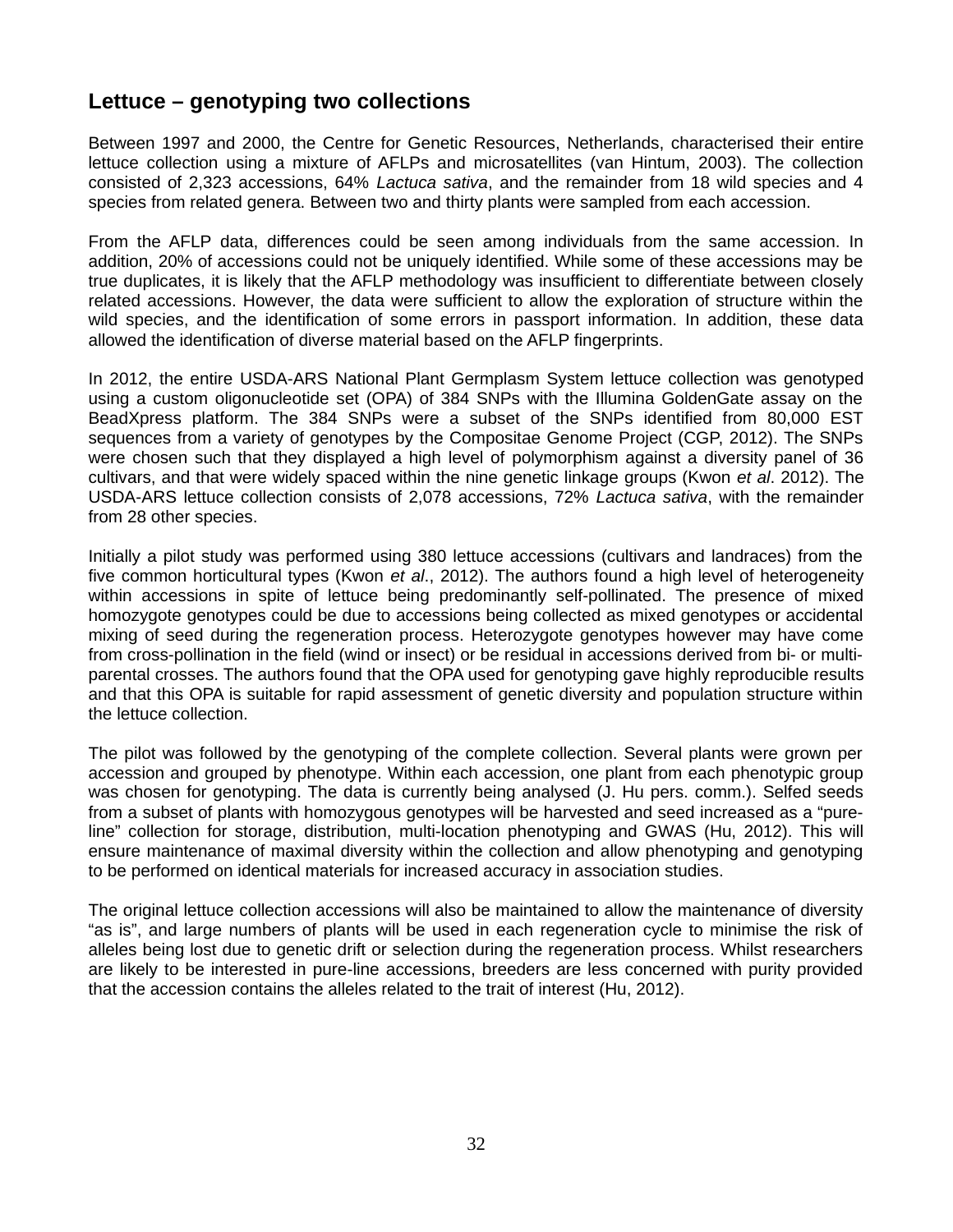# **WISP - Enhancing diversity in UK wheat through a public sector prebreeding programme**

In 2011, the BBSRC (Biotechnology and Biosciences Research Council) funded the first 3-year phase of an initiative to re-establish a wheat pre-breeding programme in the UK's public sector. The objective is the development of pre-breeding germplasm, characterised for key traits, and the identification of genic markers for selecting these traits, for use both in commercial breeding programmes and for academic research. The project is a collaboration between UK universities and research institutes including the John Innes Centre (JIC), the National Institute of Agricultural Botany (NIAB), Nottingham and Bristol Universities, Rothamsted Research and the Institute of Biological, Environmental and Rural Sciences (IBERS) at Aberystwyth University. In addition, the wheat breeding industry is well represented on the steering committee, and aims to produce elite wheat cultivars from the germplasm developed throughout the project (WISP, 2011).

The project is divided into three sub-projects, utilising diversity from landraces, synthetic and wild relatives.

### **Landraces**

In order to broaden the genetic base of wheat for the benefit of UK farming, the project aims to identify useful genetic variation from diverse sources of wheat germplasm to accelerate the genetic improvement of modern UK wheat. These sources include the Watkins collection (JIC, 2012) which contains 831 landrace accessions collected by British consulate staff from 33 countries between 1929- 1932. The Watkins collection provides a snapshot of the diversity of global wheat landraces before domination by a few elite varieties. Accessions of the Watkins collection were found to have heterogenous phenotypes when tested for height, heading date and vernalisation requirement as part of the Defra funded Wheat Genetic Improvement Network (WGIN, 2009). Four seeds were grown from each accession and the resulting seed tested in field trials. All of these sub-accessions have been genetically fixed and multiplied and are maintained at the JIC seedbank. In addition, materials from the Gediflux collection comprised of >500 Western European winter wheat varieties that individually have occupied over 5% of national acreage from 1940 onwards are included, plus a collection of lines with extreme phenotypes from JIC, and non-UK parents of existing mapping populations, including key varieties from CIMMYT.

Phenotyping is being carried out on these materials to explore the genetic diversity and guide selection of parents for crossing and QTL mapping. Photoperiod insensitive and winter genotypes are removed at the F2 stage by marker assisted selection (MAS) to reduce the heading date window, which will increase the phenotyping precision. Traits of interest include increased biomass, enhanced nitrogen and phosphorous use efficiency, and resistance to aphids, bulb fly and Take-All. Highthroughput marker platforms will be used with bulked segregants to identify QTLs efficiently. These QTLs will be confirmed with population screens. Data from 2,000 landraces and exotic varieties and 75 segregating populations will be produced. Potentially useful alleles will be introgressed into Paragon, an elite spring wheat, and a subset introgressed into a wheat diversity panel to measure the effects compared to current elite varieties. Diagnostic markers will be identified within the regions of interest to enable MAS.

### **Synthetics**

The D genome of bread wheat contains little diversity, due to the difficulty of crossing hexaploid AABBDD with diploid DD genomes, whereas crosses between the hexaploid and tetraploid AABB are easier. CIMMYT has developed a number of synthetic wheats where *T. turgidum* (AABB) and diploid *Ae. tauschii* (DD) genomes have been combined to create synthetic hexaploid genomes. These will be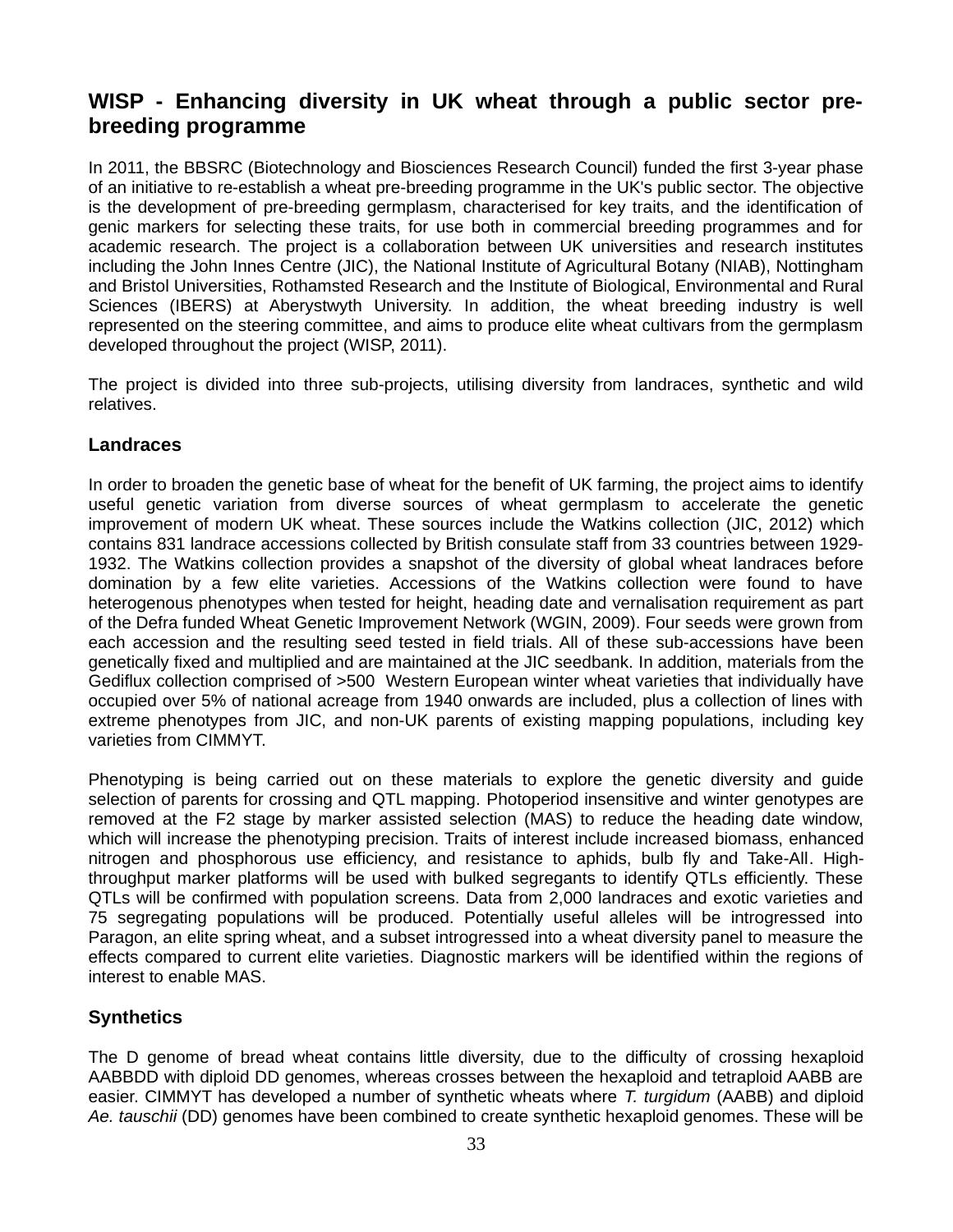crossed with elite varieties to introduce D genome variation. At the same time, crosses between the elite varieties and a range of tetraploid donors will increase variation in the A and B genomes. In addition, mapping populations for wild emmer wheat (*T. dicoccoides;* AABB) and single chromosome founding lines for *Ae. tauschii* and emmer will be developed.

### **Wild relatives**

The Ph1 locus controls pairing of homoeologous chromosomes during meiosis. A Ph1 mutant of the elite hexaploid bread wheat Paragon will be crossed with four wild diploid species, to generate interspecific F1s. The wild species have been selected for a range of target traits: *T. urartu* (wheat A genome donor, implicated in photosynthetic capacity and disease resistance etc), *Thinopyrum bessarabicum* (highly salt tolerant, potential donor of genes for heat tolerance, drought and disease resistance), rye (a specific genotype which has resistance to all known rust diseases, heat tolerant, drought tolerant, resistance to acid soils etc) and *Ae. speltoides* (wheat B-genome donor, disease resistance, potentially insect resistance). These F1s will then be backcrossed to the wild-type Paragon giving BC1 plants with introgressions from the wild species, and these will then be selfed to produce plants homozygous for the introgression. The introgressed regions will be identified using DarT markers designed against the wild parents, and accessions with overlapping introgressed regions from the same parent can be crossed to produce smaller introgressed segments, reducing linkage drag from undesirable flanking genes. Illumina-based genotyping will be employed to determine more precisely the extent of the introgressed regions. First, cDNA libraries will be generated for the four wild and elite parents, with the aim of identifying 10,000 genic SNPs between the wheat and wild species. A SureSelect capture assay will be designed using these SNPs, and the captured genomic DNA from 140 selected introgression lines will be sequenced with Illumina to identify which parent the line matches at each SNP position.

### **NGS sequencing**

This project aims to make use of genetic variation from landraces, and related species to improve domesticated wheat. The explicit use of NGS is mainly as a tool to identify the introgressions from wide crosses, where parents have been selected based on phenotypic data alone. However, the initial detection of genic SNPs is performed by sequencing normalised cDNA libraries (transcriptome sequencing) to identify variants. Twenty-four additional lines will be sequenced during this project taken from the Watkins collection, synthetics and wild species above. True varietal SNPs are identified bioinformatically by in-house software developed at Bristol University and used for genotyping. The predominant approach is to develop sets of SureSelect probes. A variety of different probe sets will be developed to provide a range of SNP sets of different sizes for use with a range of accession sizes, and different probe sets will be developed for the Watkins collection, the synthetics and characterised UK breeding materials.

The genotypic and phenotypic data will be made available via a custom-built relational database under development at JIC and Bristol University. The project also has a sizeable training component designed to attract young scientists into wheat genetics from breeding to basic research involving the underlying mechanisms of phenotypes.

### **Summary**

The four CGIAR projects listed above are each using different approaches to discover genetic variants within genebank accessions. IRRI are performing resequencing to a depth of  $-7x$ , which is an expensive strategy, but reflects the advanced position that the rice community is in with respect to genomics. The finished *Oryza sativa* genome was published in 2005 (International Rice Genome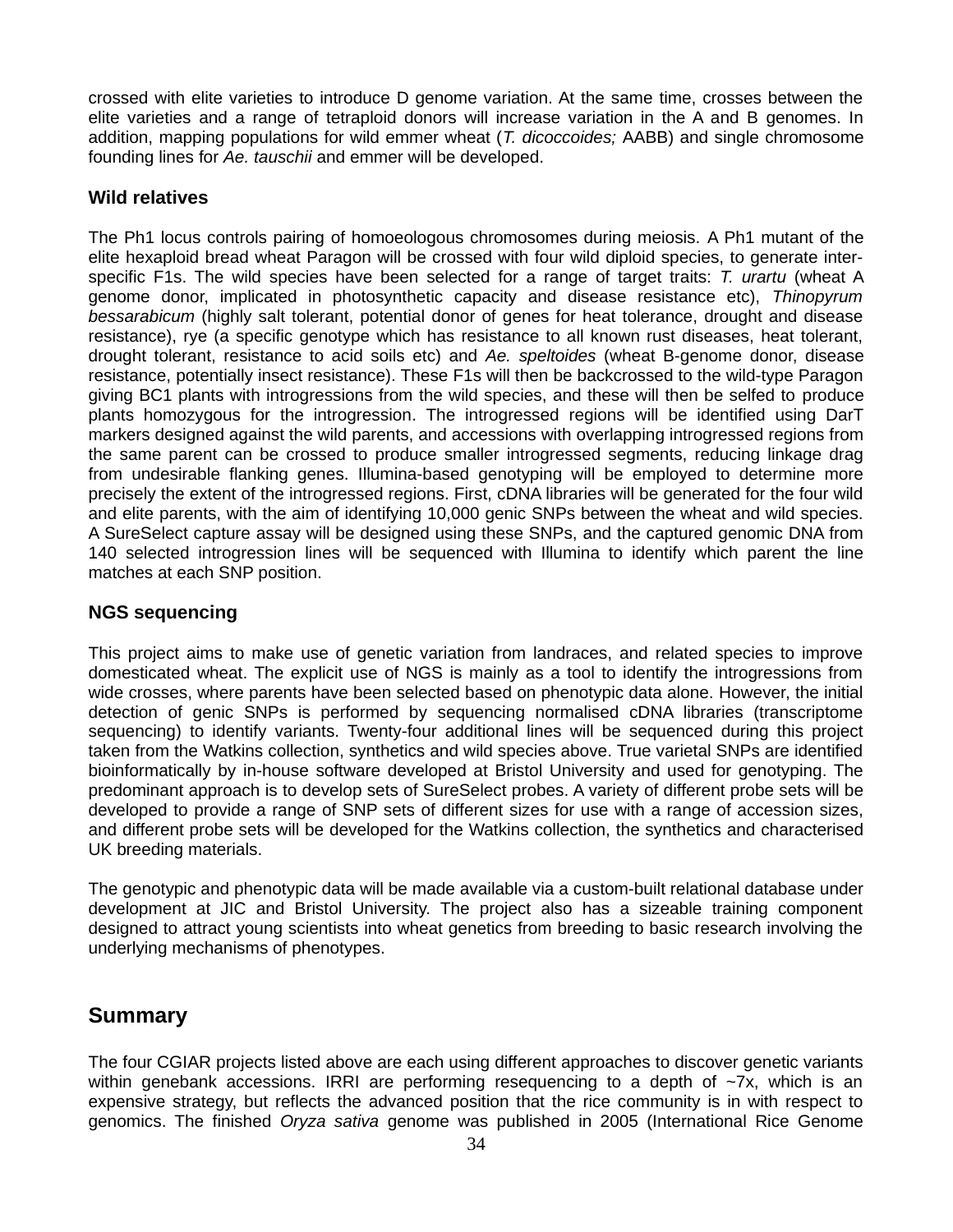Sequencing Project, 2005), large-scale SNP detection projects have been performed, and SNP chips have been developed (RiceSNPs, 2012). Rice is also a diploid with a small genome (~400Mb), making resequencing feasible. The IRRI 10K project chose resequencing to detect rare variants and structural variations which would be missed by other approaches. This project should provide an excellent resource for the rice community, however the approach is costly and not yet feasible for crops with larger genomes and higher ploidy, such as wheat. ICRISAT is also planning to perform resequencing to a depth of ~5x for chickpea and pigeonpea reference sets.

CIMMYT's SeeD project and CIAT's cassava project are using reduced representation libraries. These will provide large numbers of genomic markers but involve sequencing a fraction of the genome, therefore this is a more cost-effective approach. CIMMYT is employing bi-parental crosses to overcome the problem of differentiating between IHPs and SNPs, and performing studies on intraaccession diversity within maize. CIAT is using RAD-seq for its approach, and as such should be able to assemble larger regions (~500bp) against which KASPar or GoldenGate assays may be designed. CIAT intends to select materials for sequencing in order to answer a set of biological questions, to ensure that the data has immediate impact on its research program. The CIAT project is at a very early stage, and although a reference genome was published in 2009 (Phytozome, 2012) the community is not advanced in terms of genomic resources. As such the progress made by CIAT should provide insight into the benefits and limitations of genotyping germplasm resources for a relatively orphan crop. Lessons learned may be transferable to other species in similar positions.

Two non-CGIAR projects were also presented here, for lettuce and wheat. Two lettuce collections have been completely genotyped in 2000 and 2012. The first study used AFLP data, while the second used 384 SNPs developed by the Compositae Genome project. Neither set have high marker density, however the AFLPs were sufficient for diversity studies and to detect errors within the genebank records. The second set is currently under analysis, but it will be interesting to see what impact this set of SNPs has on genebank operations. The final project presented was the WISP pre-breeding project. This project was included as an example of a large project utilizing genetic resources in the absence of NGS data. Some sequencing is being performed, however the accessions will be chosen based on phenotyping alone, and NGS will be used to support other aspects of the project.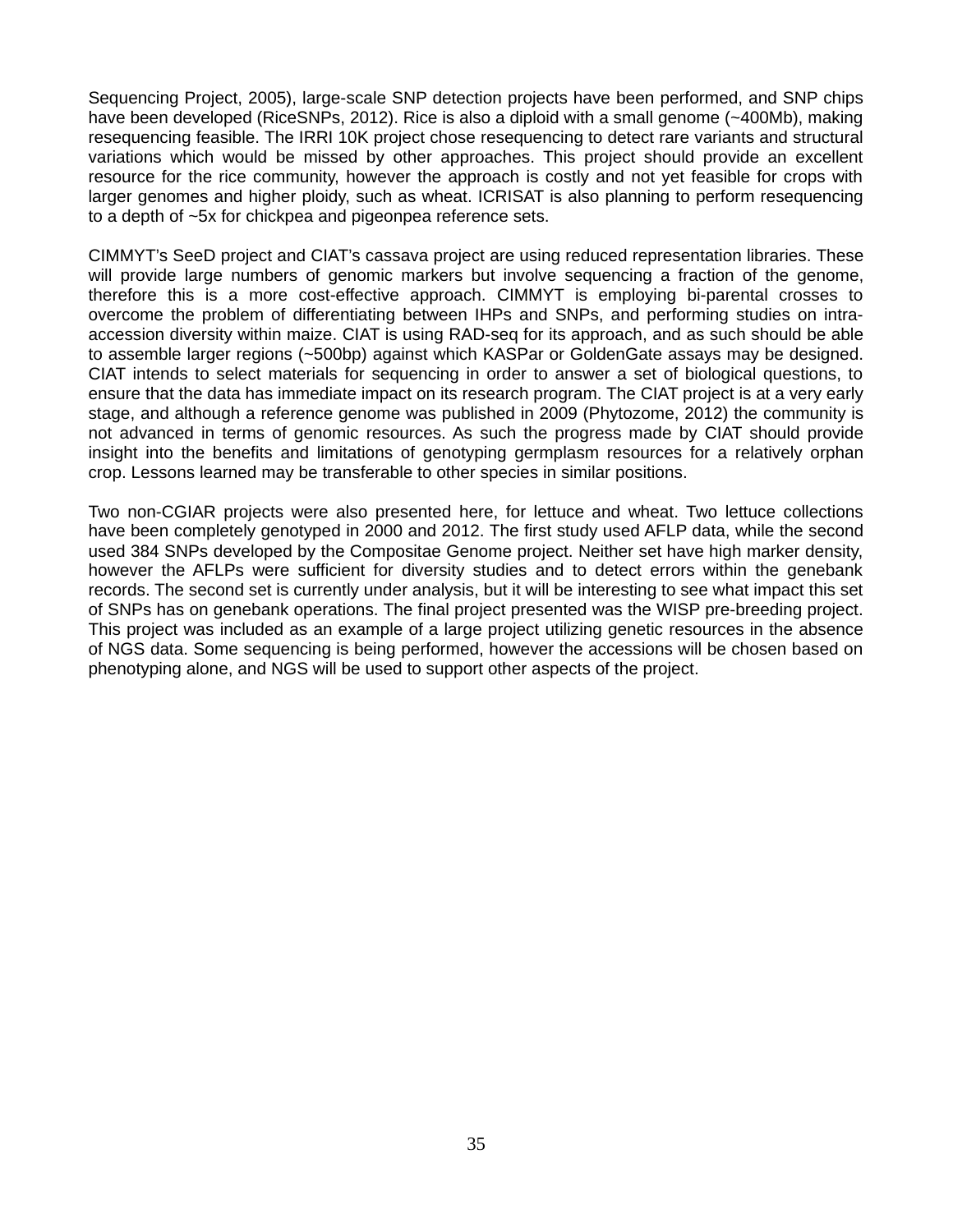# **5: Recommendations**

The world's genebanks contain a variety of different crops important for food security and their wild relatives. These species can have hugely varying genome sizes (e.g. 400Mb rice and 17Gb wheat) a range of ploidy, and different levels of intra-accession and intra-specific diversity relating to the domestication and reproductive processes. One thing that these species have in common, is that relatively little is known about the majority of accessions which comprise the genebank collections, beyond basic passport information and characterization data. Genebank managers are therefore required to help identify accessions which can contribute traits of interest to breeding programs for specific environments based on incomplete knowledge.

Beyond analysis of the passport information, two activities are available which can help increase knowledge of the collections: phenotyping and genotyping. Phenotyping the entire collection for a specific trait of interest remains the best way to determine a set of accessions with useful alleles, however those alleles which are not expressed due to the accession's genetic background will be missed by this approach. Test crosses to elite materials may reveal some of these missing alleles. Phenotyping is an essential tool, but the traits of interest to breeders are numerous and changing, and there are numerous and changing methods to measure them. Phenotyping an entire collection for all traits is a monumental task, however such large-scale phenotyping has been performed for a subset of traits. The National Bureau of Plant Genetic Resources, India, is currently performing field trials on the entire Indian national wheat germplasm collection, with all 22,000 accessions planted in three locations to perform evaluations for resistance against rusts and foliar diseases, terminal heat tolerance and characterization under optimum conditions (K.C. Bansal, pers. comm.).

Genotyping collections is much more tractable, although the extent to which heterogenous accessions should be genotyped is an area for discussion. Depending on the strategy, genotyping will provide sequence information for varying portions of the genome. This information can be used in isolation as a measure of diversity within the collection, allowing selection of materials for use based on genetic distance. Combining genotypic information with phenotypic information for a subset of accessions enables the identification of genomic regions associated with phenotypes of interest via GWAS (for low-complexity traits) or allows the estimation of breeding values via GS, although the success of GS on more distantly related samples remains to be seen. These approaches open the possibility of using genotype to predict the phenotype of material that has not been evaluated.

### **Genotyping approach**

Of the genotyping strategies presented in Section 2.2, GbS and RNA-seq are the two most suitable to use for diverse collections without annotated reference genomes. These approaches do not require prior knowledge (unlike exome capture, SNP genotyping chips/assays or SSRs), so may identify novel variants. However, unlike resequencing, only a fraction of the genome is targeted, and as such these approaches are significantly cheaper, particularly for large genomes, with both GbS and RNA-seq generating sufficient SNP markers for use with GWAS or GS approaches. Whilst resequencing may be an option with today's sequencing technology for species with small genomes and a good quality reference, the presence of large repetitive regions will continue to make the analysis of resequencing data problematic until long and accurate reads are available.

GbS will provide markers distributed throughout the genome, and is more than 10 times cheaper\* than RNA-seq, however the tags returned are short and may not be able to be assigned to the correct homoeologs in polyploid species, unless a tag covers a known IHP. For this reason, the SeeD project includes a number of biparental crosses to try and identify SNPs based on segregation. In addition, if the decision is taken to resequence GbS genotyped lines in the future, the GbS tags will not contribute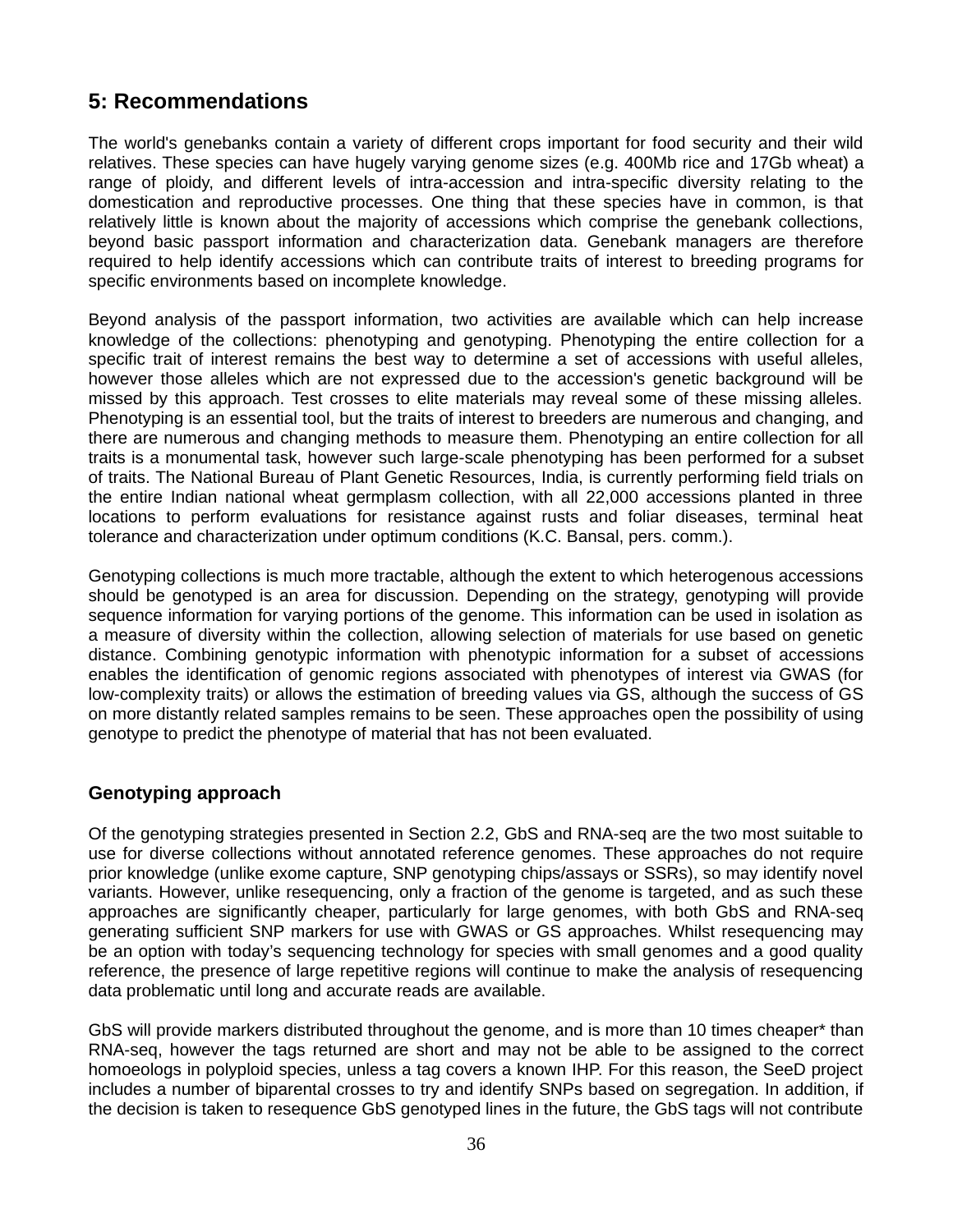significantly to the assembly, and as such cannot really be considered to be an investment towards more complete genome coverage in the future.

RNA-seq will provide large numbers of genic SNPs, but the same set of transcripts will not necessarily be identified in each accession, which may be due to variation in expression at time of sampling rather than genomic differences. RNA-seq may be >10 times as expensive as GbS\*, and will generate fewer SNPs. In addition, bi-parental crosses may be required to generate ordered pseudomolecules from related species to allow GWAS to be performed if no reference is available (Harper *et al.,* 2012). RNAseq is suitable for use in polyploids, and transcriptome assembly tools should continue to improve as more effort is invested in detection of alternative-splicing. In addition, the generation of transcriptome sequence is something that will remain valuable for annotation purposes, even if the decision is taken to perform genome sequencing of the same lines in the future.

\*Based on 4 lanes of Illumina HiSeq2000 384-plex GbS at \$9 per sample, compared to 1 lane of 8-plex RNA-Seq at \$490 per sample

### **Accession heterogeneity**

The presence of non-identical seed within an accession introduces noise when associating genotype with phenotype, and as such the most popular approach has been to select one or more seeds for genotyping, and perform SSD for each of the genotyped seeds to generate genetically identical seed which can be used for phenotyping. In some cases, this has resulted in the creation of novel accessions representing the purified seed, however McCouch *et al.* (2012) suggest an approach whereby purified seed is only maintained if it will be used for phenotyping. For GWAS or GS, only a proportion of the accessions will be phenotyped, and the predictions transferred to other accessions via genotype information, so this would only generate novel accessions for a subset of the collection. Should phenotyping be required on additional accessions, an individual would be selected, as above, for genotyping and phenotyping, as it will be cheaper to genotype an additional individual as opposed to creating and storing a novel accession long term.

The exploration of intra-accession variation may lead to splitting and merging of accessions, depending on the level of intra-accession heterogeneity acceptable to genebank managers. This requires the genotyping of multiple individuals per accession to determine the variability. The knowledge of variability could also be used to ensure that alleles are not lost through the regeneration procedure. A number of individuals could be pooled per accession and genotyped, which would give an estimate of allele frequencies within each accession. This information would be useful if a known marker is desired, as accessions with the highest frequency for the marker of interest may be favoured for inclusion within a breeding program. The sampling of multiple individuals per accession could be performed during the routine viability testing of accessions, when individual seeds are grown to test germination and then discarded.

For all accessions, knowledge of the intra-accession variability is important, for genebank management and to estimate allele frequencies within heterogenous accessions for breeders. For researchers performing GWAS and GS, individual SSD plants from a subset of accessions are required for genotyping and phenotyping. Individuals selected for SSD should be prioritised for genotyping and phenotyping, as the results from these studies will inform the predictions of phenotype for the other genotyped accessions. For collections where there is little intra-accession diversity, selecting individuals from existing core collections may be advantageous, as these are likely to have been chosen as diverse representatives and have existing phenotypic data which may be used for GWAS studies. For collections with high intra-accession variability, phenotypic data from the SSD individuals will be more reliable, and caution should be exercised when using existing phenotypic data from unknown genotypes. If there is no advantage in using existing phenotypic data, novel training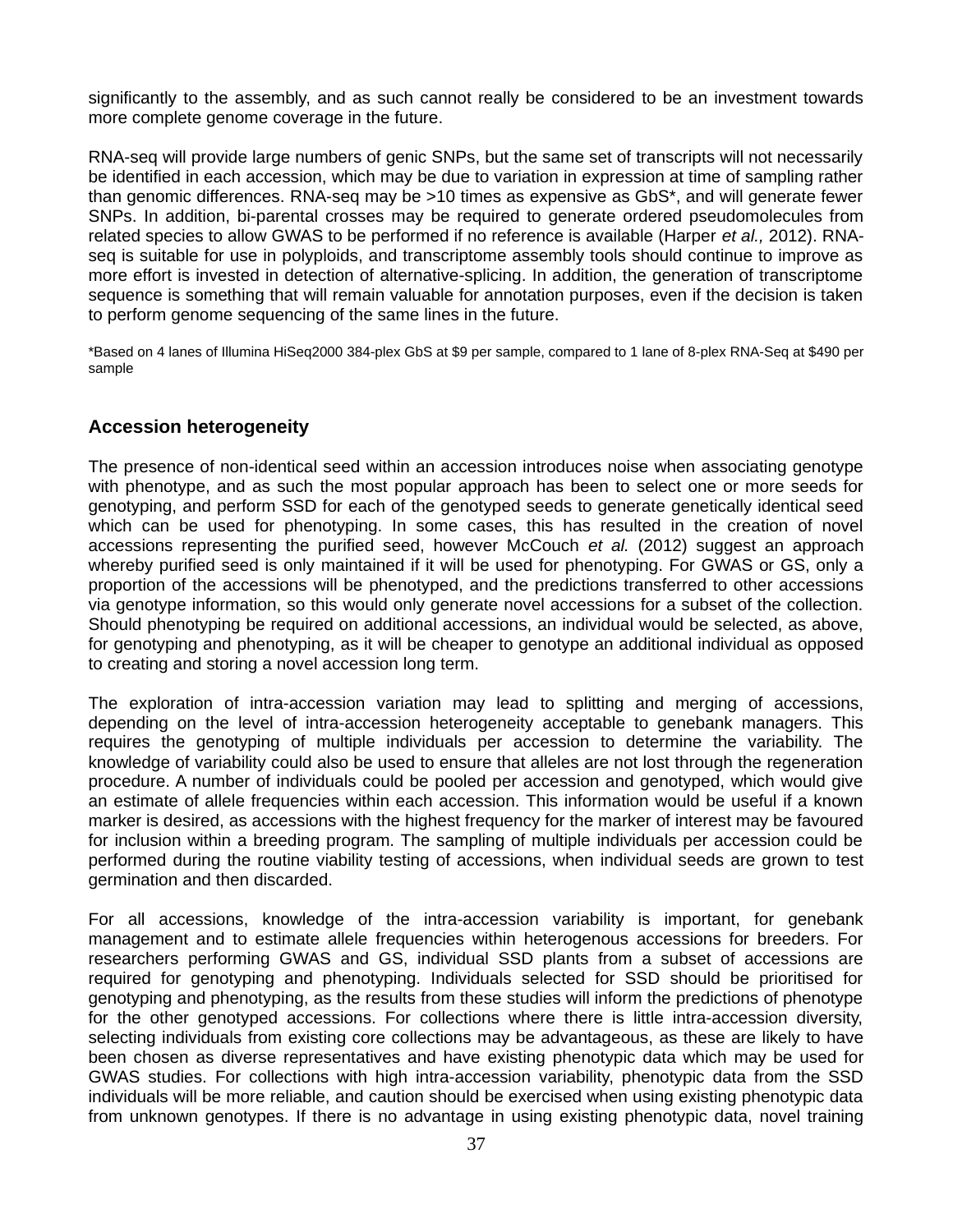sets may be developed, and these should represent the widest possible diversity within the collection. For collections with no previous genotypic information, these selections will, by necessity, follow traditional approaches for developing core collections based on collection and characterisation data. As additional genetic diversity is discovered through genotyping the collection, individuals can be selected for SSD and added to this set for phenotyping.

### **Data standards**

Genotyping and phenotyping a collection will generate novel data sets pertaining to those accessions. Where these activities are carried out by different centres, adopting standardised approaches for data generation and documentation will ensure that the data obtained can be widely used, and will have maximum impact.

A number of standards are already available, or emerging, for different data types. For sequencing data to be submitted to the public databanks (e,g. ENA, NCBI, DDBJ) there is a minimum set of information which must be recorded (e.g. SRA, 2012) describing how the samples were sequenced. Once the set of genomic variants has been identified, Variant Call Format (VCF) developed by the 1000 genomes project is fast becoming the standard way to record genomic variation data (VCF, 2012). However, the 1001 genomes project database is using both VCF and SHORE format (SHORE, 2012) (Fitz, J pers. comm.) which are then converted to an internal data representation for storage in a relational database (Polymorph, 2012).

Phenotypic data can be recorded in many different ways, and use of ontology terms to allow comparisons of datasets is not yet commonplace, although work is ongoing to establish ontology terms for different crop species (Crop Ontology, 2012; Shrestha *et al.,* 2012) and traits (TO, 2012). There is currently no 'minimum information' standard for recording phenotypic data sets registered in the MIBBI project (Minimum Information for Biological and Biomedical Investigations, Taylor *et al.*, 2008, MIBBI, 2012). One objective of the transPLANT project (transPLANT, 2012) is to establish data standards for recording phenotypic information.

In order to measure environmental effects on phenotype, phenotyping should be carried out at a number of locations, and over multiple years. Having a co-ordinated global network of phenotypic evaluation sites where would be an advantage, particularly where trials are difficult to conduct due to risks of pest/pathogen escape in regions which have not been previously exposed, or due to political pressures (e.g. for genetically modified organisms). Standardised documentation of methodology, recording of results, monitoring of soil and climatic conditions could be implemented, increasing confidence in the comparison of trials conducted at multiple sites.

Several projects are underway to develop databases to store and mine information related to phenotypic trials. CropStoreDB is a component of the InterStoreDB (Love *et al.*, 2012) which manages information on genetic, QTL and trait measurement data, and is being used by the brassica research community. The Agtrials database (Agtrials, 2012) provides an interface to store and access agricultural trial results and associated environmental meta-data e.g. weather and soil information. The Ephesis project (Ephesis, 2011) is exploring the integration of genotypic, phenotypic and environmental data to study genotype by environment interactions.

### **Variant calling**

The purpose of resequencing many individuals within a species is to identify genetic variations. As previously discussed there are several ways this can be achieved, and which analyses should be performed will depend on what was sequenced (genomic or transcriptomic), with which sequencing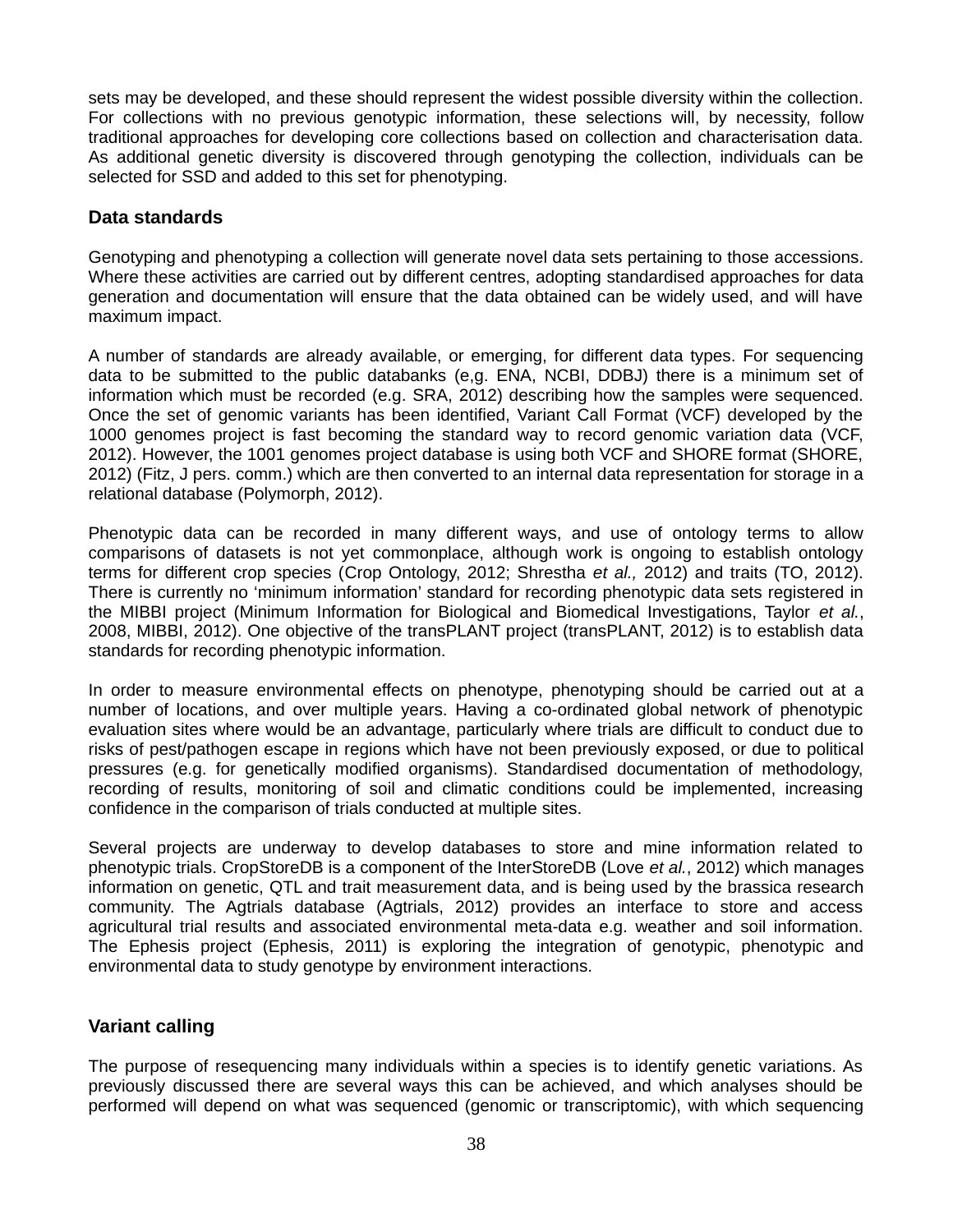technology and strategy, and whether a reference genome is available which is appropriate to use for those samples. Once the sequencing strategy has been performed, there will still be a number of pieces of software to choose from when performing the analysis. Analysing next generation sequencing data is still a relatively young field, and very dynamic. There are several popular assemblers, aligners and variant detection methods. For groups with little experience, knowing which software to try for your data set can be challenging. In addition, the installation of these pieces of software (especially when using open source options) is not always straightforward, and having access to hardware appropriate for running these programs on large data sets can be another stumbling block.

One approach which may be appropriate is to put together a set of analyses for the most commonly performed tasks and share these amongst genebanks using an interface such as Galaxy (Galaxy 2012). Galaxy provides an intuitive interface for users to run workflows on their data sets; it maintains a history of the steps which were performed, and allows sharing of workflows and results with other users. Galaxy can be run in the cloud, or on an institute's cluster. If the Galaxy instance is coupled with the sequencing centre it would also prevent the need to download large data files from the sequencing centre to the user, who would then need to upload them in order to perform the analysis. This is the model currently being investigated by TGAC, as a way to make their hardware available to external users. The iPlant platform provides access to high performance computing for plant science research and is currently developing cyberinfrastructure to enable high throughput analysis of genotype to phenotype data (IPG2P, 2012). There are also a number of Grid computing collaborations which have been developed to facilitate computationally demanding projects by running them on distributed hardware. This has been common for analysis of data within the physics community, but the same model can be applied to bioinformatics analyses where we now face similar challenges with large data.

Once an individual has been genotyped, the sequence data associated with that accession is unlikely to change, unless a new round of sequencing is performed with a different strategy. The variant calling however, is less static, as software to perform variant calling is still under development. Therefore, whilst the current best approaches may be used to detect SNPs and small structural changes, it is likely that as additional approaches are developed, the raw sequence data may be reanalysed to give improved results. Using a Galaxy instance (or similar) for these types of analysis will reduce the burden on centres when re-analysing data, which would provide standardised high quality automated analysis.

### **Data access and visualization**

Data generated from resequencing genebank accessions will be most valuable to the research community if it is made public. Whilst there may be a temptation to keep the information private to the genebank which generated it to enable its researchers to have a head-start on publications, if the aim of the sequencing is to increase use of genebank materials, making the data freely available is the best way to achieve this goal. In cases where the sequencing has been funded by public money, publishing the data may well be a prerequisite. As such, data access and visualisation are important factors to consider.

If the raw sequence data has been deposited within a public repository, there will be no need for individual genebanks to provide the data to users directly, a link to the repository would suffice. Variant Call format (VCF) files can also be deposited with public repositories, but where these simple text files are small they could also be provided for download from the genebank's website. If files are made available directly from the genebank, these should be in standardised formats to maximise their utility.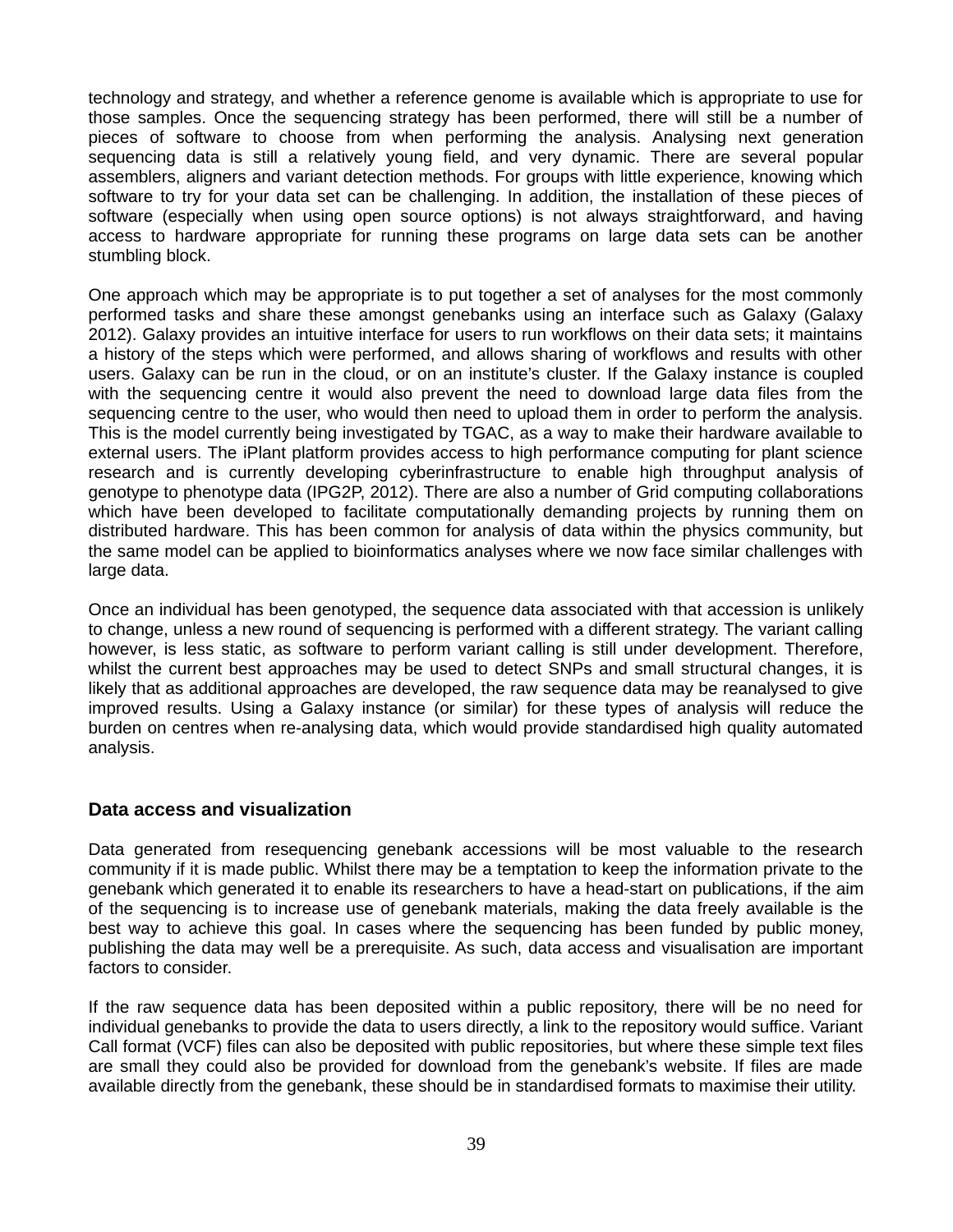SNPs and small structural variants can be visualised within genome browsers, where a reference exists. Where no reference is available, for instance where RAD-seq or GbS has been performed on a species without a reference genome, some of the variants may be arranged into pseudomolecules based on synteny (e.g. Mayer *et al.*, 2011) or using genetic mapping approaches. Visualisation of sequence tags which are not ordered by these approaches will most likely be of limited interest to users.

A number of genome browers exist and different users often prefer different browsers. The EnsEMBL and UCSC browsers (Flicek *et al.,* 2012; Kent *et al.,* 2002) have existed for a number of years, with different user communities accessing shared data sets through their preferred interface. Where data can be shared in standardised formats, there is no reason that different genebanks cannot provide access to the same data through different interfaces, although unnecessary duplication of effort is not desirable. The development of a simple lightweight open source interface, which links accession information and ordering, to associated phenotypic and variant data, with visualisation in a genome browser would provide access to the basic information users would require. Once available, centres could use this interface, and as time and resources permit, they could contribute new modules to improve the usability. Generating this interface as part of the GMOD community would be an easy way to make use of existing experience and expertise (GMOD, 2012).

As with all public data repositories, data must be secure, have stable unique identifiers (especially when data is mirrored between sites), be reasonably fast to access and be presented through a userfriendly interface. User feedback should be solicited throughout the development process, and training should be considered to increase use. Use of online video tutorials for how to perform routine queries should be made available. Allowing users to contribute comments and annotations (crowd-sourcing) can also be valuable, enriching the data sets and increasing the sense of ownership the community feels in its resource.

There are currently three large-scale genotyping approached being undertaken within the CGIAR; two of which will produce reduced-representation data (CIMMYT GbS, CIAT RADseq), and the third which will produce resequenced genomes (IRRI). In addition, ICRISAT recently announced a collaborative partnership with BGI on applied genomics research and molecular breeding (ICRISAT, 2012) and is planning to resequence a number of germplasm reference sets in collaboration with GCP. CIMMYT is the most advanced in terms of its strategy for database storage and data access, having partnered with DarT PL and JHI. The other centres (CIAT, ICRISAT and IRRI) are not yet advanced in this area, and as such this provides an opportunity for these centres to work together to develop a single opensource solution that could be used not only by CGIAR genebanks but also beyond.

Due to the different approaches being adopted by these centres, preprocessing of the data will be project-specific. However, the end result will be similar, with variants associated with each accession, and phenotypic data associated with a subset of accessions. International standards should be adopted (or developed where necessary) for phenotyping protocols and recording of meta-data, using ontology terms. Data should be available for download, or visualisation using web-based tools, and groups such as Cornell, EBI, MIPS, TGAC or URGI could help in this area.

CIMMYT's approach to data management should be evaluated for suitability to the other projects, and due to the early stage at which the SeeD project is, there may be an opportunity to make adjustments to provide a solution for all four CG centres if necessary. The Trust could support this dialogue and perhaps invite institutes external to the CGIAR to advise, such as Cornell or USDA. A single unified solution would allow cross-talk for species genotyped at multiple genebanks, and multiple species genotyped at the same genebank, and avoid duplication of effort whereby each centre develops its own approach independently.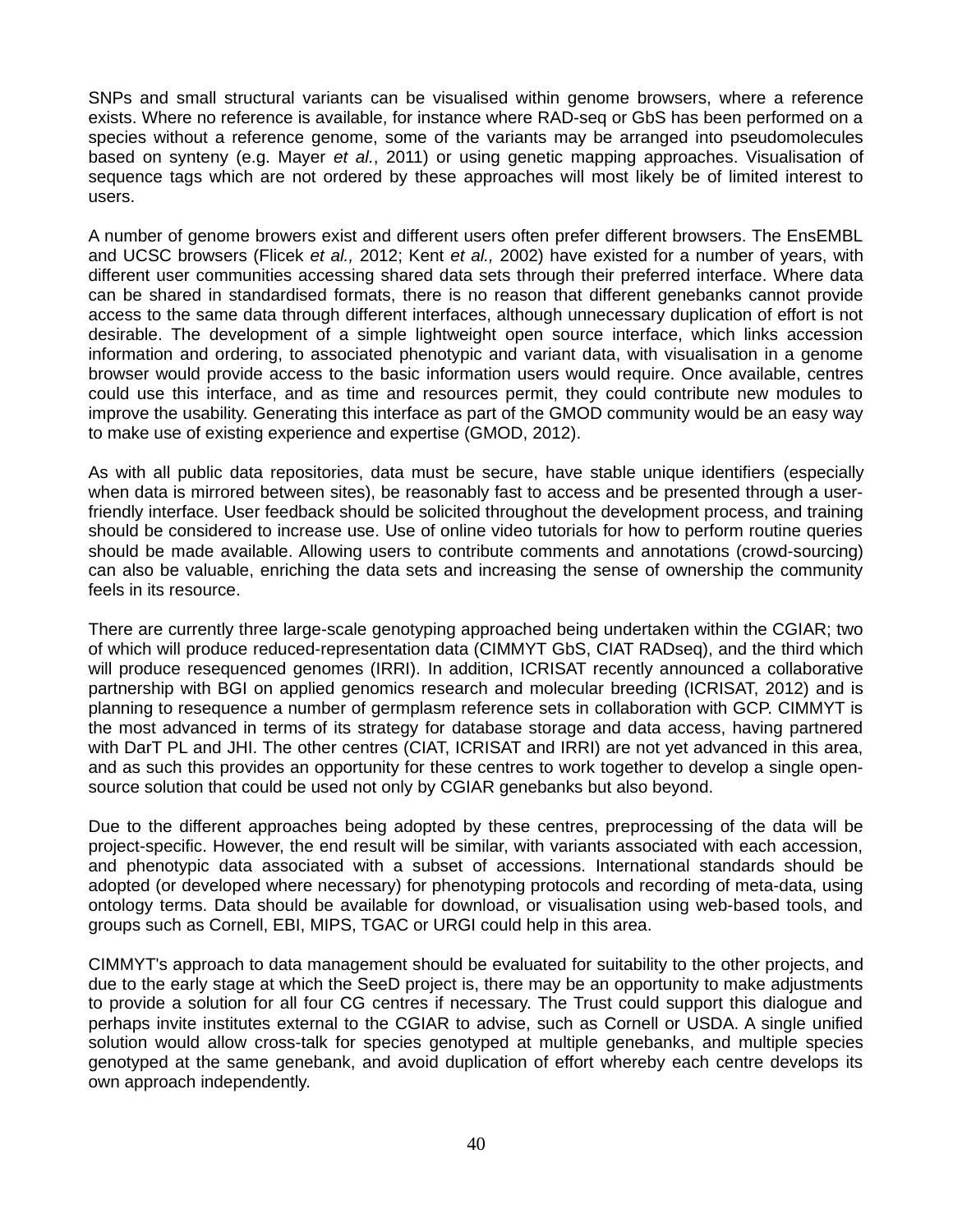### **Pilot approach**

For the Global Crop Diversity Trust, developing a strategy which is applicable across crop types is important, in terms of generating and also using the data. While the final objective may be to increase the knowledge and usefulness of accessions within genebanks for all of the Trust's crops of interest, a pilot study may be useful to explore the feasibility and scalability of the proposed approaches for a single genebank or crop. An ideal use-case would be for a species with little access to genomic resources, and a small collection, with a research community who would benefit from the availability of increased genomic information.

Perhaps the most immediate impact to the breeding and research community from genotyping a genebank's entire collection can come from GWAS studies identifying alleles of interest for simple traits which can be introgressed into breeding programs. Traits which can be evaluated in wild germplasm will eliminate the need for top crosses, reducing the time and scale required to perform the phenotyping; for example resistance to pests and disease.

Development of a project targeting two or three simply inherited but agriculturally important traits, in collaboration with two or three research groups (preferably with access to field trials to allow simultaneous phenotyping of multiple traits at multiple locations), would have potential to discover useful alleles relating to traits of interest. Initial successful use of the data would encourage further projects, perhaps targeting more complex traits, and therefore increase use and visibility of the genotyped collection. The progress of the pilot can be used to improve the strategy for further collections, should the pilot prove successful; success being measured by increased utility of germplasm for research and breeding.

To have impact, the pilot project would need to engage with genebank users. Having groups actively using the data will be one approach, through high-impact open-access publications of success stories. In addition, community meetings could be organised to raise awareness of the data and tools. The accessibility and usability of user interfaces to the data will be critical to ensure maximum gain from this resource, as previously discussed.

### **Cassava as a pilot**

Of the four existing CGIAR projects, CIAT's cassava genotyping project is most similar to the pilot project proposed here. Whilst there is a draft cassava genome sequence available, there are very few molecular markers for breeding, and little resequencing data, so the impact of genotyping the cassava collection could be a good indicator of success for the majority of the Trust's crops of interest, in comparison with rice, maize or wheat which have many pre-existing resources. The global cassava germplasm collection is small (~9,000 accessions) and the traits which are predicted to be most important with respect to climate change are related to pests and disease (A. Jarvis, pers. comm.), which may be more amenable to phenotyping in exotic materials than other traits. In addition, as cassava is maintained *in vitro* and clonally propagated, there is no issue of within-accession diversity to contend with.

Cassava is a mandate crop for CIAT, EMBRAPA and IITA. If each institute were to propose one trait of interest, and each has the capacity for field trials, there could be three projects making immediate use of the data as proof of principle. Resulting open-access high impact publications would increase visibility within the community, and for other genebanks.

Development of a prototype interface, utilising data standards and ontology terms, could be coordinated between the three centres, as CIAT has experience with developing and maintaining a genebank database, and also has a bioinformatics group experienced in software development. IITA has strong links with Cornell through the Cassavabase project, where there is also expertise in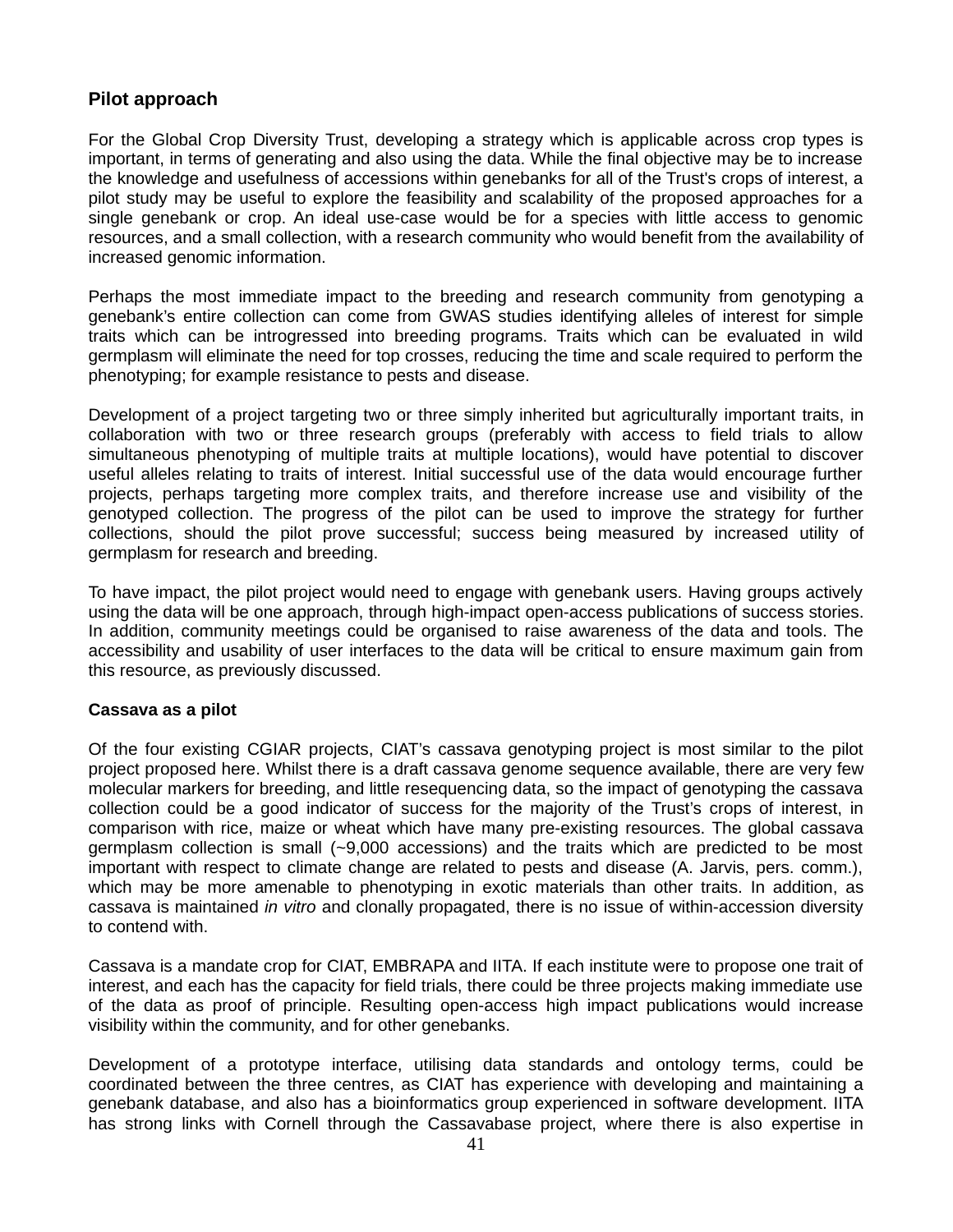genomic selection (GS). EMBRAPA has also been exploring GWAS and GS in cassava (de Oliveira *et al.*, 2012). The analyses could be performed in conjunction with centres or projects with large compute facilities, such as iPlant, TGAC or the Grid Colombia project (Grid Colombia, 2012).

An additional advantage of involving both CIAT and IITA genebanks in the pilot study, is that both of these genebanks support multiple crops. These centres would be able to bring their experience to discussions over adoption of data standards and interfaces for their other mandate species also. CIAT's cassava genotyping project is already underway, and as such the Trust can see what impact the project makes without having any input. However, without the Trust's involvement it is unclear whether CIAT will involve the other groups in development of this resource, which could be a missed opportunity. Also the timeframe for publication of this data is unknown, and the Trust may have to wait several years to see the impact on the community, during which time other projects are likely to have begun within the CGIAR. Ensuring that these independent projects use common standards and approaches may be difficult without the Trust's direct involvement.

# **Timeline**

2012: Coordinate database discussions between CIAT, CIMMYT, ICRISAT and IRRI.

Seek collaborators and funds for pilot study

2013: Begin pilot project on a single crop (cassava)

SSD of core collection (not necessary for cassava), genotyping and phenotyping at multiple locations

- 2014: Continued phenotyping at multiple locations, begin genotyping non-core accessions (pooled if have intra-accession diversity), data visualisation
- 2015: Continued phenotyping at multiple locations, GWAS, publications and community meeting. Evaluate success.
- 2016: Start fundraising for other crops if pilot was successful

Start working with breeders to introgress loci from GWAS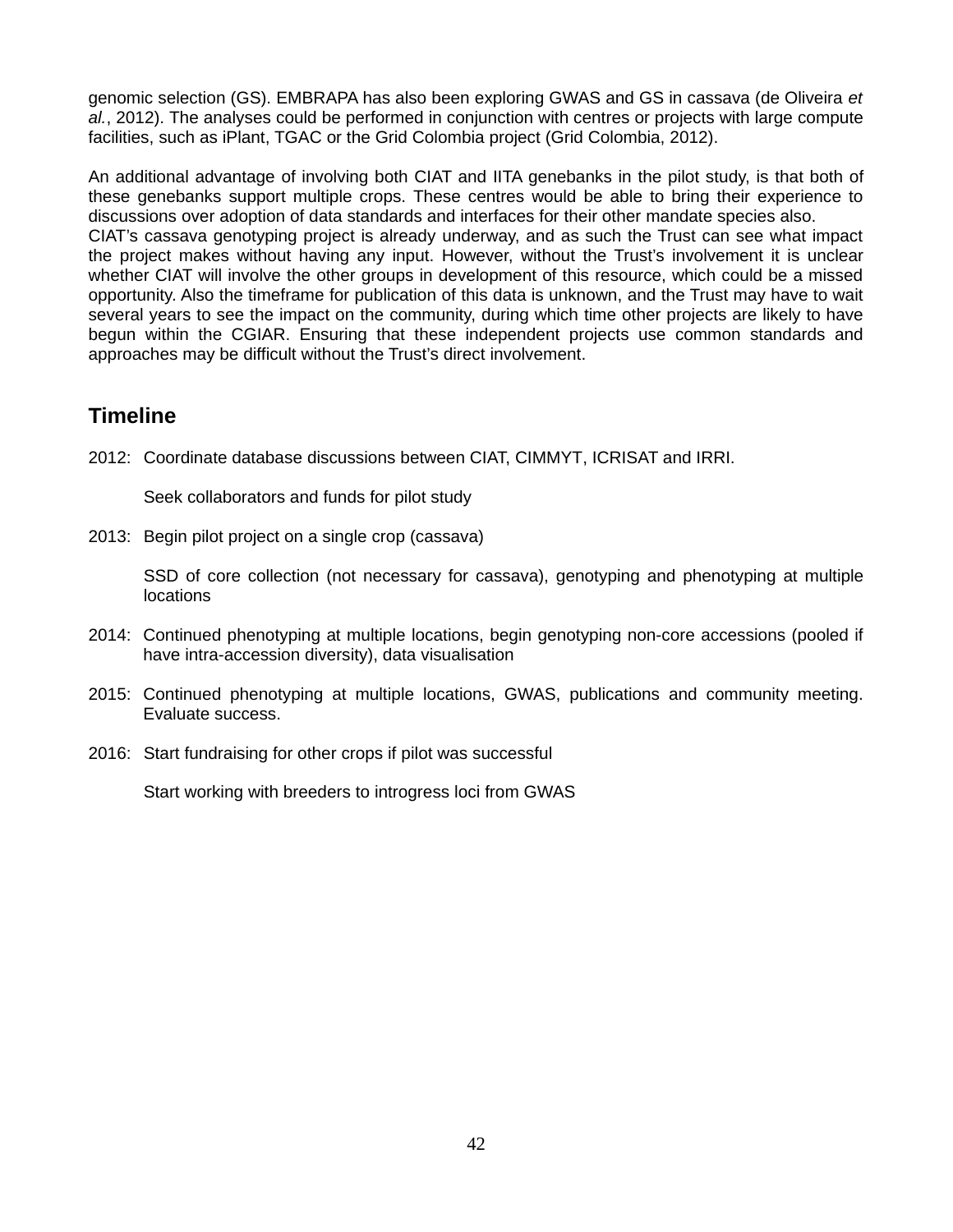# **References**

1000 genomes (2012) [http://www.1000genomes.org](http://www.1000genomes.org/) cited on 27th May 2012

1001genomes (2012) [http://1001genomes.org](http://1001genomes.org/) cited on 27th May 2012

Agtrials (2012) [www.agtrials.org](http://www.agtrials.org/) cited  $27<sup>th</sup>$  August 2012

Ammiraju JS, Luo M, Goicoechea JL, Wang W, Kudrna D, Mueller C, Talag J, Kim H, Sisneros NB, Blackmon B, Fang E, Tomkins JB, Brar D, MacKill D, McCouch S, Kurata N, Lambert G, Galbraith DW, Arumuganathan K, Rao K, Walling JG, Gill N, Yu Y, SanMiguel P, Soderlund C, Jackson S, Wing RA (2006) The Oryza bacterial artificial chromosome library resource: construction and analysis of 12 deep-coverage large-insert BAC libraries that represent the 10 genome types of the genus Oryza. Genome Research 16:140–147

Avraham S, Tung CW, Ilic K, Jaiswal P, Kellogg EA, McCouch S, PujarA,Reiser L, Rhee SY, Sachs MM, Schaeffer M, Stein L, Stevens P, VincentL, Zapata F, Ware D (2008) The Plant Ontology Database: a community resource for plant structure and developmental stages controlled vocabulary and annotations. Nucleic Acids Research 36:D449-D454

Baxter SW, Davey JW, Johnston JS, Shelton AM, Heckel DG, Jiggins CD, Blaxter ML (2011) Linkage Mapping and Comparative Genomics Using Next-Generation RAD Sequencing of a Non-Model Organism. PLoS ONE 6(4):e19315

Becker C, Hagmann J, Muller J, Koenig D, Stegle O, Borgwardt K, Weigel D (2011) Spontaneous epigenetic variation in the Arabidopsis thaliana methylome. Nature 480:245-249

BGI (2011a) [http://www.bgisequence.com/eu/newsandevents/news/bgi-unveils-significant-new-global](http://www.bgisequence.com/eu/newsandevents/news/bgi-unveils-significant-new-global-research-collaborations-at-th)[research-collaborations-at-th](http://www.bgisequence.com/eu/newsandevents/news/bgi-unveils-significant-new-global-research-collaborations-at-th) cited on 28th May 2012

BGI (2011b) [http://bgiamericas.com/collaboration-for-large-scale-genome-sequencing-of-cassava-](http://bgiamericas.com/collaboration-for-large-scale-genome-sequencing-of-cassava-%E2%80%93-fourth-major-food-crop-in-developing-world/) [%E2%80%93-fourth-major-food-crop-in-developing-world/](http://bgiamericas.com/collaboration-for-large-scale-genome-sequencing-of-cassava-%E2%80%93-fourth-major-food-crop-in-developing-world/) cited on 13th May 2012

Bradbury PJ, Zhang Z, Kroon DE, Casstevens TM, Ramdoss Y, Buckler ES (2007) TASSEL: software for association mapping of complex traits in diverse samples. Bioinformatics 23(19):2633-2635

Brown AP, Kroon JTM, Swarbreck D, Febrer M, Larson TR, Graham IA, Caccamo M, Slabas AR (2012) Tissue-Specific Whole Transcriptome Sequencing in Castor, Directed at Understanding Triacylglycerol Lipid Biosynthetic Pathways. PloS One 7(2):e30100

Bucklerlab (2012)<http://www.maizegenetics.net/gbs-overview>cited on 26th May 2012

Cantor RM, Lange K, Sinsheimer JS (2010) Prioritizing GWAS Results: A Review of Statistical Methods and Recommendations for Their Application. The American Journal of Human Genetics 86:6–22

Cassavabase (2012)<http://cassavabase.org/>cited on 27th May 2012

Cassava Registry (2012)<http://istest.ciat.cgiar.org/cassavaregistry/JSPX/home.jspx>cited on 27th May 2012

Catchen JM, Amores A, Hohenlohe P, Cresko W, Postlethwait JH (2011) Stacks: Building and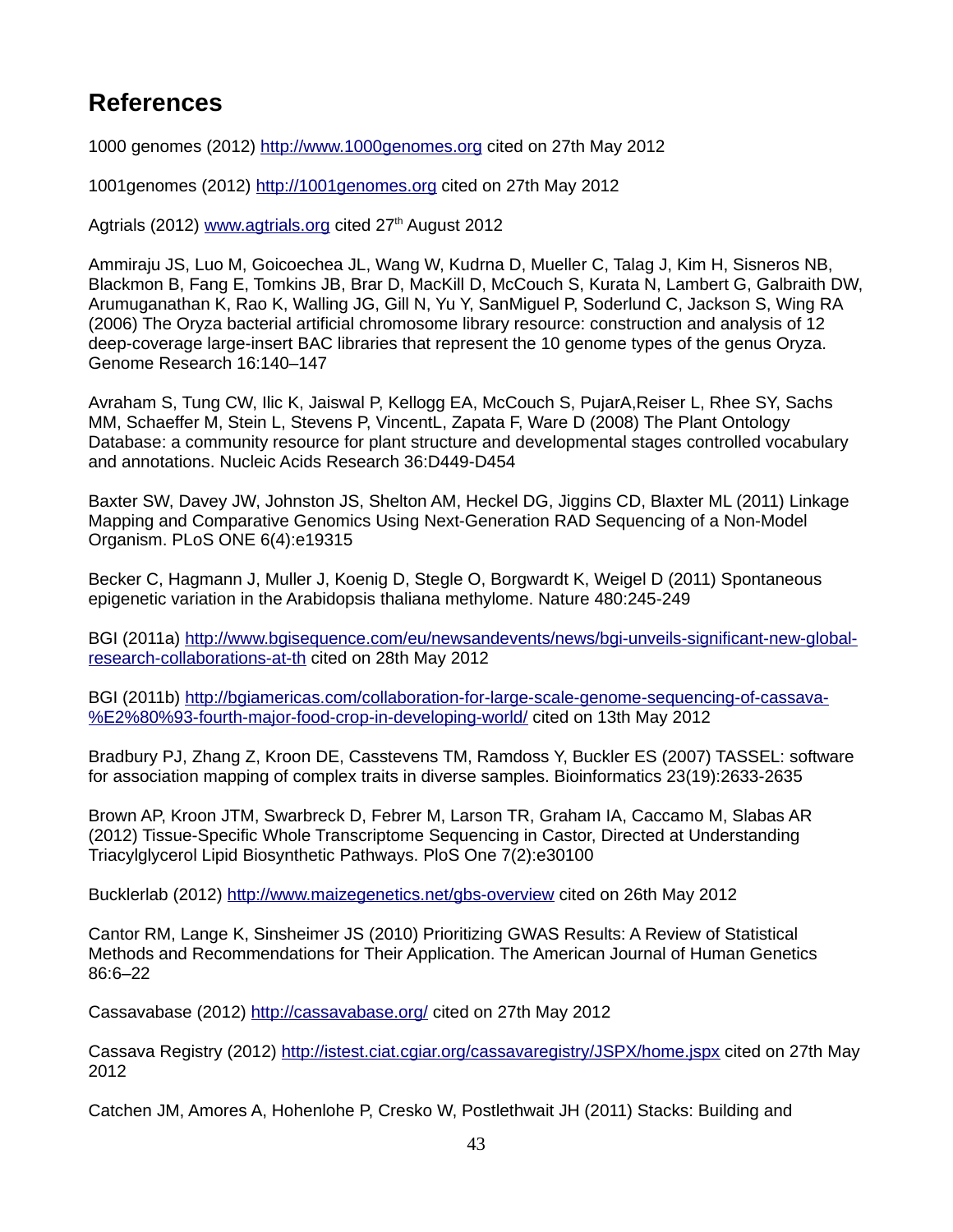Genotyping Loci De Novo From Short-Read Sequences. G3 1(3):171-182

Celera Assembler (2012)<http://wgs-assembler.sf.net/>cited on 20th May 2012

Ceres (2012)<http://www.ceres.net/>cited on 31st May 2012

CGP (2012) The Compositae Genome Project<http://compgenomics.ucdavis.edu/> cited on 19th May 2012

CIMMYT, 2012 [http://www.cimmyt.org/en/services/seed/wellhausen-anderson-plant-genetic](http://www.cimmyt.org/en/services/seed/wellhausen-anderson-plant-genetic-resources-center/the-facility)[resources-center/the-facility](http://www.cimmyt.org/en/services/seed/wellhausen-anderson-plant-genetic-resources-center/the-facility) cited on 31st May 2012

Clark MJ, Chen R, Lam HYK, Karczewski KJ, Chen R, Euskirchen G, Butte AJ, Snyder M (2011) Performance comparison of exome DNA sequencing technologies. Nature Biotechnology 29(10): 908- 914

CoreGenomics (2012) [http://core-genomics.blogspot.co.uk/2012/05/hiseq-2500-how-much-will](http://core-genomics.blogspot.co.uk/2012/05/hiseq-2500-how-much-will-genome-in-day.html)[genome-in-day.html](http://core-genomics.blogspot.co.uk/2012/05/hiseq-2500-how-much-will-genome-in-day.html) cited on 26th May 2012

Crop Ontologies for Agronomic Traits (2011)<http://transplantdb.eu/?q=node/68> cited on 27th Mav 2012

Crop Ontology (2012)<http://www.cropontology.org/>cited 27<sup>th</sup> August 2012

Darst RP, Pardo CE, Ai L, Brown KD, Kladde MP (2010) Bisulfite sequencing of DNA. Current Protocols in Molecular Biology 91:7.9.1–7.9.17

Davey JW, Blaxter ML (2010) RADSeq: next-generation population genetics. Briefings in Functional Genomics 9(5-6):416-423

Davey JW, Hohenlohe PA, Etter PD, Boone JQ, Catchen JM, Baxter ML (2010) Genome-wide genetic marker discovery and genotyping using next-generation sequencing, Nature Reviews Genetics 12:499-510

dbSNP (2012)<http://www.ncbi.nlm.nih.gov/snp>cited on May 26th 2012

de Oliveira EJ, de Resende MDV, da Silva Santos V, Ferreira CF, Oliveira GAF, da Silva MS, de Oliveira LA, Aguilar-Vildoso CI (2012) Genome-wide selection in cassava. Euphytica DOI: 10.1007/s10681-012-0722-0

Dutta S, Kumawat G, Singh BP, Gupta DK, Singh S, Dogra V, Gaikwad K, Sharma TR, Raje RS, Bandhopadhya TK, Datta S, Singh MN, Bashasab F, Kulwal P, Wanjari KB, Varshney RK, Cook DR, Singh NK (2011) Development of genic-SSR markers by deep transcriptome sequencing in pigeonpea [Cajanuscajan (L.) Millspaugh]. BMC Plant Biology 11:17

EC2 (2012)<http://aws.amazon.com/ec2/instance-types/> cited on 20th May 2012

Ekblom R, Slate J, Horsburgh GJ, Birkhead T, Burke T (2012) Comparison between normalized and unnormalised 454-sequencing libraries for small-scale RNA-seq studies. Comparative and Functional Genomics 2012: 281693

Elshire RJ, Glaubitz JC, Sun Q, Poland JA, Kawamoto K, Buckler ES, Mitchell SE (2011) A Robust, Simple Genotyping-by-Sequencing (GBS) Approach for High Diversity Species. PLoS ONE 6(5):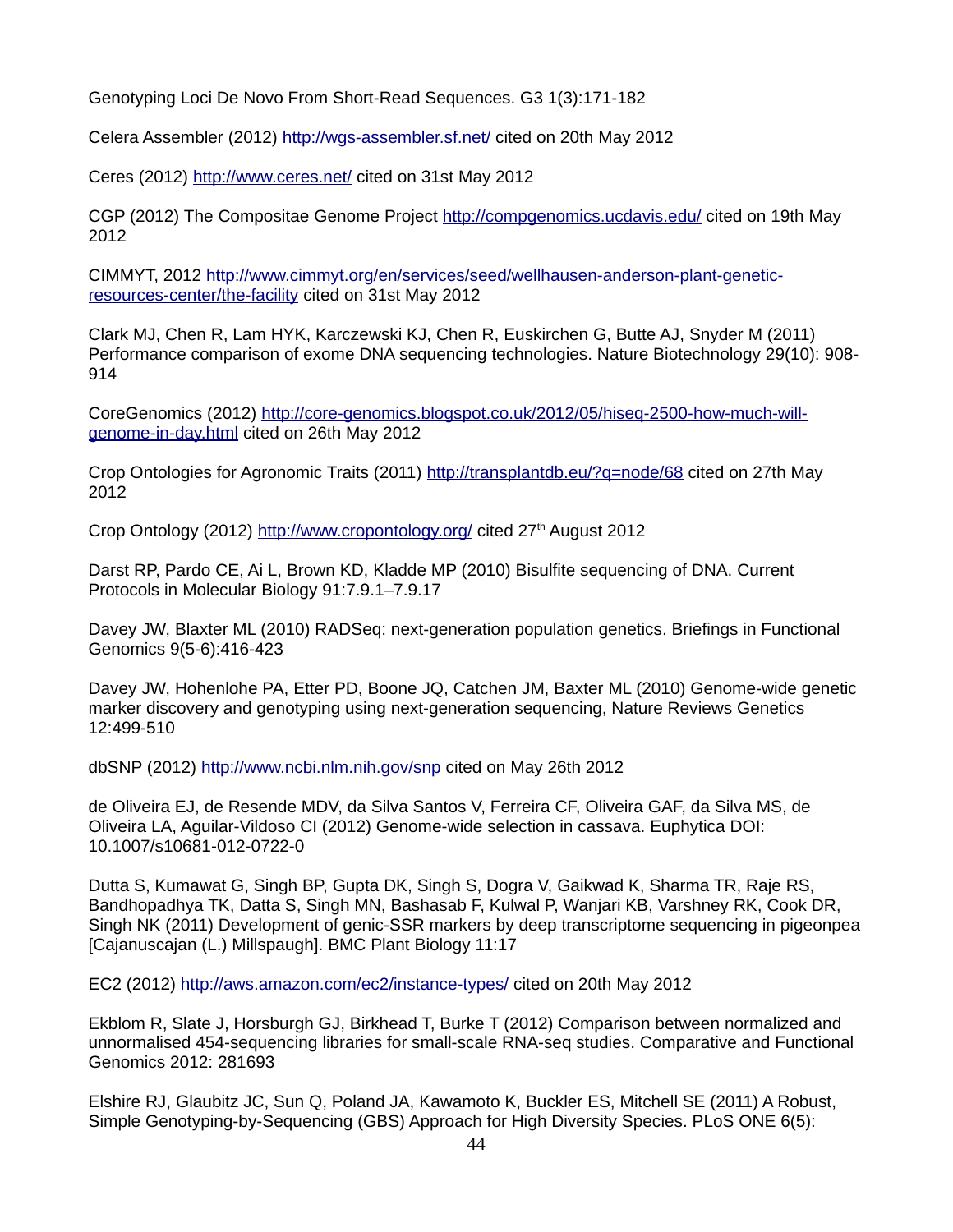e19379

ENA (2012) European Nucleotide Archive<http://www.ebi.ac.uk/ena/home>cited on 28th May 2012

ENCODE (2011) [http://genome.ucsc.edu/ENCODE/protocols/dataStandards/ENCODE\\_RNAseq\\_Standards\\_V1.0.pdf](http://genome.ucsc.edu/ENCODE/protocols/dataStandards/ENCODE_RNAseq_Standards_V1.0.pdf) cited on 26th May 2012

Ephesis (2011)<http://urgi.versailles.inra.fr/Projects/URGI-softwares/Ephesis>cited 27<sup>th</sup> August 2012

FAO (2010) The Second Report on THE STATE OF THE WORLD's PLANT GENETIC RESOURCES FOR FOOD AND AGRICULTURE<http://www.fao.org/docrep/013/i1500e/i1500e00.htm>cited on 27th May 2012

Flavell, R (2010) Improving feedstock crops for biofuels. Oral presentation at the AgriGenomics World Congress meeting,Brussels.

Flicek P, Amode MR, Barrell D, Beal K, Brent S, Carvalho-Silva D, Clapham P, Coates G, Fairley S, Fitzgerald S, Gil L, Gordon L, Hendrix M, Hourlier T, Johnson N, Kähäri A, Keefe D, Keenan S, Kinsella R, Komorowska M, Koscielny G, Kulesha E, Larsson P, Longden I, McLaren W, Muffato M, Overduin B, Pignatelli M, Pritchard B, Singh Riat H, Ritchie GRS, Ruffier M, Schuster M, Sobral D, Tang YA, Taylor K, Trevanion S, Vandrovcova J, White S, Wilson M, Wilder SP, Aken BL, Birney E, Cunningham F, Dunham I, Durbin R, Fernández-Suárez XM, Harrow J, Herrero J, Hubbard TJP, Parker A, Proctor G, Spudich G, Vogel J, Yates A, Zadissa A, Searle SMJ (2012) Ensembl 2012. Nucleic Acids Research 40: D84-D90

Galaxy (2012)<https://main.g2.bx.psu.edu/>cited 27<sup>th</sup> August 2012

Gan X, Stegle O, Behr J, Steffen JG, Drewe P, Hildebrand KL, Lyngsoe R, Schultheiss SJ, Osbourne EJ, Sreedharan VT, Kahles A, Bohnert R, Jean G, Derwent P, Kersey P, Belfield EJ, Harberd NP, Kemen E, Toomajian C, Kover PX, Clark RM, Ratsch G, Mott R (2011) Multiple reference genomes and transcriptomes for Arabidopsis thaliana. Nature 477:419-423

GENESYS (2011)<http://www.genesys-pgr.org/>cited on 27th May 2012

Glaszmann JC, Kilian B, Upadhyaya HD, Varshney RK (2010) Accessing genetic diversity for crop improvement. Current Opinion in Plant Biology 13:167–173

Glenn TC (2011) Field guide to next-generation DNAsequencers. Molecular Ecology Resources 11: 759–769

GMOD (2012) [http://gmod.org](http://gmod.org/) cited  $27<sup>th</sup>$  August 2012

GoldenGate (2012) [http://www.illumina.com/technology/goldengate\\_genotyping\\_assay.ilmn](http://www.illumina.com/technology/goldengate_genotyping_assay.ilmn) cited on 29th May 2012

Grabherr MG, Haas BJ, Yassour M, Levin JZ, Thompson DA, Amit I, Adiconis X, Fan L, Raychowdhury R, Zeng Q, Chen Z, Mauceli E, Hacohen N, Gnirke A, Rhind N, di Palma F, Birren BW, Nusbaum C, Lindblad-Toh K, Friedman N, Regev A (2011) Full-length transcriptome assembly from RNA-Seq data without a reference genome. Nature Biotechnology 29:644–652

Grenier C, Bramel-Cox PJ, Noirot M, PrasadaRao KE, Hamon P (2000) Assessment of genetic diversity in three subsets constituted from the ICRISAT sorghum collection using random vs non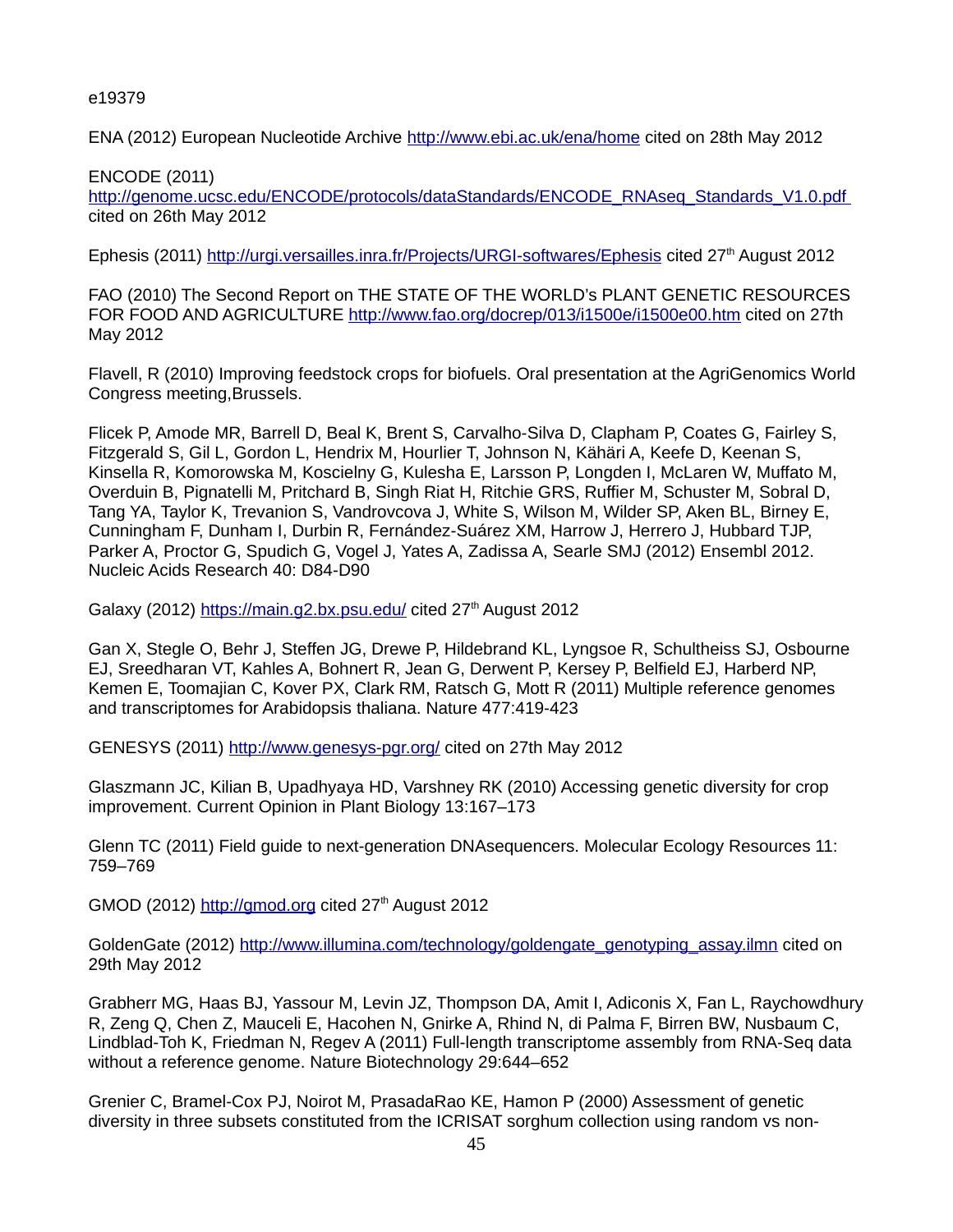random sampling procedures A. Using morpho-agronomical and passport data. Theoretical and Applied Genetics 101(1-2): 190-196

Grenier C, Châtel M, Ospina Y, Cao T, Guimaraes EP, Martinez CP, Tohme J, Courtois B, Ahmadi N (2012) Population Improvement through Recurrent Selection in Rice.Prospect for Maker Assisted Recurrent Selection and Genomic Selection.Oral presentation at the PAG-XX meeting San Diego. Grid Colombia (2012)<http://www.gridcolombia.org/>cited on 27<sup>th</sup> August 2012

GRIN-Global (2012) [http://www.grin-global.org](http://www.grin-global.org/) cited on 27th May 2012

GRU (2012)<http://isa.ciat.cgiar.org/urg>cited on 13th May 2012

Harper AL, Trick M, Higgins J, Fraser F, Clissold L, Wells R, Hattori C, Werner P, Bancroft I (2012) Associative transcriptomics of traits in the polyploid crop species Brassica napus. Nature Biotechnology 30:798–802

Hayes BJ, Bowman PJ, Chamberlain AJ, Goddard ME (2009) Genomic selection in dairy cattle: Progress and challenges. Journal of Dairy Science 92(2):433–443

Heffner EL, Sorrells ME, Janninck J-L (2009) Genomic Selection for Crop Improvement. Crop Science 49:1-12

Hill WG (2010) Understanding and using quantitative genetic variation. Philosophical Transactions of the Royal Society B 365(1537):73-85

Hodgkin T, Brown AHD, van Hintum TJL, Morales EAV (eds) (1995) Core collections of Plant Genetic Resources. John Wiley & Sons, UK.

Hu Z, Li Y, Song X, Han Y, Cai X, Xu S, Li W (2011) Genomic value prediction for quantitative traits under the epistatic model. BMC Genetics 12:15

Hu (2012) Germplasm Management in the Post-genomics Era - a case study with lettuce. Oral presentation at the PAG-XX meeting San Diego.

Huang X, Wei X, Sang T, Zhao Q, Feng Q, Zhao Y, Li C, Zhu C, Lu T, Zhang Z, Li M, Fan D, Guo Y, Wang A, Wang L, Deng L, Li W, Lu Y, Weng Q, Liu K, Huang T, Zhou T, Jing Y, Li W, Lin Z, Buckler ES, Qian Q, Zhang QF, Li J, Han B (2010) Genome-wide association studies of 14 agronomic traits in rice landraces. Nature Genetics 42(11): 961-967

IBP (2012) [www.integratedbreeding.net](http://www.integratedbreeding.net/) cited on 7th October 2012

ICRISAT (2012)<http://www.icrisat.org/newsroom/news-releases/icrisat-pr-2012-media7.htm> cited on 31st May 2012

IITA (2012) Cassava in vitro processing and gene banking [http://www.iita.org/c/document\\_library/get\\_file?uuid=b5ec2a5b-ef6a-4ccc-8ba2-](http://www.iita.org/c/document_library/get_file?uuid=b5ec2a5b-ef6a-4ccc-8ba2-5c91cacf6963&groupId=25357) [5c91cacf6963&groupId=25357](http://www.iita.org/c/document_library/get_file?uuid=b5ec2a5b-ef6a-4ccc-8ba2-5c91cacf6963&groupId=25357) cited on 27th May 2012

Illumina (2012) [http://www.illumina.com/systems/hiseq\\_systems.ilmn](http://www.illumina.com/systems/hiseq_systems.ilmn) cited on 26th May 2012

International Human Genome Sequencing Consortium (2001) Initial sequencing and analysis of the human genome. Nature 409: 860-921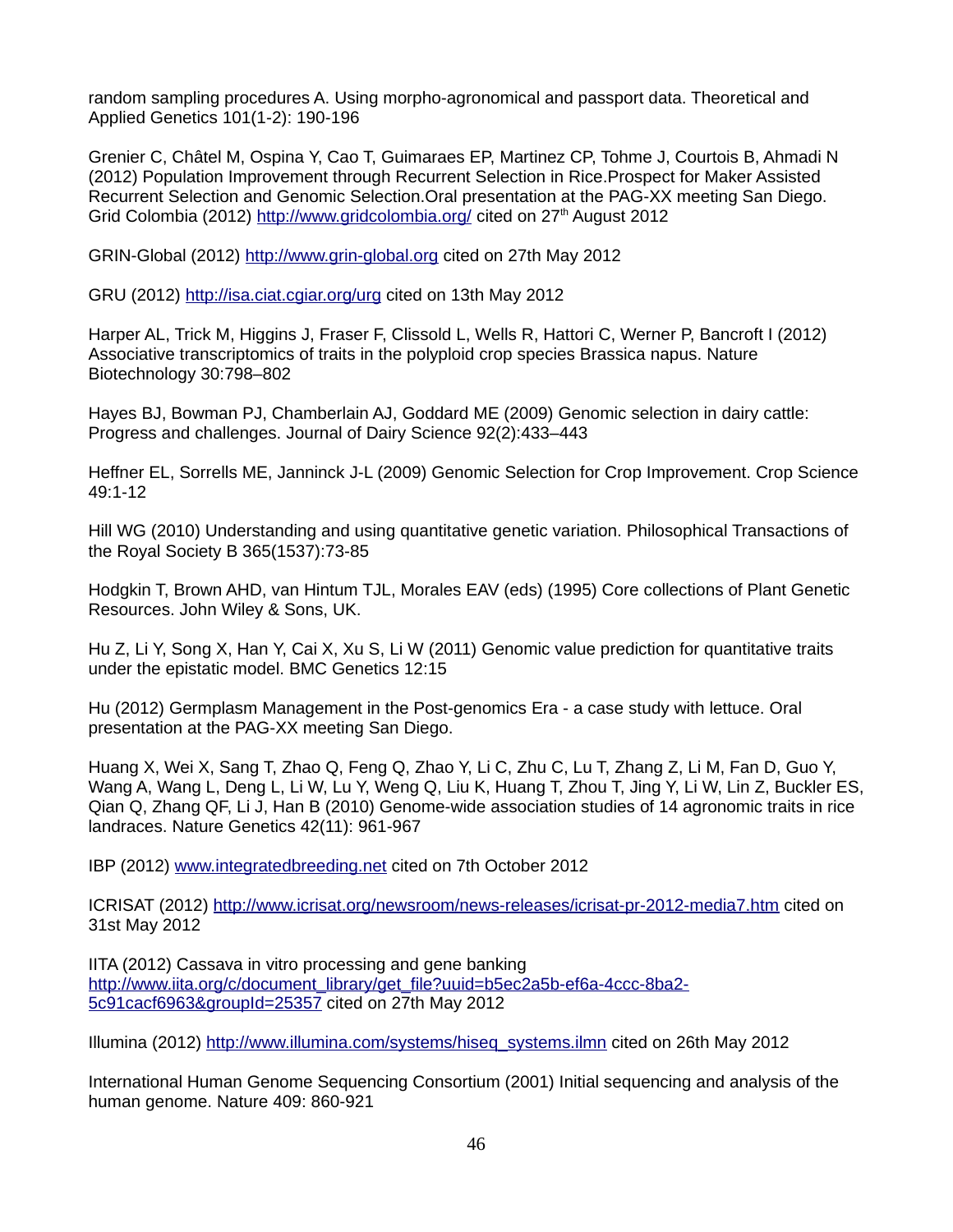International Rice Genome Sequencing Project (2005) The map-based sequence of the rice genome. Nature 436(7052): 793-800

IPG2P (2012) <http://www.iplantcollaborative.org/challenge/iplant-genotype-phenotype>cited on  $27<sup>th</sup>$ August 2012

IT PGRFA (2009) The International Treaty on Plant Genetic Resources for Food and Agriculture, Annexe I<ftp://ftp.fao.org/docrep/fao/011/i0510e/i0510e.pdf>cited on 31st May 2012

JIC (2012)<http://www.jic.ac.uk/corporate/media-and-public/historic-grain.htm>cited on 14th May 2012

Jing R, Vershinin A, Grzebyta J, Shaw P, Smykal P, Marshall D, Ambrose M, Ellis THN, Flavell AJ (2010) The genetic diversity and evolution of field pea (Pisum) studied by high throughput retrotransposon based insertion polymorphism (RBIP) marker analysis. BMC Evolutionary Biology10:44

KASP (2012) [http://www.kbioscience.co.uk/reagents/KASP/KASP.html cited 29th May 2012](http://www.kbioscience.co.uk/reagents/KASP/KASP.html%20cited%2029th%20May%202012)

Kent WJ, Sugnet CW, Furey TS, Roskin KM, Pringle TH, Zahler AM, Haussler D (2002) The human genome browser at UCSC. Genome Research 12(6):996-1006

Kew (2012) [http://www.kew.org/science-conservation/save-seed-prosper/millennium-seed](http://www.kew.org/science-conservation/save-seed-prosper/millennium-seed-bank/saving-seeds-worldwide/saving-seeds-at-the-seed-bank/checking-germination/index.htm)[bank/saving-seeds-worldwide/saving-seeds-at-the-seed-bank/checking-germination/index.htm](http://www.kew.org/science-conservation/save-seed-prosper/millennium-seed-bank/saving-seeds-worldwide/saving-seeds-at-the-seed-bank/checking-germination/index.htm) cited on 27th May 2012

Kilian B, Graner A (2012) NGS technologies for analyzing germplasm diversity in genebanks. Briefings in Functional Genomics 11(1):38-50

Klein RJ, Zeiss C, Chew EY, Tsai JY, Sackler RS, Haynes C, Henning AK, SanGiovanni JP, Mane SM, Mayne ST, Bracken MB, Ferris FL, Ott J, Barnstable C, Hoh J (2005) Complement Factor H Polymorphism in Age-Related Macular Degeneration. Science 308(5720):385–389

Kwon SJ, Truco MJ, Hu J (2012) LSGermOPA, a custom OPA of 384 EST-derived SNPs for highthroughput lettuce (Lactuca sativa L.) germplasm fingerprinting. Molecular Breeding 29(4): 887-901

Lander ES, Waterman MS (1988) Genomic mapping by fingerprinting random clones: A mathematical analysis. Genomics 2: 231–239

Li R, Zhu H, Ruan J, Qian W, Fang X, Shi Z, Li Y, Li S, Shan G, Kristiansen K, Li S, Yang H, Wang J, Wang J (2010) De novo assembly of human genomes with massively parallel short read sequencing. Genome Research 20: 265-272

Love CG , Andongabo AE, Wang J, Carion PWC, Rawlings CJ, King GJ (2012) InterStoreDB: A Generic Integration Resource for Genetic and Genomic Data. Journal of Integrative Plant Biology 54(5): 345–355

MaizeSNP50 (2010)

[http://www.illumina.com/documents/products/datasheets/datasheet\\_maize\\_snp50.pdf](http://www.illumina.com/documents/products/datasheets/datasheet_maize_snp50.pdf) cited on 26th May 2012

Manning K, Tor M, Poole M, Hong Y, Thompson AJ, King GJ, Giovannoni JJ, Seymour GB (2006) A naturally occurring epigenetic mutation in a gene encoding an SBP-box transcription factor inhibits tomato fruit ripening. Nature Genetics 38: 948-952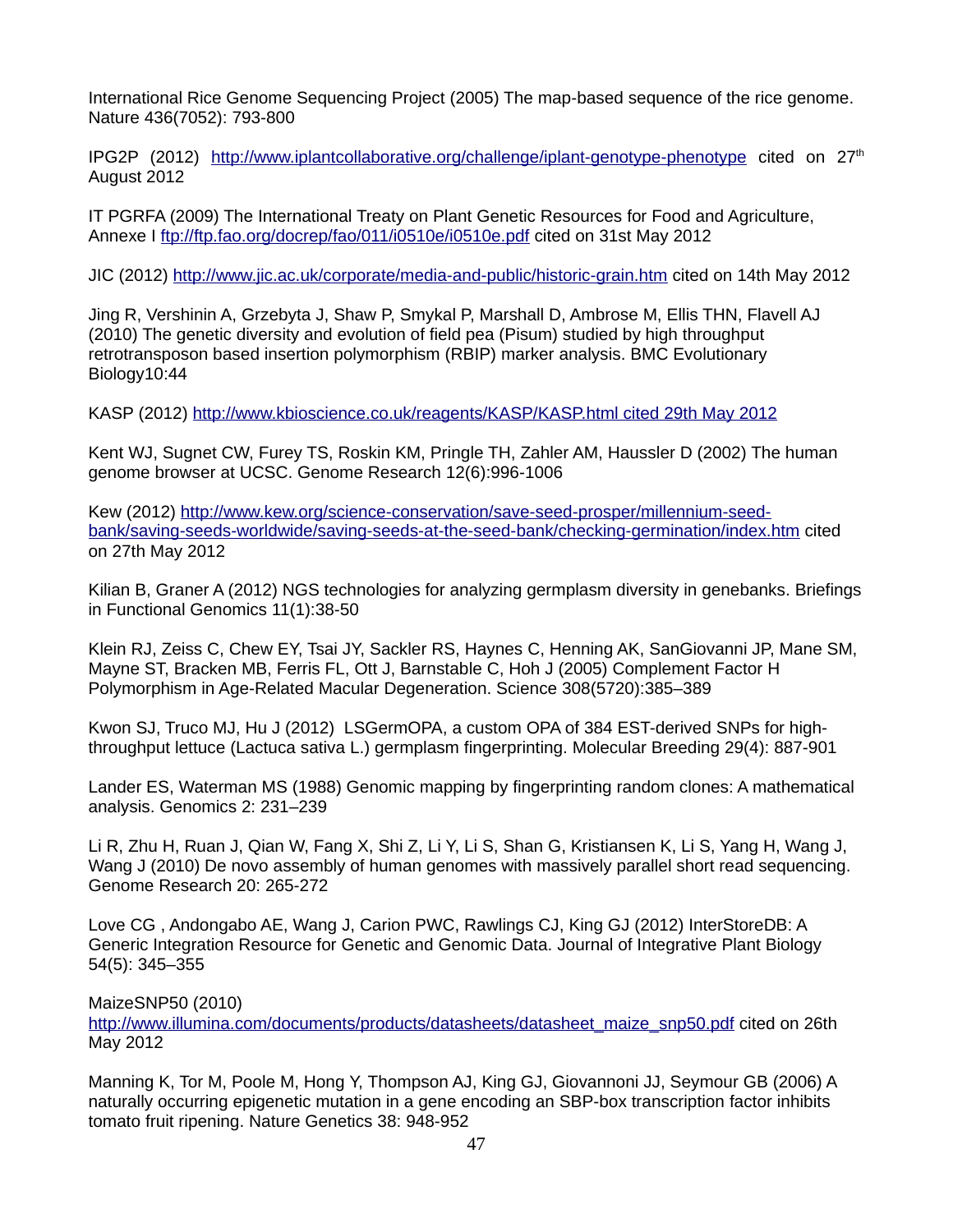Marquez Y, Brown JWS, Simpson C, Barta A, Kalyna M (2012) Transcriptome survey reveals increased complexity of the alternative splicing landscape in Arabidopsis. Genome Research doi: 10.1101/gr.134106.111

Mayer KFX, Martis M, Hedley PE, Simkova H, Liu H, Morris JA, Steuernagel B, Taudien S, Roessner S, Gundlach H, Kubalakova M, Suchankova P, Murat F, Felder M, Nussbaumer T, Graner A, Salse J, Endo T, Sakai H, Tanaka T, Itoh T, Sato K, Platzer M, Matsumoto T, Scholz U, Dolezel J, Waugh R, Stein N (2011) Unlocking the Barley Genome by Chromosomal and Comparative Genomics. The Plant Cell 23: 1249–1263

Mayes S, Massawe FJ, Alderson PG, Roberts JA, Azam-Ali SN, Hermann M (2012) The potential for underutilized crops to improve security of food production. Journal of Experimental Botany 63(3): 1075–1079

McCouch SR, McNally KL, Wang W, Sackville Hamilton R (2012) Genomics of gene banks: A case study in rice. American Journal of Botany 99(2):407-423

McNally KL, Childs KL, Bohnert R, Davidson RM, Zhao K, Ulat VJ, Zeller G, Clark RM, Hoen DR, Bureau TE, Stokowski R, Ballinger DG, Frazer KA, Cox DR, Padhukasahasram B, Bustamante CD, Weigel D, Mackill DJ, Bruskiewich RM, Ratsch G, Buell R, Leung H, Leach JE (2009) Genomewide SNP variation reveals relationships among landraces and modern varieties of rice. PNAS 106(30):12273-12278

Meuwissen THE (2009) Accuracy of breeding values of 'unrelated' individuals predicted by dense SNP genotyping. Genetics Selection Evolution 41:35

MIBBI (2012)<http://mibbi.sourceforge.net/portal.shtml>cited 27th August 2012

Milne I, Shaw P, Stephen G, Bayer M, Cardle L, Thomas WTB, Flavell AJ, Marshall D (2010) Flapjack – graphical genotype visualization. Bioinformatics 26(24):3133-3134

MIRA (2012)<http://sourceforge.net/projects/mira-assembler/>cited on 20th May 2012

MSU (2012) Unified rice pseudomolecules 7<http://rice.plantbiology.msu.edu/>cited on 28th May 2012

Neeraja C, Maghirang-Rodriguez R, Pamplona A, Heuer S, Collard B, Septiningsih E, Vergara G, Sanchez D, Xu K, Ismail A, Mackill D (2007) A marker-assisted backcross approach for developing submergence-tolerant rice cultivars. TAG Theoretical and Applied Genetics 115(6):767-776

Newbler (2012)<http://my454.com/products/analysis-software/index.asp>cited on 20th May 2012

NHGRI (2012)<http://www.genome.gov/sequencingcosts/>cited on 20th May 2012

NuGEN (2012) [http://www.nugeninc.com/nugen/index.cfm/products/pl/library-preparation/encore-384](http://www.nugeninc.com/nugen/index.cfm/products/pl/library-preparation/encore-384-multiplex-system/) [multiplex-system/](http://www.nugeninc.com/nugen/index.cfm/products/pl/library-preparation/encore-384-multiplex-system/) cited on 20th May 2012

Omics! (2012)<http://omicsomics.blogspot.co.uk/2012/02/oxford-nanopore-doesnt-disappoint.html>cited on 11th March 2012

PacBioToCA (2012) [http://sourceforge.net/apps/mediawiki/wgs-assembler/index.php?](http://sourceforge.net/apps/mediawiki/wgs-assembler/index.php?title=PacBioToCA) [title=PacBioToCA](http://sourceforge.net/apps/mediawiki/wgs-assembler/index.php?title=PacBioToCA) cited on 20th May 2012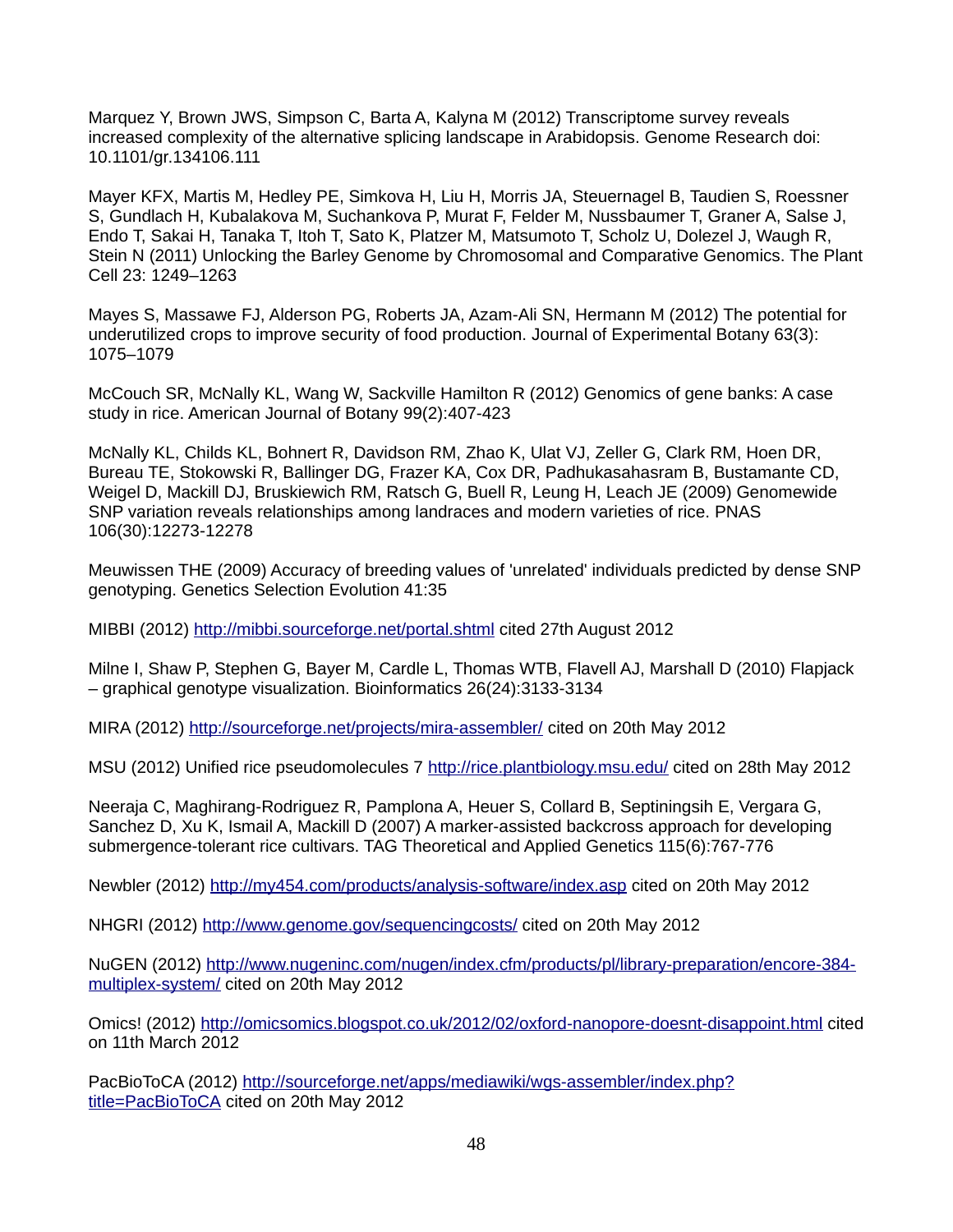Pan Q, Shai O, Lee LJ, Frey BJ, Blencowe BJ (2008) Deep surveying of alternative splicing complexity in the human transcriptome by high-throughput sequencing. Nature Genetics 40(12):1413- 1415

Phytozome (2012) [www.phytozome.org](http://www.phytozome.org/) cited on 13h May 2012

Poland JA, Brown PJ, Sorrells ME, Jannink J-L (2012) Development of High-Density Genetic Maps for Barley and Wheat Using a Novel Two-Enzyme Genotyping-by-Sequencing Approach. PLoS ONE 7(2): e32253

Polymorph (2012) [http://polymorph.weigelworld.org](http://polymorph.weigelworld.org/) cited 27<sup>th</sup> August 2012

Price AL, Zaitlen NA, Reich D, Patterson N (2010) New approaches to population stratification in genome-wide association studies. Nature Reviews Genetics 11:459-463

RiceSNPs (2012)<http://www.ricesnp.org/snpchips.aspx>cited on 26th May 2012

Robertson G, Hirst M, Bainbridge M, Bilenky M, Zhao Y, Zeng T, Euskirchen G, Bernier B, Varhol R, Delaney A, Thiessen N, Griffith OL, He A, Marra M, Snyder M, Jones S (2007) Genome-wide profiles of STAT1 DNA association using chromatin immunoprecipitation and massively parallel sequencing. Nature Methods 4:651-657

Robertson G, Schein J, Chiu R, Corbett R, Field M, Jackman SD, Mungall K, Lee S, Okada HM, Qian JQ, Griffith M, Raymond A, Thiessen N, Cezard T, Butterfield YS, Newsome R, Chan SK, She R, Varhol R, Kamoh B, Prabhu A-L, Tam A, Zhao Y, Moore RA, Hirst M, Marra MA, Jones SJM, Hoodless PA, Birol I (2010) De novo assembly and analysis of RNA-seq data. Nature Methods 7:909-912

Sansaloni C, Petroli C, Jaccoud D, Carling J, Detering F, Grattapaglia D, Kilian A (2011) Diversity Arrays Technology (DArT) and next generation sequencing combined: genome-wide, high throughput, highly informative genotyping for molecular breeding of Eucalyptus. BMC Proceedings 5(Suppl 7):P54

Schatz MC, Delcher AL, Salzberg SL (2010) Assembly of large genomes using second-generation sequencing. Genome Research 20: 1165-1173

Schulz MH, Zerbino DR, Vingron M, Birney E (2012) Oases: Robust de novo RNA-seq assembly across the dynamic range of expression levels. Bioinformatics doi: 10.1093/bioinformatics/bts094

SeqAnswers (2012a)<http://seqanswers.com/forums/showthread.php?t=16709>cited on 11th March 2012

Shivaprasad PV, Dunn RM, Santos BACM, Bassett A, Baulcombe DC (2012) Extraordinary transgressive phenotypes of hybrid tomato are influenced by epigenetics and small silencing RNAs. The EMBO Journal 31: 257–266

SHORE (2012) [http://sourceforge.net/apps/mediawiki/shore/index.php?](http://sourceforge.net/apps/mediawiki/shore/index.php?title=Shore_consensus#Prediction_file_formats) [title=Shore\\_consensus#Prediction\\_file\\_formats](http://sourceforge.net/apps/mediawiki/shore/index.php?title=Shore_consensus#Prediction_file_formats) cited on 27<sup>th</sup> August 2012

Shrestha R, Matteis L, Skofic M, Portugal A , McLaren G, Hyman G, Arnaud E (2012) Bridging the phenotypic and genetic data useful for integrated breeding through a data annotation using the Crop Ontology developed by the crop communities of practice. Frontiers in Plant Physiology 3:326

Simpson JT, Wong K, Jackman SD, Schein JE, Jones SJ, Birol I (2009) ABySS: A parallel assembler for short read sequence data. Genome Research 19:1117-1123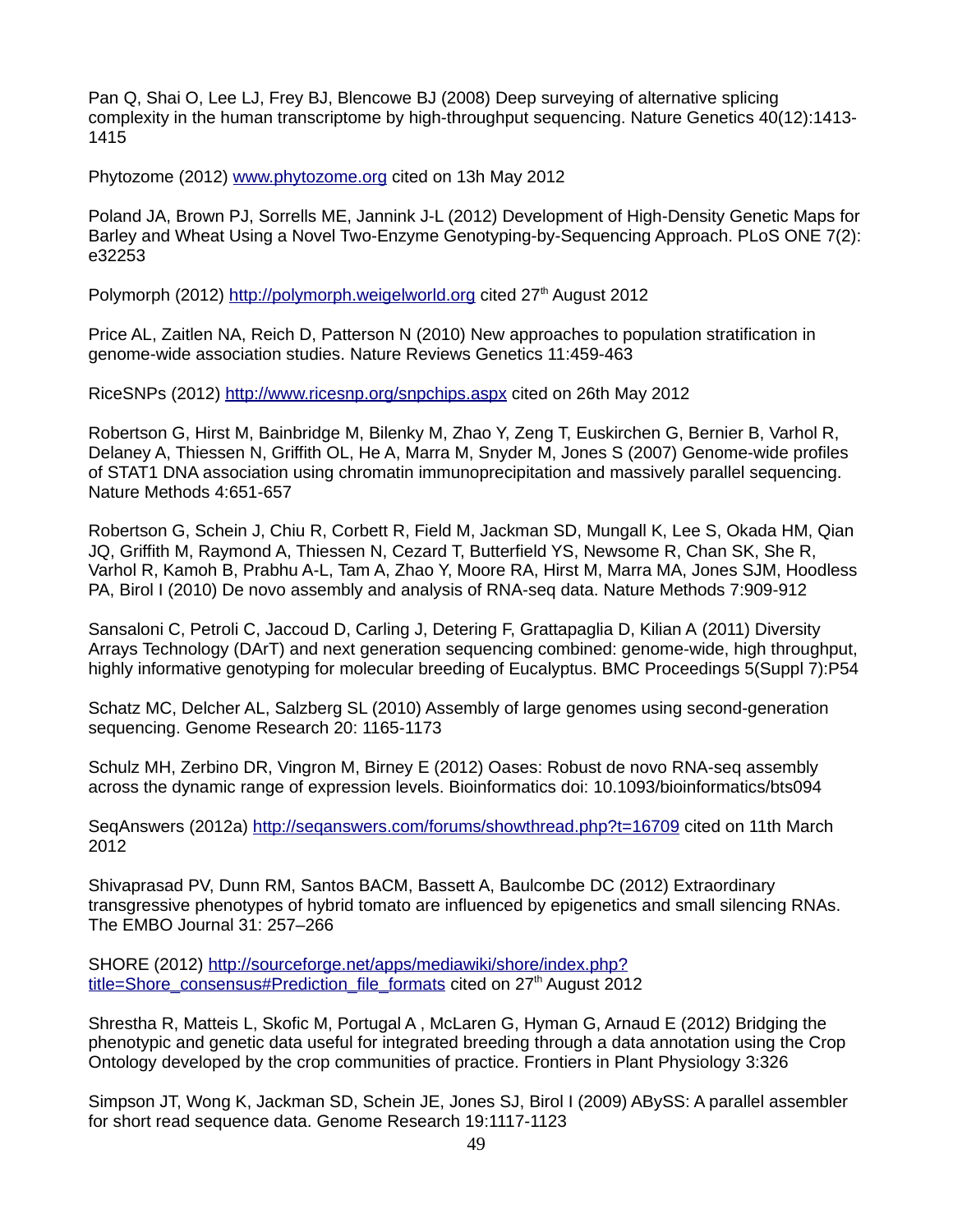Singh H, Deshkumh RK, Singh A, Singh AK, Gaikwad K, Sharma TR, Mohapatra T, Singh NK (2010) Highly variable SSR markers suitable for rice genotyping using agarose gels. Molecular Breeding 25(2):359-364

Sol Genomics (2012)<http://solgenomics.net/breeders/index.pl>cited on 28th May 2012

SRA (2012) [http://www.ebi.ac.uk/ena/about/sra\\_submissions](http://www.ebi.ac.uk/ena/about/sra_submissions) cited on 27<sup>th</sup> August 2012

Stein LD, Mungall C, Shu S, Caudy M, Mangone M, Day A, Nickerson E, Stajich JE, Harris TW, Arva A, Lewis S (2002) The generic genome browser: a building block for a model organism system database. Genome Research 12(10):1599-1610

Suh J-P, Yang S-J, Jeung J-U, Pamplona A, Kim J-J, Lee J-H, Hong H-C, Yang C-I, Kim Y-G, Jena KK (2011) Development of elite breeding lines conferring Bph18 gene-derived resistance to brown planthopper (BPH) by marker-assisted selection and genome-wide background analysis in japonica rice (Oryza sativa L.). Field Crops Research 120:215-222

TAIR (2012)<http://www.arabidopsis.org/>cited on 31st May 2012

Taylor CF, Field D, Sansone S-A, Aerts J, Apweiler R, Ashburner M, Ball CA, Binz P-A, Bogue M, Booth T, Brazma A, Brinkman RR, Clark AM, Deutsch EW, Fiehn O, Fostel J, Ghazal P, Gibson F, Gray T, Grimes G, Hancock JM, Hardy NW, Hermjakob H, Julian Jr RK, Kane M, Kettner C, Kinsinger C, Kolker E, Kuiper M, Le Novère N, Leebens-Mack J, Lewis SE, Lord P, Mallon A-M, Marthandan N, Masuya H, McNally R, Mehrle A, Morrison N, Orchard S, Quackenbush J, Reecy JM, Robertson DG, Rocca-Serra P, Rodriguez H, Rosenfelder H, Santoyo-Lopez J, Scheuermann RH, Schober D, Smith B, Snape J, Stoeckert Jr CJ, Tipton K, Sterk P, Untergasser A, Vandesompele J, Wiemann S (2008) Promoting coherent minimum reporting guidelines for biological and biomedical investigations: the MIBBI project. Nature Biotechnology 26(8): 889-896

The Arabidopsis Genome Initiative (2000) Analysis of the genome sequence of the flowering plant Arabidopsis thaliana. Nature 408: 796-815

The Gene Ontology Consortium (2000) Gene ontology: tool for the unification of biology. Nature Genetics 25(1):25-9

THT (2012) The Hordeum Toolbox<http://hordeumtoolbox.org/>cited on 27th May 2012

TO (2012) Gramene's Trait Ontology [http://www.gramene.org/plant\\_ontology/ontology\\_browse.html#to](http://www.gramene.org/plant_ontology/ontology_browse.html#to) cited on 27th May 2012

Trapnell C, Williams BA, Pertea G, Mortazavi A, Kwan G, van Baren MJ, Salzberg SL, Wold BJ, Pachter L (2010) Transcript assembly and quantification by RNA-Seq reveals unannotated transcripts and isoform switching during cell differentiation. Nature Biotechnology 28:511–515

transPLANT (2012)<http://transplantdb.eu/> cited on 31st May 2012

Tsaftaris AS, Polidoros AN, Koumproglou R, Tani E, Kovacevic N, Abatzidou E (2005) Epigenetic mechanisms in plants and their implications in plant breeding. In: Tuberosa R., Phillips R, et al., (eds). In the wake of the double helix: from the green revolution to the gene revolution. pp. 157-171. Avenue Media. Bologna. Italy

Tung C, Zhao K, Wright MH, Ali ML, Jung J, Kimball J, Tyagi W, Thompson MJ, McNally K, Leung H,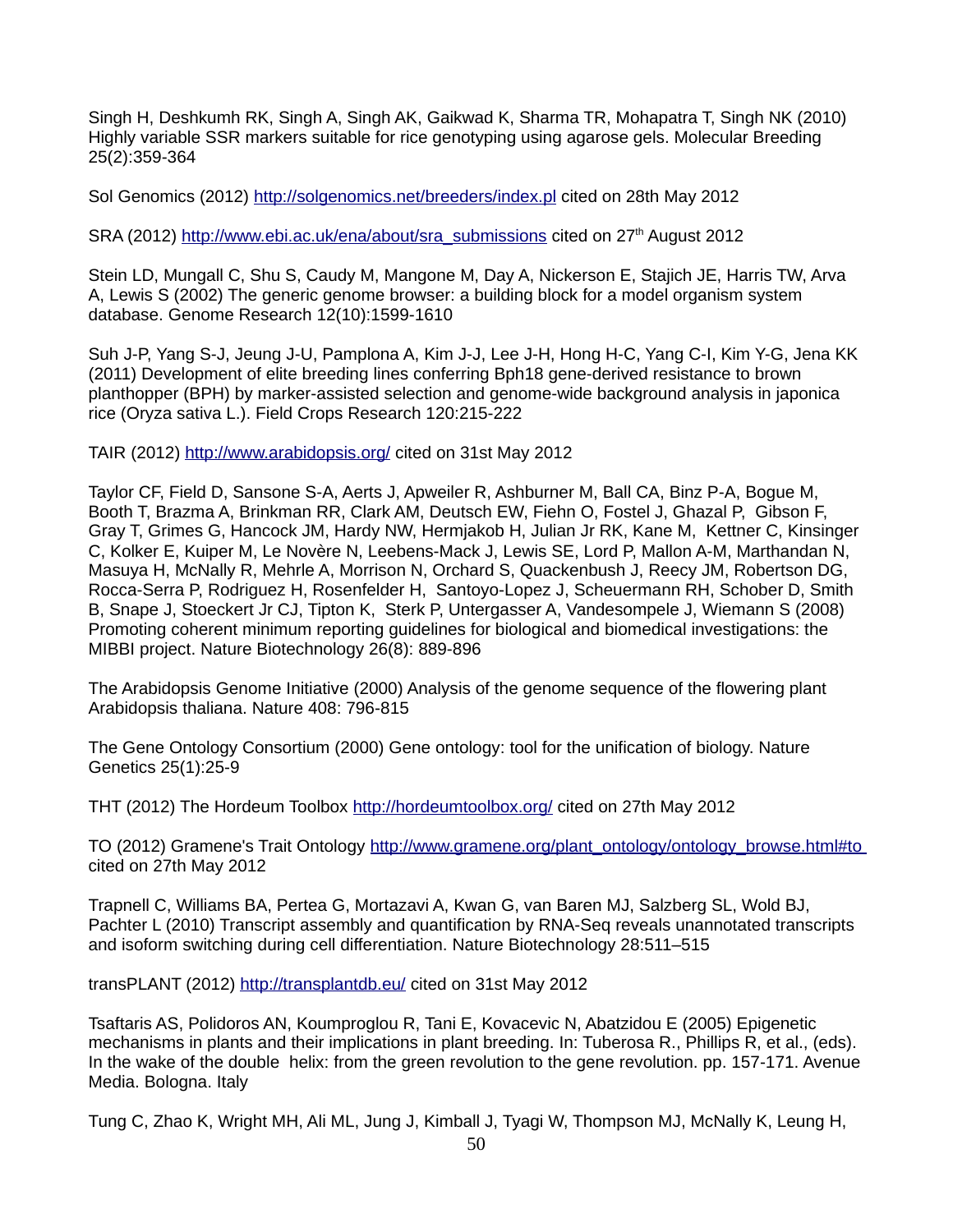Kim H, Ahn S-N, Reynolds A, Scheffler B, Eizenga G, McClung A, Bustamante C, McCouch SR (2010) Development of a Research Platform for Dissecting Phenotype–Genotype Associations in Rice (Oryza spp.). Rice 3(4):205–217

UN (2012) [www.un.org/apps/news/story.asp?NewsID=40257](http://www.un.org/apps/news/story.asp?NewsID=40257) cited on 31st May 2012

Upadhyaya HD, Ortiz, R (2001) A mini core subset for capturing diversity and promoting utilization of chickpea genetic resources in crop improvement. Theoretical and Applied Genetics 102(8): 1292-1298

vanBerkum NL, Lieberman-Aiden E, Williams L, Imakaev M, Gnirke A, Mirny LA, Dekker J, Lander ES (2010) Hi-C: a method to study the three-dimensional architecture of genomes. Journal of Visualized Experiments 39<http://www.jove.com/details.php?id=1869> cited on 31st May 2012

vanHintum (2003) Molecular characterisation of a lettuce germplasm collection. Eucarpia Leafy Vegetables.eds. Th.J.L. van Hintum, A. Lebeda, D. Pink, J.W. Schut: 99-104

Varshney RK, Glaszmann J-C, Leung H, Ribaut J-M (2010) More genomic resources for less-studied crops. Trends in Biotechnology 28: 452-460

VCF (2012) Variant Call Format<http://www.1000genomes.org/node/101>cited on 9th August 2012

VEP (2012) Variant Effect Predictor<http://www.ensembl.org/info/docs/variation/vep/index.html> cited on 28th May 2012

Wendl MC, Wilson RK (2008) Aspects of coverage in medical DNA sequencing. BMC Bioinformatics 9:239

WGIN (2009)<http://www.wgin.org.uk/resources/researchresults.php>cited on 14th May 2012

WISP (2011) [http://www.wheatisp.org/Documents/DOC\\_WISP.php](http://www.wheatisp.org/Documents/DOC_WISP.php) cited on 14th May 2012

Yu J, Hu S, Wang J, Wong GK-S et al. (2002) A Draft Sequence of the Rice Genome (Oryza sativa L. ssp. indica) Science 296(5565):79-92

Zerbino DR, Birney E (2008) Velvet: Algorithms for de novo short read assembly using de Bruijn graphs. Genome Research 18: 821-829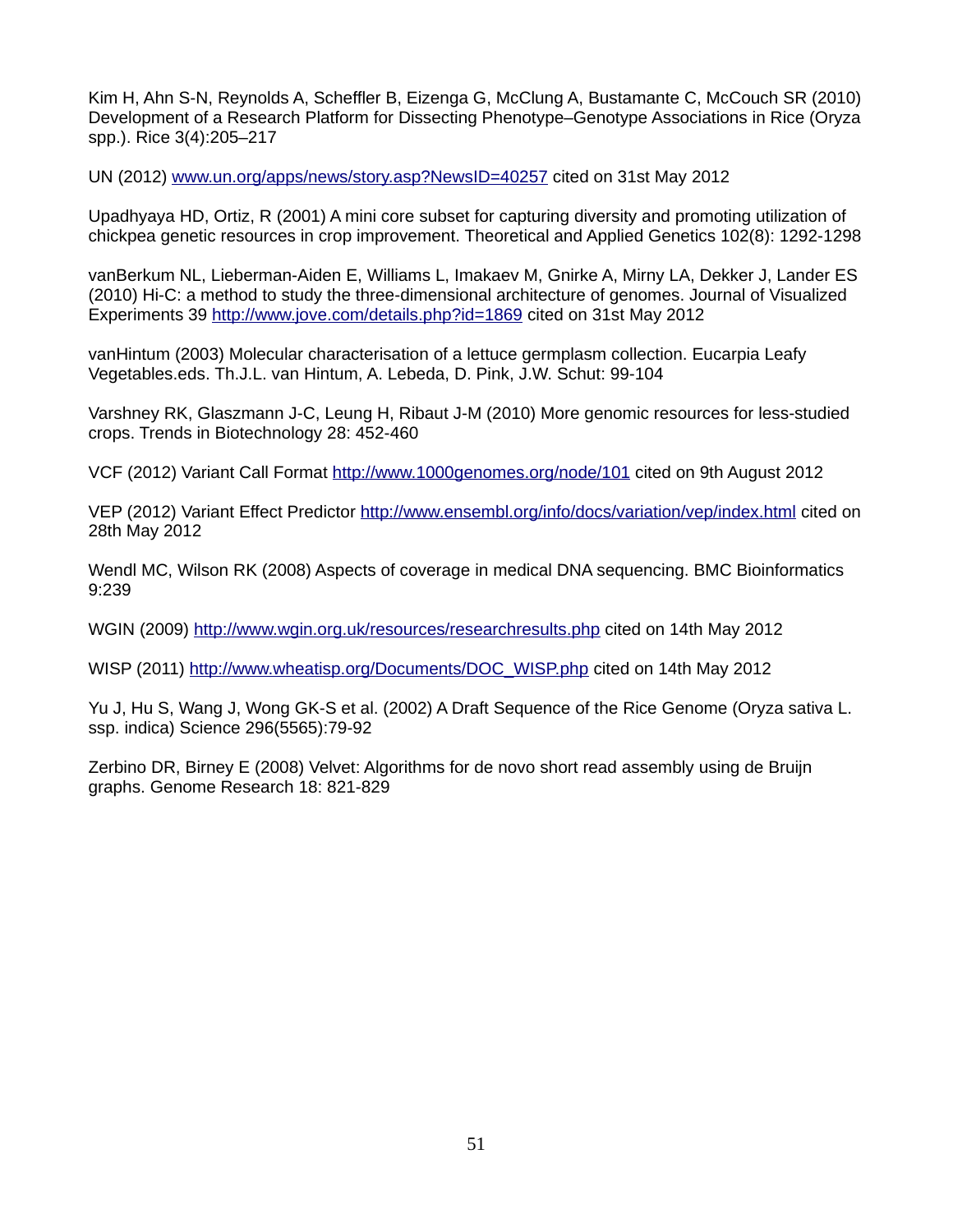# **Appendix**

# **I. Trips**

Plant and Animal Genome XX, San Diego: January  $14<sup>th</sup> - 18<sup>th</sup>$  2012 Attended 'Genomics of Genebanks' session Met with Ken McNally, Ruaraidh Sackville Hamilton and Ramil Mauleon (IRRI) Met with Chris Richards (USDA)

Cornell, Ithaca: January  $18<sup>th</sup>$  – January  $20<sup>th</sup>$  2012 Met with Jean-Luc Jannink, Ed Buckler and Susan McCouch

The Global Crop Diversity Trust, Rome: January 30<sup>th</sup> 2012 Met with Hannes Dempewolf and Luigi Guarino

CIAT, Colombia: March  $27<sup>th</sup>$  – April  $2<sup>nd</sup>$  2012 Attended the 'Expert consultation workshop on the use of crop wild relatives for pre-breeding common bean, lima bean and tepary bean' Met with Daniel Debouck, Joe Tohme and Geoff Hawtin

# **II. Acknowledgements**

CIAT

Steve Beebe Daniel Debouck Cecile Grenier Mathias Lorieux Joe Tohme

CIMMYT

Peter Wenzl

Cornell

Ed Buckler Jean-Luc Jannink Susan McCouch

Generation Challenge Program Jean-Marcel Ribaut

Global Crop Diversity Trust HannesDempewolf Luigi Guarino Geoff Hawtin

**ICRISAT** 

Rajeev Varshney

IDna Genetics Peter Isaac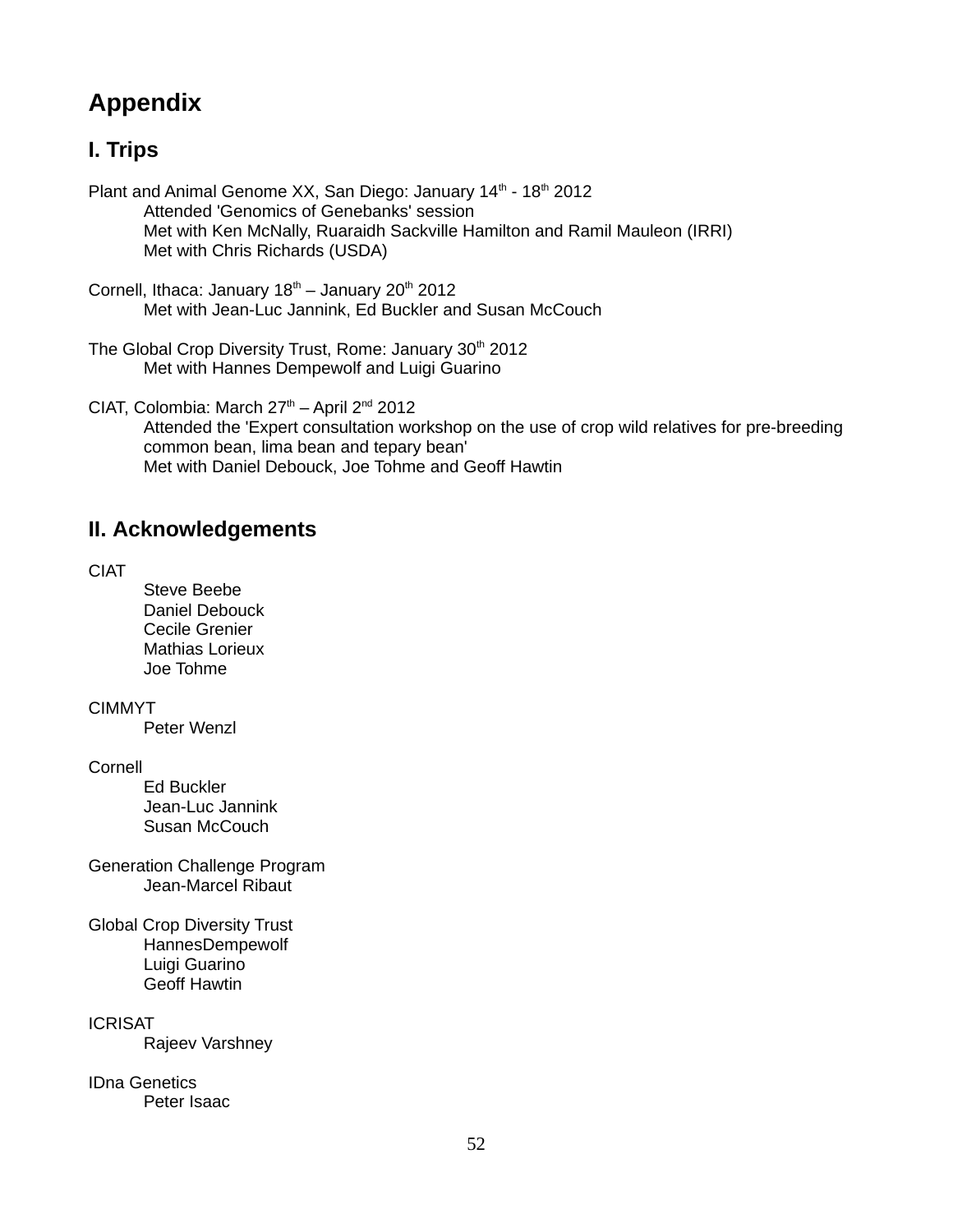IRRI

Hei Leung Ramil Mauleon Ken McNally Ruaraidh Sackville Hamilton

JIC

Mike Ambrose Ian Bancroft Cristobal Uauy

### **TGAC**

Mario Caccamo Donatien Chedom-Fotso Matt Clark Nizar Drou Rocio Enriquez Gasca Darren Heavens Kirsten McLay David Swarbreck Chris Watkins

### USDA

Jinguo Hu Chris Richards

## **III. Abbreviations**

AGBT – Advances in Genome Biology and Technology AFLP – Amplified Fragment Length Polymorphism ARS – Agricultural Research Service, USA AS – Alternative Splicing

BBSRC – Biotechnology and Biosciences Research Council, UK BGI – Beijing Genomics Insititute, China bp – base pairs

CAAS – Chinese Academy of Agricultural Science, China cDNA – complementary DNA CGIAR – Consultative Group on International Agricultural Research CIAT – Centro Internacional de Agricultura Tropical, Colombia CIMMYT – Centro Internacional de Mejoramiento de Maiz Y Trigo, Mexico CIRAD – Centre decoopération Internationale en Recherche Agronomique pour le Développement, France

DarT PL – Diversity Arrays Technology Pty Ltd, Australia DNA – Deoxyribonucleic acid

EBI – European Bioinformatics Institute, UK EMBL – European Molecular Biology Laboratory, Germany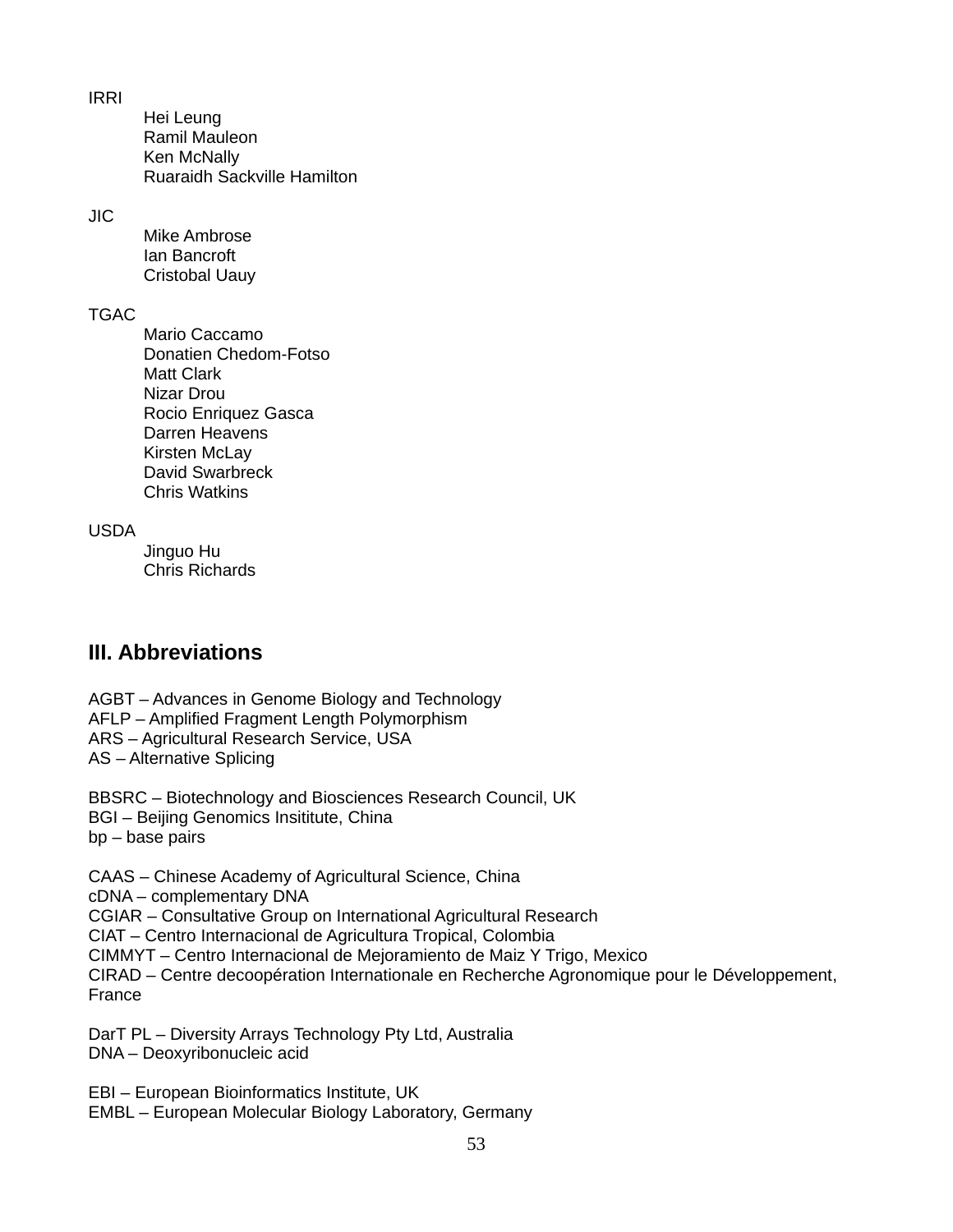EMBRAPA – Empresa Brasileira de Pesquisa Agropecuária, Brazil EST – Expressed Sequence Tag

Gb – Gigabases GbS – Genotyping by Sequencing GCP – Generation Challenge Programme GEBV – Genomic Estimated Breeding Values GS – Genomic Selection GWAS – Genome-wide Association Study

IBERS – Institute of Biological, Environmental and Rural Sciences, UK IBP – Integrated Breeding Platform ICARDA – International Center for Agricultural Research in the Dry Areas, Syrian Arab Republic ICRISAT – International Crops Research Institute for the Semi-Arid Tropics, India IHP – Inter-Homoeologue Polymorphisms IITA – International Institute of Tropical Agriculture, Nigeria INIFAP – Instituto Nacional de Investigaciones Forestales, Agricolas y Pecuarias, Mexico IRRI – International Rice Research Institute, Philippines IWGSC – International Wheat Genome Sequencing Consortium

JHI – James Hutton Institute, UK

JIC – John Innes Centre, UK

kb – kilobases

LD – Linkage Disequilibrium

MAS – Marker Assisted Selection

Mb – Megabases

MIPS – Munich Information Center for Protein Sequences, Germany

mRNA – messenger RNA

NGS – Next Generation Sequencing

NIAB – National Institute of Agricultural Botany, UK

NIAS – National Institute of Agrobiological Sciences, Japan

OPA – Oligo Pool All

PCR – Polymerase Chain Reaction

QTL – Quantitative Trait Loci

RADseq – Restriction site Associated DNA sequencing RAM – Random-Access Memory RNA – Ribonucleic acid rRNA – ribosomal RNA

SNP – Single Nucleotide Polymorphism

SSD – Single Seed Descent

SSR – Simple Sequence Repeat

TGAC – The Genome Analysis Centre, UK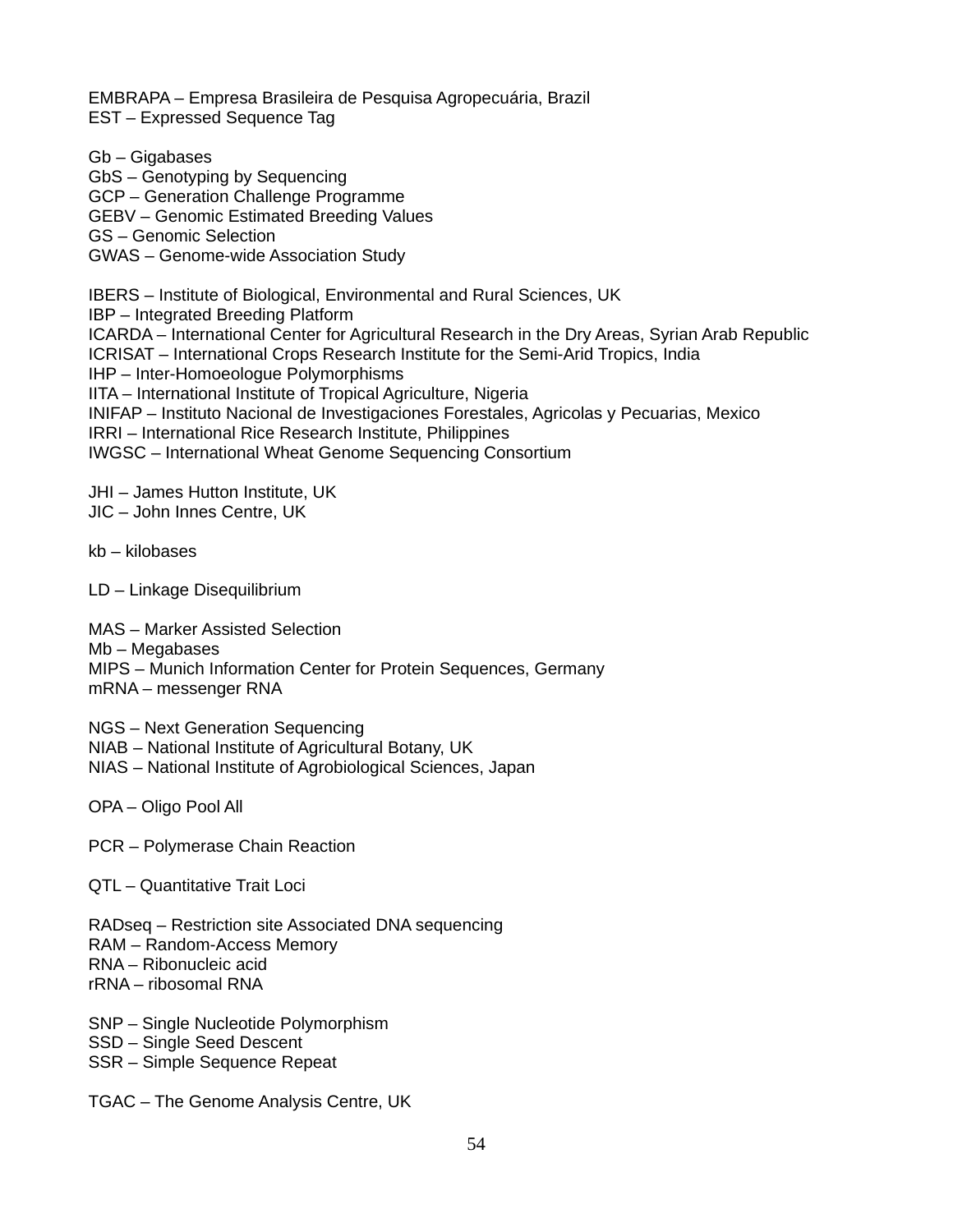URGI – Unité de Recherche Génomique Info, France USDA – U.S. Department of Agriculture, USA

VCF – Variant Call Format

WGS – Whole Genome Shotgun WISP – Wheat Improvement Strategic Program

### **IV. Glossary**

**Adapter** – short nucleotide sequences which are attached to fragmented DNA molecules in preparation for the sequencing process.

**Align** – the positioning of two or more sequences based on regions of sequence similarity. For instance, sequence reads are often aligned onto reference genomes.

**Alternative splicing** - the process by which exons transcribed from a single gene may be spliced together in different ways to produce multiple differently spliced transcripts.

**Assemble** – Genome assembly is the process by which shorter overlapping DNA sequences are combined to generate longer stretches of DNA sequence.

**Baits** – These are nucleotide probes which are complementary to target DNA and are labelled with beads, allowing the selection of DNA fragments of interest which can be sequenced after bead removal.

**Breeding value** – a value placed on an individual to describe the performance of its progeny.

**Cloud** – computing capacity and storage delivered remotely as a service.

**Colour space** – ABI's SOLiD sequencer reads pairs of nucleotides at a time, and encodes the combination as a colour, this encoding is referred to as 'colour space'.

**Contigs** – a DNA sequence made up from shorter overlapping sequences.

**Demultiplexing** – the process of separating samples which have been sequenced in a single lane/plate based on the sequence barcodes they have been tagged with.

**de Bruijn graph** – a data representation often used in sequence assembly algorithms. Sequence reads are represented as k-mers, subsequences of length k, generated by a sliding window, such that for a read of length l, l-(k-1) k-mers can be generated. K-mers are represented as nodes in the graph, with edges connecting k-mers where bases 2..k in the first k-mer match bases 1..k-1 in the second kmer. Neighbouring k-mers generated from a single read will satisfy this property.

**de novo** – using no prior information, for de novo assembly this means assembling in the absence of guidance from a reference sequence.

**Domestication bottleneck** – the reduction in genetic diversity caused by the selection of a reduced number of individuals who exhibit domestication traits.

**Epigenetic** – heritable changes in gene expression or phenotype which are not caused by